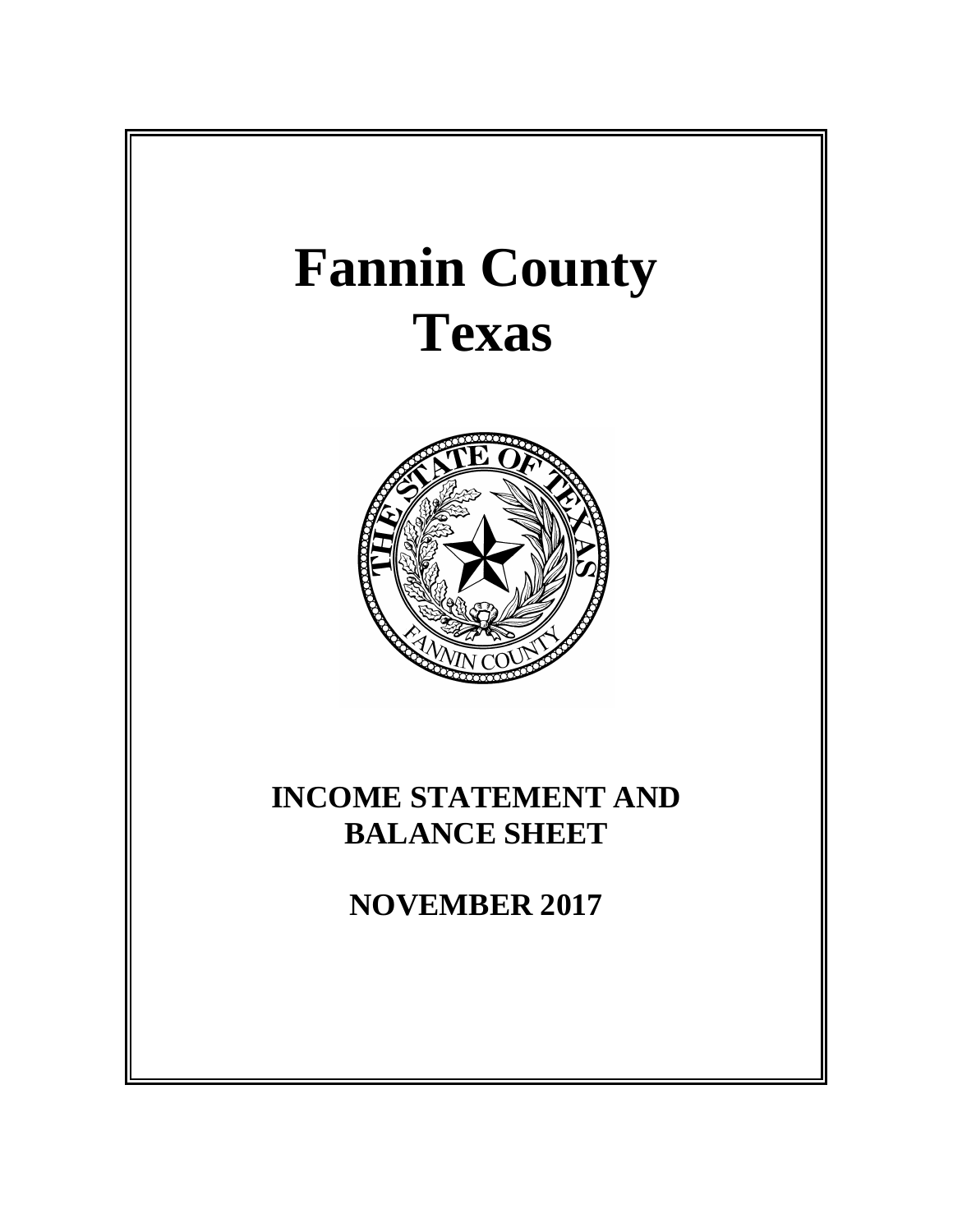| $12 - 04 - 2017$ | TIME:10:59 AM - FOR MONTH ENDING 11-30-17                                                  | INCOME STATEMENT |                       | PAGE<br>1<br>PREPARER: 0004 |
|------------------|--------------------------------------------------------------------------------------------|------------------|-----------------------|-----------------------------|
| FANNIN COUNTY    | 101 E. SAM RAYBURN DRIVE SUITE 303                                                         |                  | BONHAM, TEXAS 75418   |                             |
|                  |                                                                                            |                  |                       |                             |
|                  | ***** INCOME ACCOUNTS *****                                                                |                  |                       |                             |
|                  | 10-300-110 UNENCUMBERED FUND BALANCE                                                       |                  | 0.00                  |                             |
|                  |                                                                                            |                  |                       |                             |
|                  | 10-310-110 CURRENT TAXES                                                                   |                  | 739,188.03            |                             |
|                  |                                                                                            |                  |                       |                             |
|                  |                                                                                            |                  |                       |                             |
|                  | 10-318-120 PAY N LIEU TAX/GRASSLAND                                                        |                  | 0.00                  |                             |
|                  |                                                                                            |                  |                       |                             |
|                  | 10-318-130 COURT COSTS/ARREST FEES                                                         |                  | 12,710.27             |                             |
|                  | 10-318-132 ATTORNEYS & DOCTORS<br>10-318-140 TAX ON MIXED DRINKS                           |                  | 45.83<br>3,978.73     |                             |
|                  | 10-318-160 SALES TAX REVENUES                                                              |                  | 138,737.83            |                             |
|                  |                                                                                            |                  |                       |                             |
|                  | 10-319-420 JAIL PAY PHONE COMMISSION                                                       |                  | 4,934.03              |                             |
|                  | 10-319-429 SCHOLARSHIP FUNDS                                                               |                  | 0.00                  |                             |
|                  | 10-319-551 ANNUAL PAYMENT                                                                  |                  | 0.00                  |                             |
|                  | 10-319-552 MONTHLY MONITORING PAYMEN                                                       |                  | 0.00                  |                             |
|                  | 10-319-553 ADMINISTRATIVE FEE                                                              |                  | 23,575.00             |                             |
|                  |                                                                                            |                  |                       |                             |
|                  |                                                                                            |                  |                       |                             |
|                  | 10-320-200 ALCOHLIC BEVERAGE LICENSE                                                       |                  | 80.00                 |                             |
|                  | 10-320-300 SEWAGE PERMITS/INSPECTIONS                                                      |                  | 16,545.07             |                             |
|                  | 10-320-545 FOOD SERV.PERMITS/CLASSES<br>10-320-546 \$5 COUNTY FEE/FOOD HANDLERS CLASS 0.00 |                  | 0.00                  |                             |
|                  |                                                                                            |                  |                       |                             |
|                  |                                                                                            |                  |                       |                             |
|                  | 10-321-200 COMMISSIONS ON CAR REGIST<br>10-321-250 COMMISSION ON CAR TITLES                |                  | 17,084.48<br>7,045.00 |                             |
|                  | 10-321-251 COMM.ON SALES TAX COLLECTIONS                                                   |                  | 0.00                  |                             |
|                  | 10-321-901 TAX CERTIFICATES                                                                |                  | 1,437.94              |                             |
|                  |                                                                                            |                  |                       |                             |
|                  |                                                                                            |                  | 0.00                  |                             |
|                  |                                                                                            |                  |                       |                             |
|                  |                                                                                            |                  |                       |                             |
|                  | 10-340-135 FAMILY PROTECTION FEE                                                           |                  | 360.00                |                             |
|                  | 10-340-400 COUNTY JUDGE FEES                                                               |                  | 0.00                  |                             |
|                  | 10-340-403 COUNTY CLERK FEES                                                               |                  | 0.00                  |                             |
|                  | 10-340-450 DISTRICT CLERK FEES                                                             |                  | 14,031.72             |                             |
|                  | 10-340-455 J. P. #1 FEES                                                                   |                  | 0.00                  |                             |
|                  | 10-340-456 J. P. #2 FEES<br>10-340-457 J. P. #3 FEES                                       |                  | 0.00<br>0.00          |                             |
|                  | 10-340-475 DISTRICT ATTORNEY FEES                                                          |                  | 29.09                 |                             |
|                  | 10-340-480 BOND APPLICATION FEE                                                            |                  | 0.00                  |                             |
|                  | 10-340-484 ELECTION REIMBURSEMENTS                                                         |                  | 0.00                  |                             |
|                  | 10-340-551 CONSTABLE PCT. 1 FEES                                                           |                  | 430.00                |                             |
|                  | 10-340-552 CONSTABLE PCT. 2 FEES                                                           |                  | 0.00                  |                             |
|                  | 10-340-553 CONSTABLE PCT. 3 FEES<br>10-340-560 SHERIFF FEES                                |                  | 210.00<br>4,271.83    |                             |
|                  |                                                                                            |                  |                       |                             |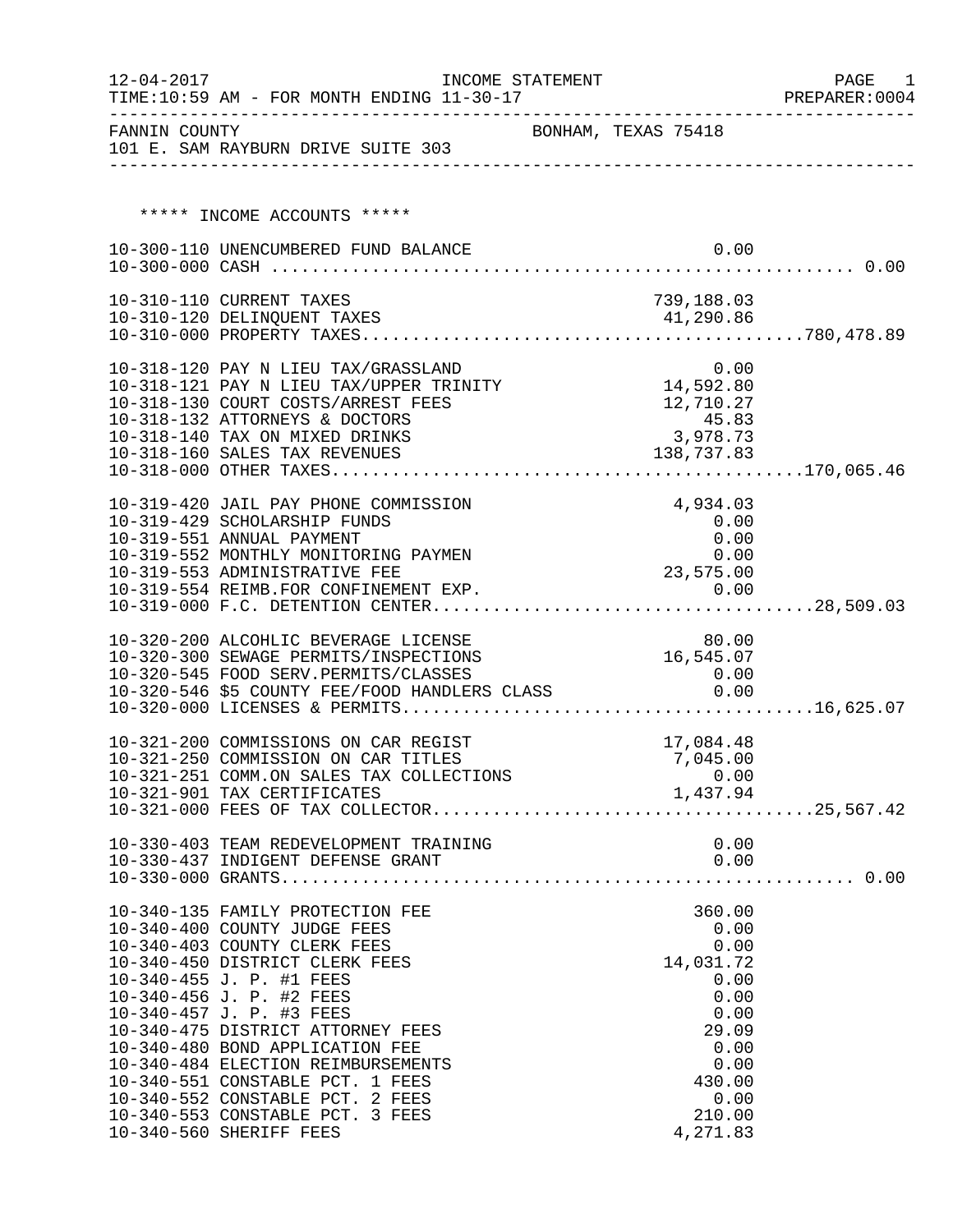| $12 - 04 - 2017$ | INCOME STATEMENT<br>TIME:10:59 AM - FOR MONTH ENDING 11-30-17                                                                                                                                                                                                                                                                                                                                                                                                                                                                                                                                                                                                                                                                                                      |                                                                                                                                                                                               | PAGE<br>$\overline{\phantom{0}}$ 2<br>PREPARER: 0004 |
|------------------|--------------------------------------------------------------------------------------------------------------------------------------------------------------------------------------------------------------------------------------------------------------------------------------------------------------------------------------------------------------------------------------------------------------------------------------------------------------------------------------------------------------------------------------------------------------------------------------------------------------------------------------------------------------------------------------------------------------------------------------------------------------------|-----------------------------------------------------------------------------------------------------------------------------------------------------------------------------------------------|------------------------------------------------------|
| FANNIN COUNTY    | BONHAM, TEXAS 75418<br>101 E. SAM RAYBURN DRIVE SUITE 303                                                                                                                                                                                                                                                                                                                                                                                                                                                                                                                                                                                                                                                                                                          |                                                                                                                                                                                               |                                                      |
|                  | 10-340-573 BOND SUPERVISION FEES<br>10-340-600 D.C.6TH COURT OF APPEALS FEE 264.94<br>10-340-601 C.C.6TH COURT OF APPEALS FEE 264.94<br>264.94<br>264.94<br>26.000<br>10-340-652 SUBDIVISION FEES                                                                                                                                                                                                                                                                                                                                                                                                                                                                                                                                                                  | 0.00                                                                                                                                                                                          |                                                      |
|                  | 10-350-455 J. P. #1 FINES<br>10-350-456 J. P. #2 FINES<br>10-350-457 J. P. #3 FINES                                                                                                                                                                                                                                                                                                                                                                                                                                                                                                                                                                                                                                                                                | 0.00<br>0.00<br>0.00                                                                                                                                                                          |                                                      |
|                  |                                                                                                                                                                                                                                                                                                                                                                                                                                                                                                                                                                                                                                                                                                                                                                    |                                                                                                                                                                                               |                                                      |
|                  | 10-360-100 INTEREST EARNINGS                                                                                                                                                                                                                                                                                                                                                                                                                                                                                                                                                                                                                                                                                                                                       |                                                                                                                                                                                               |                                                      |
|                  |                                                                                                                                                                                                                                                                                                                                                                                                                                                                                                                                                                                                                                                                                                                                                                    |                                                                                                                                                                                               |                                                      |
|                  | 10-370-100 KFYN-RADIO TOWER RENT<br>10-370-112 TOBACCO SETTLEMENT<br>10-370-115 RENT- VERIZON TOWER<br>10-370-125 IHC STATE REIMBURSEMENT<br>10-370-125 IHC STATE REIMBURSEMENT<br>10-370-130 REFUNDS & MISCELLANEOUS<br>10-370-131 AUTOMOBILE INSURANCE LOSS PAYMENTS<br>10-370-132 PROPERTY INSURANCE LOSS PAYMENTS<br>10-370-135 HEALTH INS.<br>10-370-139 STATE JUROR REIMB.FEE<br>10-370-143 D.A.SALARY REIMB.<br>10-370-144 CO. JUDGE COURT FEES SALARY REIMB.<br>10-370-147 UTILITIES REIMBURSEMENT<br>10-370-151 ASST. DA LONGEVITY PAY<br>10-370-510 DR. PEPPER COMMISSION 36.00<br>10-370-553 DONATION CONST.3 RADIO EQUIP. 0.00<br>10-370-562 STATE REIMB.OFFENDER TRANSPORT 0.00<br>10-370-565 COCA-COLA COMMISSIONS 26.08<br>10-370-000 MISCELLANEOUS | 400.00<br>0.00<br>3,054.97<br>4,488.00<br>0.00<br>0.00<br>2,482.98<br>1,380.00<br>719.62<br>794.81<br>65.21<br>260.89<br>14.46<br>94.09<br>0.00<br>0.00<br>0.00<br>5,398.25<br>27.00<br>36.00 |                                                      |
|                  |                                                                                                                                                                                                                                                                                                                                                                                                                                                                                                                                                                                                                                                                                                                                                                    |                                                                                                                                                                                               |                                                      |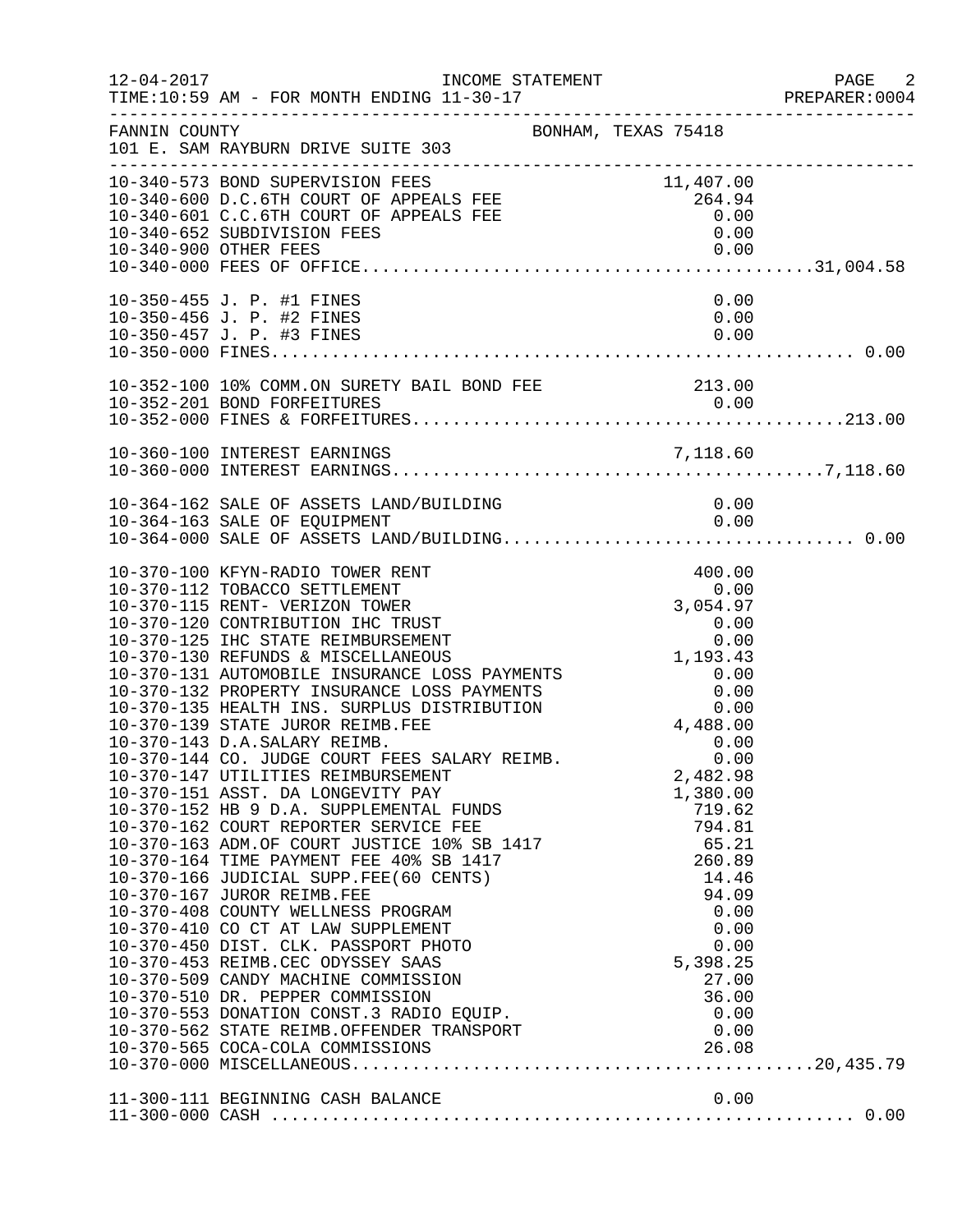| $12 - 04 - 2017$ | TIME:10:59 AM - FOR MONTH ENDING 11-30-17                                                 | INCOME STATEMENT    |                      | PAGE 3<br>PREPARER:0004 |
|------------------|-------------------------------------------------------------------------------------------|---------------------|----------------------|-------------------------|
| FANNIN COUNTY    | 101 E. SAM RAYBURN DRIVE SUITE 303                                                        | BONHAM, TEXAS 75418 |                      |                         |
|                  | 11-340-600 COUNTY CLERK FEES<br>11-340-650 DISTRICT CLERK FEES                            |                     | 0.00<br>426.29       |                         |
|                  | 11-360-100 INTEREST EARNINGS                                                              |                     | 14.43                |                         |
|                  | 12-300-112 BEGINNING CASH BALANCE                                                         |                     | 0.00                 |                         |
|                  | 12-360-100 INTEREST EARNINGS                                                              |                     | 0.90                 |                         |
|                  | 12-370-134 CO.CLK.VITAL STAT.FEE                                                          |                     | 0.00                 |                         |
|                  | 13-300-113 BEGINNING CASH BALANCE                                                         |                     | 0.00                 |                         |
|                  | 13-345-113 SURETY BAIL BOND FEE                                                           |                     | 570.00               |                         |
|                  | 13-370-130 REFUNDS & MISCELLANEOUS<br>13-370-132 TEMPORARY BOND SECURITY                  |                     | 0.00<br>0.00         |                         |
|                  | 14-300-114 BEGINNING CASH                                                                 |                     | 0.00                 |                         |
|                  | 14-370-455 JP1 SECURITY FEE<br>14-370-456 JP2 SECURITY FEE<br>14-370-457 JP3 SECURITY FEE |                     | 0.00<br>0.00<br>0.00 |                         |
|                  |                                                                                           |                     |                      |                         |
|                  | 16-370-149 CO. JUDGE EXCESS SUPP.                                                         |                     | 246.29               |                         |
|                  | 17-300-117 BEGINNING CASH BALANCE                                                         |                     | 0.00                 |                         |
|                  | 17-340-131 PROBATE JUDGES EDUCATION                                                       |                     | 0.00                 |                         |
|                  | 17-370-130 REFUNDS & MISCELLANEOUS                                                        |                     | 0.00                 |                         |
|                  | 18-300-118 BEGINNING CASH BALANCE                                                         |                     | 0.00                 |                         |
|                  | 18-360-100 INTEREST EARNINGS                                                              |                     | 6.36                 |                         |
|                  | 18-370-130 REFUNDS & MISCELLANEOUS                                                        |                     | 0.00                 |                         |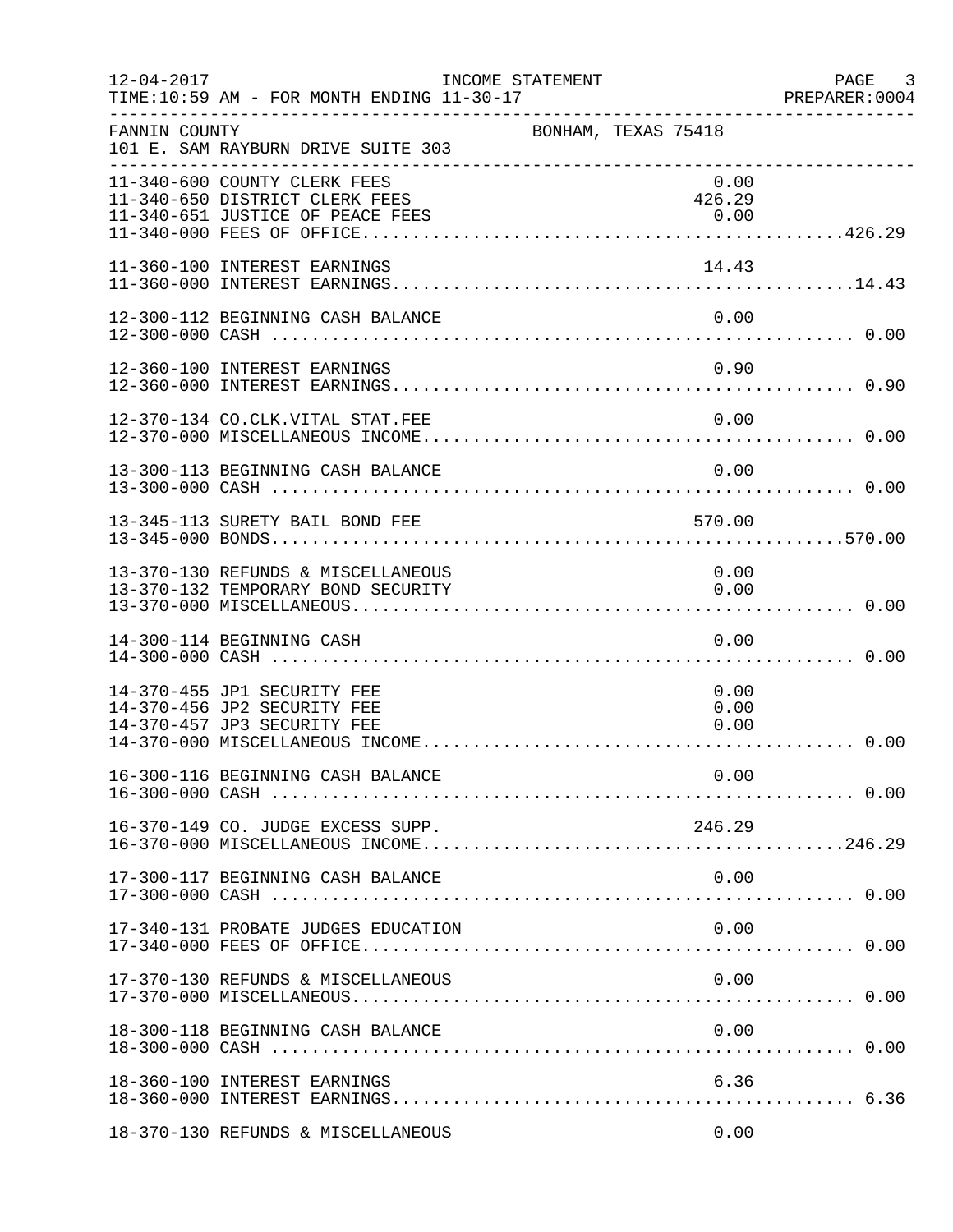| $12 - 04 - 2017$ | TIME:10:59 AM - FOR MONTH ENDING 11-30-17                                                                                                               | INCOME STATEMENT |                       | PREPARER: 0004               | PAGE 4 |
|------------------|---------------------------------------------------------------------------------------------------------------------------------------------------------|------------------|-----------------------|------------------------------|--------|
| FANNIN COUNTY    | 101 E. SAM RAYBURN DRIVE SUITE 303                                                                                                                      |                  | BONHAM, TEXAS 75418   |                              |        |
|                  | 18-370-133 CO.CLERK PRESERVE REC FEE                                                                                                                    |                  |                       |                              |        |
|                  | 19-300-119 BEGINNING CASH BALANCE                                                                                                                       |                  |                       | 0.00                         |        |
|                  | 19-360-100 INTEREST EARNINGS                                                                                                                            |                  |                       | 1.02                         |        |
|                  |                                                                                                                                                         |                  | 440.72                |                              |        |
|                  |                                                                                                                                                         |                  |                       |                              |        |
|                  | 20-360-100 INTEREST EARNINGS                                                                                                                            |                  |                       | 5.08                         |        |
|                  | 20-370-135 CO.OFFICE REC.MNGMT.FEE                                                                                                                      |                  | 852.09                |                              |        |
|                  | 21-300-121 BEGINNING CASH BALANCE                                                                                                                       |                  |                       | 0.00                         |        |
|                  | 21-310-110 CURRENT TAXES<br>21-310-120 DELINQUENT TAXES                                                                                                 |                  | 42,490.03<br>2,372.17 |                              |        |
|                  | 21-318-120 PAY N LIEU TAX/GRASSLAND<br>21-318-121 PAY N LIEU TAX/UPPER TRINITY<br>21-318-160 SALES TAX REVENUES                                         |                  | 884.17<br>7,974.94    | 0.00                         |        |
|                  | 21-321-200 CAR REGISTRATION/SALES TAX<br>21-321-300 COUNTY'S ADDITIONAL \$10                                                                            |                  | 0.00<br>10,100.34     |                              |        |
|                  | 21-330-200 FEMA GRANT                                                                                                                                   |                  |                       | 0.00                         |        |
|                  | 21-350-403 COUNTY CLERK FINES<br>21-350-450 DISTRICT CLERK FINES<br>21-350-455 J. P. #1 FINES<br>21-350-456 J. P. #2 FINES<br>21-350-457 J. P. #3 FINES |                  | 1,691.46              | 0.00<br>0.00<br>0.00<br>0.00 |        |
|                  | 21-360-100 INTEREST EARNINGS                                                                                                                            |                  |                       | 49.20                        |        |
|                  | 21-364-162 LAND/BUILDING<br>21-364-163 SALE OF EQUIPMENT                                                                                                |                  |                       | 0.00<br>0.00                 |        |
|                  | 21-370-100 PROPERTY LEASE<br>21-370-120 STATE LATERAL ROAD<br>21-370-125 TDT. WEIGHT FEES                                                               |                  | 8,484.17<br>11,254.66 | 0.00                         |        |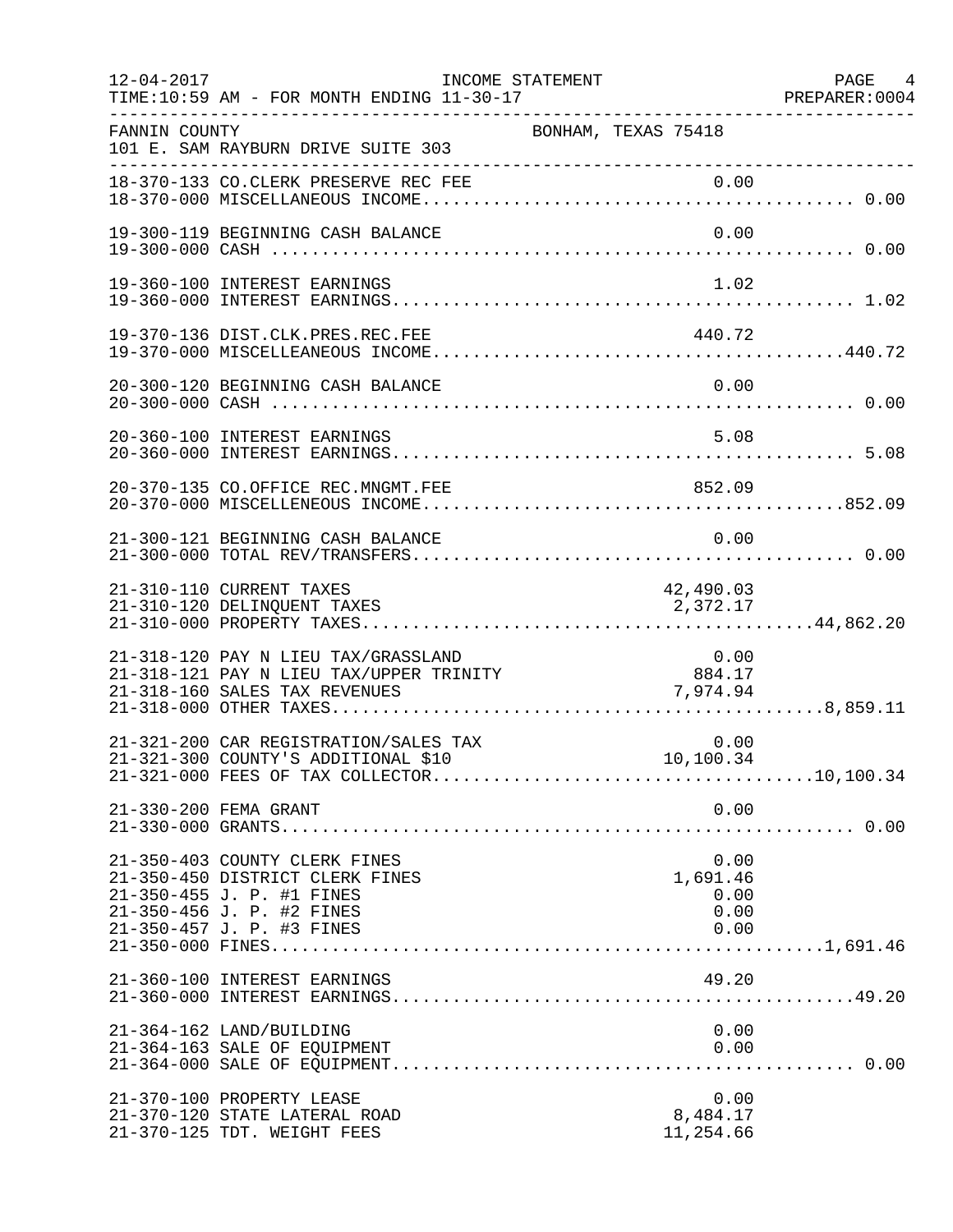| $12 - 04 - 2017$ | INCOME STATEMENT<br>TIME:10:59 AM - FOR MONTH ENDING 11-30-17                                                                                                                                                                                                                              |                                                                | PAGE 5<br>PREPARER:0004 |
|------------------|--------------------------------------------------------------------------------------------------------------------------------------------------------------------------------------------------------------------------------------------------------------------------------------------|----------------------------------------------------------------|-------------------------|
| FANNIN COUNTY    | 101 E. SAM RAYBURN DRIVE SUITE 303                                                                                                                                                                                                                                                         | BONHAM, TEXAS 75418                                            |                         |
|                  | 21-370-130 REFUNDS & MISCELLANEOUS<br>21-370-140 PROCEEDS OF LOAN<br>21-370-145 REIMBURSEMENT OF MATERIALS                                                                                                                                                                                 | 853.20<br>0.00<br>3,485.88                                     |                         |
|                  | 22-300-122 BEGINNING CASH BALANCE                                                                                                                                                                                                                                                          | 0.00                                                           |                         |
|                  | 22-310-110 CURRENT TAXES                                                                                                                                                                                                                                                                   | 49,495.27                                                      |                         |
|                  | 22-318-120 PAY N LIEU TAX/GRASSLAND<br>22-318-121 PAY N LIEU TAX/UPPER TRINITY<br>22-318-160 SALES TAX REVENUES                                                                                                                                                                            | $0.00$<br>$1,029.94$<br>9,289.75                               |                         |
|                  | 22-321-200 CAR REGISTRATION/SALES TAX<br>-- JAL AVO CAR REGISTRATION/SALES TAX<br>22-321-300 COUNTY'S ADDITIONAL \$10                                                                                                                                                                      | 0.00<br>11,765.53                                              |                         |
|                  | 22-330-200 FEMA GRANT                                                                                                                                                                                                                                                                      | 0.00                                                           |                         |
|                  | 22-350-403 COUNTY CLERK FINES<br>22-350-450 DISTRICT CLERK FINES<br>22-350-455 J. P. #1 FINES<br>22-350-456 J. P. #2 FINES                                                                                                                                                                 | 0.00<br>1,970.32<br>0.00<br>0.00                               |                         |
|                  | 22-360-100 INTEREST EARNINGS                                                                                                                                                                                                                                                               | 672.94                                                         |                         |
|                  | 22-364-163 SALE OF EQUIPMENT                                                                                                                                                                                                                                                               | 0.00                                                           |                         |
|                  | 22-370-120 STATE LATERAL ROAD<br>22-370-125 TDT WEIGHT FEES<br>22-370-130 REFUNDS & MISCELLANEOUS<br>22-370-131 AUTOMOBILE INSURANCE LOSS PAYMENT<br>22-370-140 PROCEEDS OF LOAN<br>22-370-145 REIMBURSEMENT OF MATERIALS 1,103.88<br>22-370-150 TRENTON HIGH MEADOWS SUBDIVISION 4,200.00 | 9,882.94<br>13,110.19<br>0.00<br>29,871.00<br>0.00<br>1,103.88 |                         |
|                  | 23-300-123 BEGINNING CASH BALANCE                                                                                                                                                                                                                                                          | 0.00                                                           |                         |
|                  | 23-310-110 CURRENT TAXES                                                                                                                                                                                                                                                                   | 74,242.89                                                      |                         |
|                  | 23-318-120 PAY N LIEU TAX/GRASSLAND<br>23-318-121 PAY N LIEU TAX/UPPER TRINITY<br>23-318-160 SALES TAX REVENUES                                                                                                                                                                            | 0.00<br>1,544.90<br>13,934.62                                  |                         |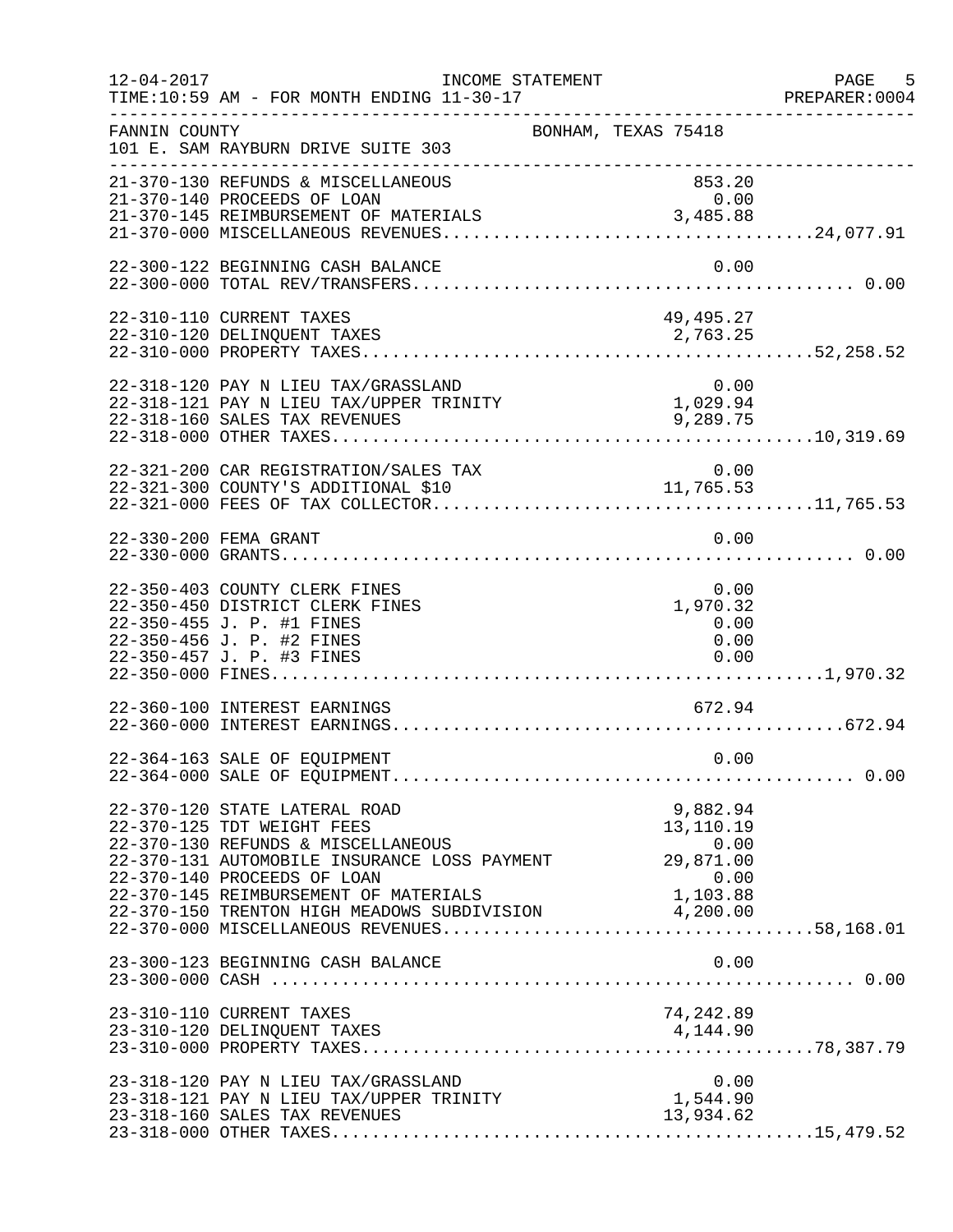| $12 - 04 - 2017$ | TIME:10:59 AM - FOR MONTH ENDING 11-30-17                                                                                                                   | INCOME STATEMENT |                                        |                              | PAGE 6<br>PREPARER:0004 |
|------------------|-------------------------------------------------------------------------------------------------------------------------------------------------------------|------------------|----------------------------------------|------------------------------|-------------------------|
| FANNIN COUNTY    | 101 E. SAM RAYBURN DRIVE SUITE 303                                                                                                                          |                  | BONHAM, TEXAS 75418                    |                              |                         |
|                  |                                                                                                                                                             |                  |                                        |                              |                         |
|                  | 23-330-200 FEMA GRANT                                                                                                                                       |                  |                                        | 0.00                         |                         |
|                  | 23-350-403 COUNTY CLERK FINES<br>23-350-450 DISTRICT CLERK FINES<br>23-350-455 J. P. #1 FINES<br>23-350-456 J. P. #2 FINES                                  |                  | 0.00<br>2,955.48<br>0.00               | 0.00                         |                         |
|                  | 23-360-100 INTEREST EARNINGS                                                                                                                                |                  | 453.45                                 |                              |                         |
|                  | 23-364-162 LAND/BUILDING<br>23-364-163 SALE OF EQUIPMENT                                                                                                    |                  |                                        | 0.00<br>0.00                 |                         |
|                  | 23-370-120 STATE LATERAL ROAD<br>23-370-125 TDT WEIGHT FEES<br>23-370-130 REFUNDS & MISCELLANEOUS<br>23-370-139 RESTITUTION<br>23-370-140 PROCEEDS OF LOANS |                  | 14,824.40<br>19,665.28<br>0.00<br>0.00 | 0.00                         |                         |
|                  | 24-300-124 BEGINNING CASH BALANCE<br>24-300-999 TOTAL TRANSFERS                                                                                             |                  |                                        | 0.00                         | 0.00                    |
|                  | 24-310-110 CURRENT TAXES<br>24-310-120 DELINQUENT TAXES                                                                                                     |                  | 42,260.70<br>2,359.37                  |                              |                         |
|                  | 24-318-120 PAY N LIEU TAX/GRASSLAND<br>24-318-121 PAY N LIEU TAX/UPPER TRINITY<br>24-318-160 SALES TAX REVENUES                                             |                  | 879.39<br>7,931.88                     | 0.00                         |                         |
|                  | 24-321-200 CAR REGISTRATION/SALES TAX<br>24-321-300 COUNTY'S ADDITIONAL \$10                                                                                |                  | 10,045.80                              | 0.00                         |                         |
|                  | 24-330-200 FEMA GRANT                                                                                                                                       |                  |                                        | 0.00                         |                         |
|                  | 24-350-403 COUNTY CLERK FINES<br>24-350-450 DISTRICT CLERK FINES<br>24-350-455 J. P. #1 FINES<br>24-350-456 J. P. #2 FINES<br>24-350-457 J. P. #3 FINES     |                  | 1,682.32                               | 0.00<br>0.00<br>0.00<br>0.00 |                         |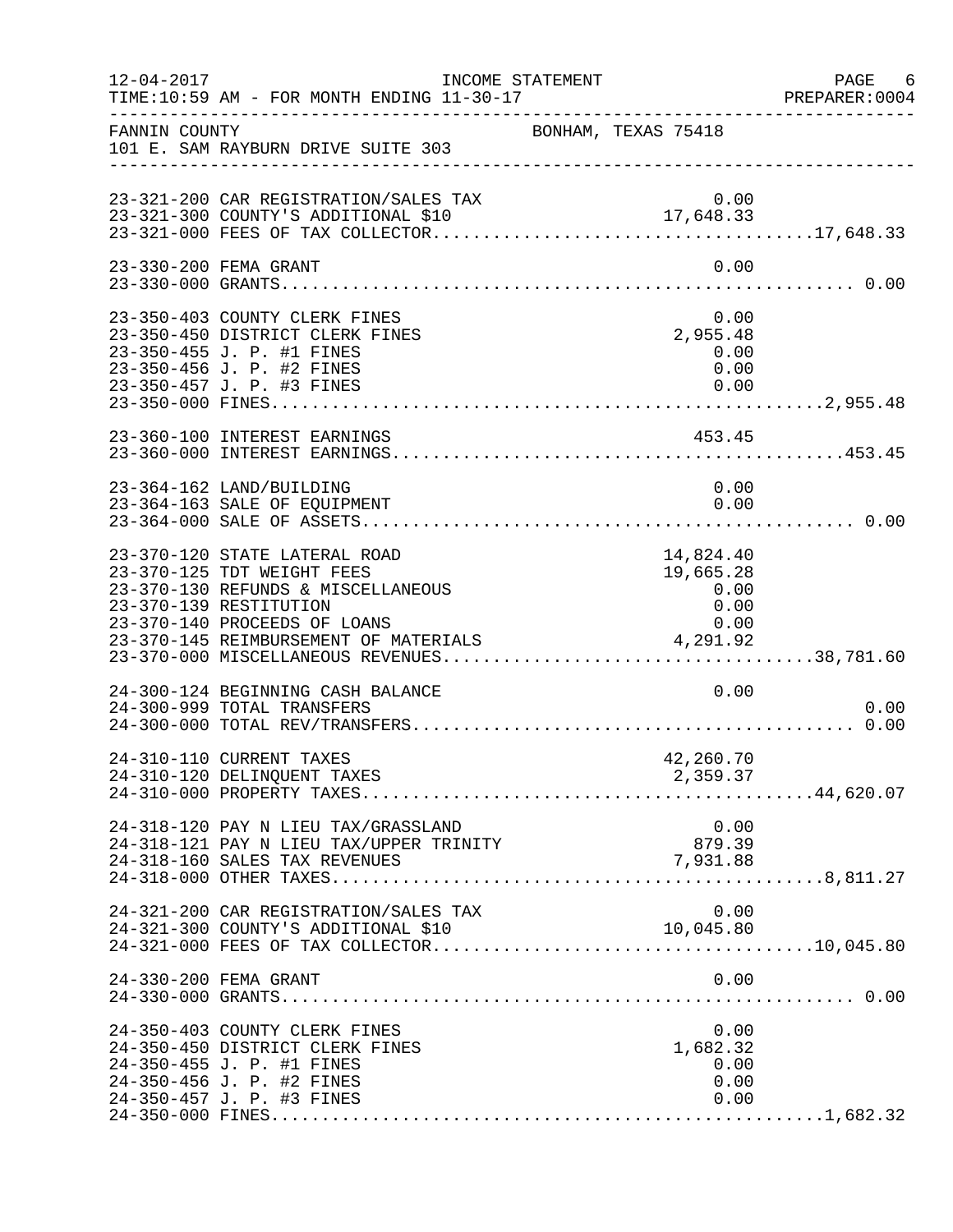| $12 - 04 - 2017$     | INCOME STATEMENT<br>TIME:10:59 AM - FOR MONTH ENDING 11-30-17                                                                                                                                                                                                                   |                                                                                    | PAGE<br>7<br>PREPARER: 0004 |
|----------------------|---------------------------------------------------------------------------------------------------------------------------------------------------------------------------------------------------------------------------------------------------------------------------------|------------------------------------------------------------------------------------|-----------------------------|
| FANNIN COUNTY        | 101 E. SAM RAYBURN DRIVE SUITE 303                                                                                                                                                                                                                                              | BONHAM, TEXAS 75418                                                                |                             |
|                      |                                                                                                                                                                                                                                                                                 |                                                                                    |                             |
|                      | 24-364-162 LAND/BUILDING<br>24-364-163 SALE OF EQUIPMENT                                                                                                                                                                                                                        | 0.00<br>0.00                                                                       |                             |
|                      | 24-370-120 STATE LATERAL ROAD<br>24-370-125 TDT WEIGHT FEES<br>24-370-130 REFUNDS & MISCELLANEOUS<br>24-370-138 SALE OF SCRAP IRON<br>24-370-140 PROCEEDS OF LOAN<br>24-370-145 REIMBURSEMENT OF MATERIALS<br>24-370-146 SALE OF RECYCLED MATERIALS<br>24-370-147 OFFICE RENTAL | 8,438.38<br>11, 193.91<br>0.00<br>0.00<br>0.00<br>0.00<br>5,400.00<br>0.00<br>0.00 |                             |
|                      | 25-300-125 BEGINNING CASH BALANCE                                                                                                                                                                                                                                               | 0.00                                                                               |                             |
| 25-370-625 DONATIONS | 25-370-138 SALE OF SCRAP IRON                                                                                                                                                                                                                                                   | 0.00<br>0.00                                                                       |                             |
|                      | 26-300-126 BEGINNING CASH BALANCE                                                                                                                                                                                                                                               | 0.00                                                                               |                             |
|                      | 26-360-100 INTEREST EARNINGS                                                                                                                                                                                                                                                    | 5.64                                                                               |                             |
|                      | 26-370-455 J.P.#1 TECHNOLOGY FEES                                                                                                                                                                                                                                               | 0.00                                                                               |                             |
|                      | 27-300-127 BEGINNING CASH BALANCE                                                                                                                                                                                                                                               | 0.00                                                                               |                             |
|                      | 27-360-100 INTEREST EARNINGS                                                                                                                                                                                                                                                    | 1.39                                                                               |                             |
|                      | 27-370-456 J.P.#2 TECHNOLOGY FEES                                                                                                                                                                                                                                               | 0.00                                                                               |                             |
|                      | 28-300-128 BEGINNING CASH                                                                                                                                                                                                                                                       | 0.00                                                                               |                             |
|                      | 28-360-100 INTEREST EARNINGS                                                                                                                                                                                                                                                    | 0.54                                                                               |                             |
|                      | 28-370-456 J.P.#3 TECHNOLOGY FEES                                                                                                                                                                                                                                               | 0.00                                                                               |                             |
|                      | 30-360-100 INTEREST EARNINGS                                                                                                                                                                                                                                                    | 0.00                                                                               |                             |
|                      | 30-370-569 SHERIFF WORK RELEASE                                                                                                                                                                                                                                                 | 0.00                                                                               |                             |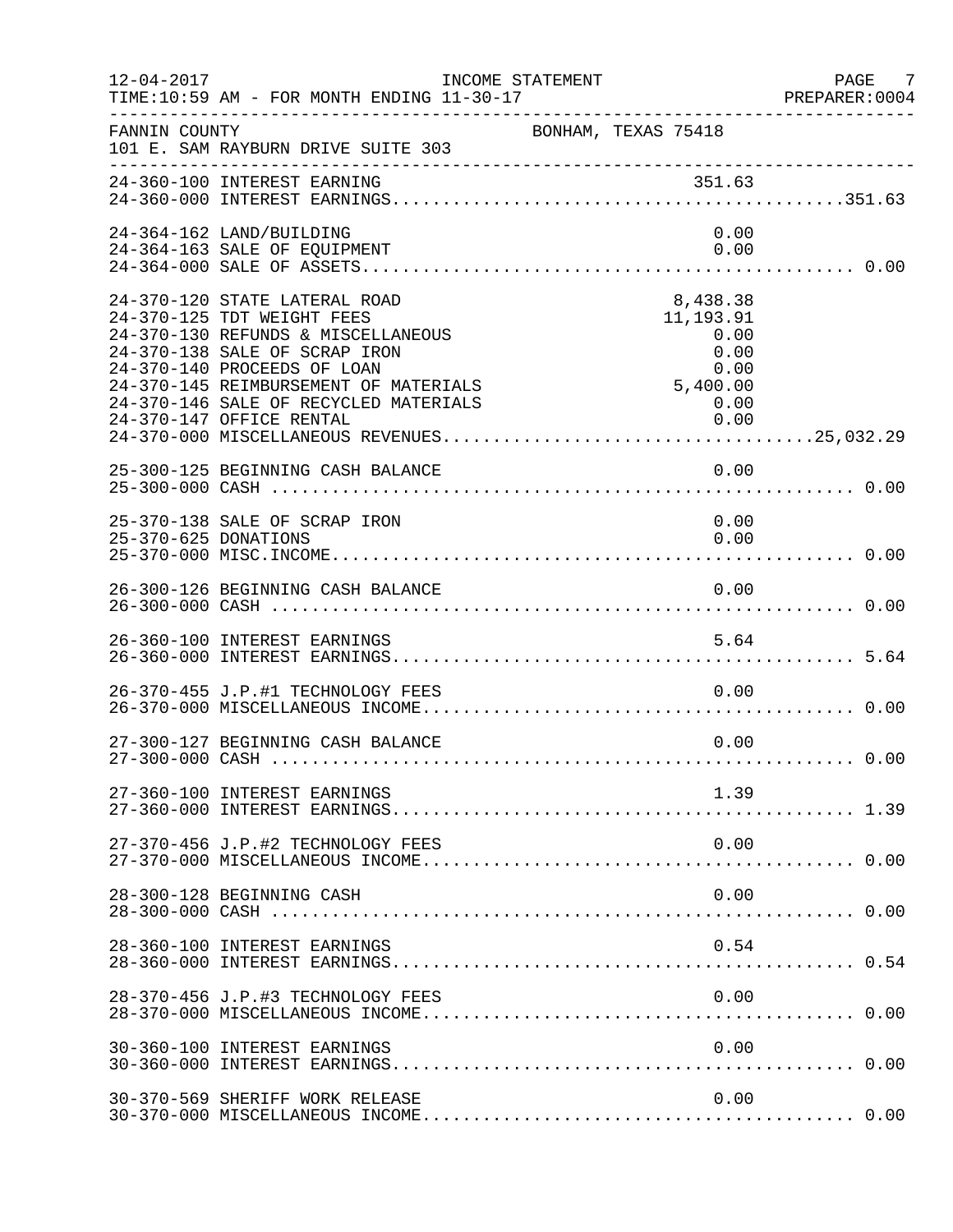| $12 - 04 - 2017$ | INCOME STATEMENT<br>TIME:10:59 AM - FOR MONTH ENDING 11-30-17             |                  | PAGE 8<br>PREPARER:0004 |
|------------------|---------------------------------------------------------------------------|------------------|-------------------------|
| FANNIN COUNTY    | BONHAM, TEXAS 75418<br>101 E. SAM RAYBURN DRIVE SUITE 303                 |                  |                         |
|                  | 31-300-131 BEGINNING CASH BALANCE                                         | 0.00             |                         |
|                  | 31-330-510 COURTHOUSE RESTORATION                                         | 0.00             |                         |
|                  | 31-360-100 INTEREST INCOME                                                | 0.00             |                         |
|                  | 31-370-131 RESTORATION DONATIONS                                          | 0.00             |                         |
|                  | 33-300-133 BEGINNING CASH BALANCE                                         | 0.00             |                         |
|                  | 33-340-480 APPLICATION FEE                                                | 0.00             |                         |
|                  | 34-300-134 BEGINNING CASH BALANCE                                         | 0.00             |                         |
|                  | 34-360-100 INTEREST INCOME                                                | 2.84             |                         |
|                  | 34-370-450 DISTRICT CT.RECORDS ARCHIVE FEE<br>785.98                      |                  |                         |
|                  | 35-340-403 COUNTY CLERK FEES<br>35-340-450 DISTRICT CLERK FEES            | 0.00<br>1,854.55 |                         |
|                  | 35-360-100 INTEREST EARNINGS                                              | 17.71            |                         |
|                  | 36-300-136 BEGINNING CASH BALANCE-D.A.FEE                                 | 0.00             |                         |
|                  | 36-340-475 DISTRICT ATTORNEY FEES                                         | 369.41           |                         |
|                  | 36-352-200 CONTRABAND FORFEITURE<br>36-352-300 D.A. SEIZURE FUND          | 0.00<br>0.00     |                         |
|                  | 36-360-100 INTEREST EARNINGS<br>36-360-236 INTEREST EARNINGS-SEIZURE FUND | 0.13<br>0.25     |                         |
|                  | 36-370-130 REFUNDS & MISCELLANEOUS<br>36-370-319 RESTITUTION              | 203.90<br>0.00   |                         |
|                  | 37-360-100 INTEREST EARNINGS                                              | 0.09             |                         |
|                  | 37-370-130 REFUNDS & MISCELLANEOUS                                        | 0.00             |                         |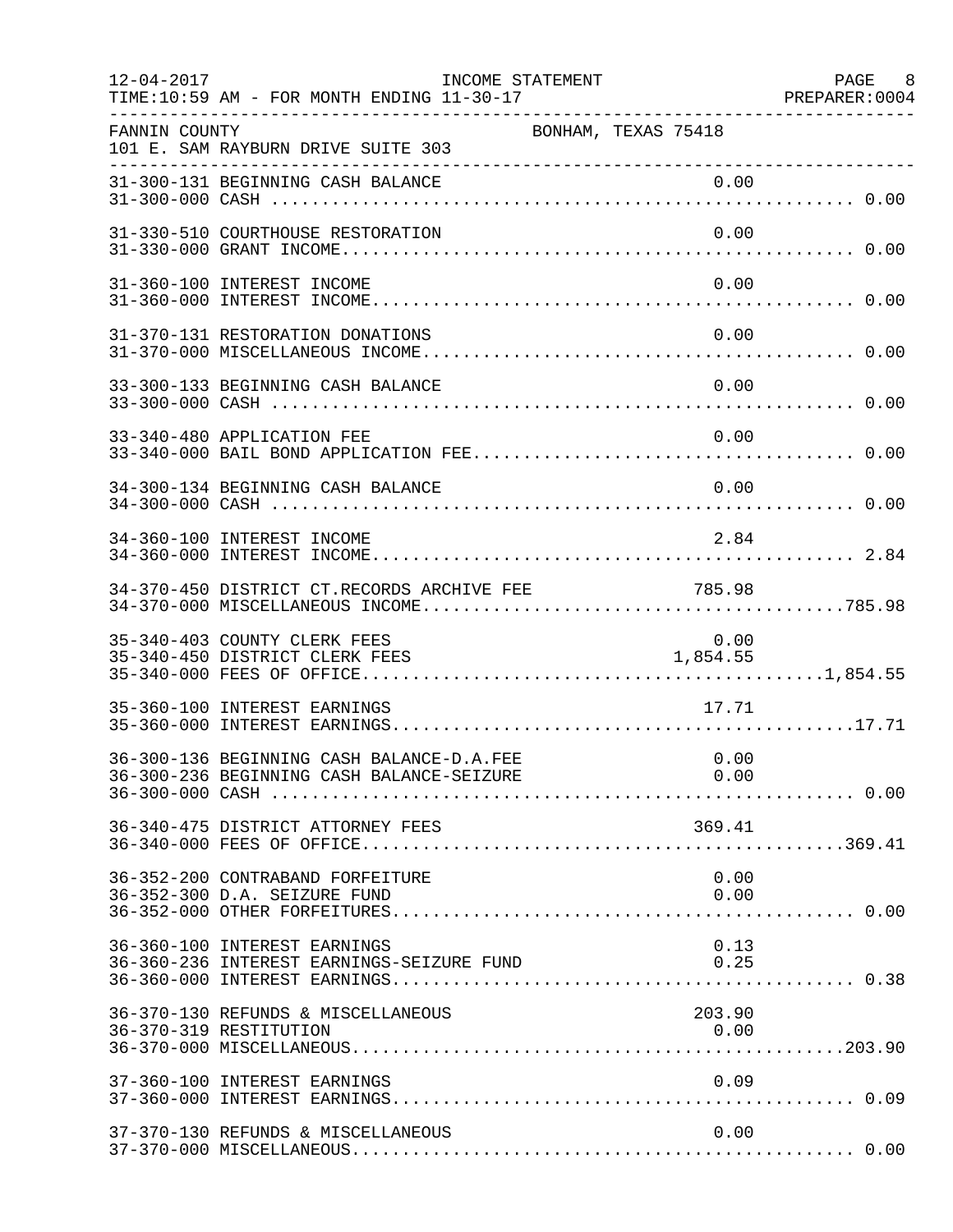| $12 - 04 - 2017$     | TIME:10:59 AM - FOR MONTH ENDING 11-30-17                                   | INCOME STATEMENT |                     |              | PAGE 9<br>PREPARER : 0004<br>PREPARER : 0004 |
|----------------------|-----------------------------------------------------------------------------|------------------|---------------------|--------------|----------------------------------------------|
| FANNIN COUNTY        | 101 E. SAM RAYBURN DRIVE SUITE 303                                          |                  | BONHAM, TEXAS 75418 |              |                                              |
|                      | 38-360-100 INTEREST EARNINGS                                                |                  |                     |              |                                              |
|                      | 39-360-100 INTEREST EARNINGS                                                |                  |                     | 11.16        |                                              |
|                      | 39-370-150 BONNIE RUTH COOPER TRUST                                         |                  |                     | 0.00         |                                              |
|                      | 40-300-110 UNENCUMBERED FUND BALANCE                                        |                  |                     | 0.00         |                                              |
|                      | 40-330-410 NAACHO GRANT INCOME                                              |                  |                     | 0.00         |                                              |
| 41-370-406 DONATIONS |                                                                             |                  |                     | 300.00       |                                              |
|                      | 42-330-477 HAZARD MITIGATION DR-1999                                        |                  |                     | 0.00         |                                              |
|                      | 44-330-423 2016 HOMELAND SECURITY                                           |                  |                     | 0.00         |                                              |
|                      | 45-330-403 CHAPTER 19 FUNDS                                                 |                  |                     | 3,975.00     |                                              |
|                      | 46-300-146 BEGINNING CASH BALANCE                                           |                  |                     | 0.00         |                                              |
|                      | 46-330-475 SAFE ROOM REIMBURSEMENT DR-4029<br>46-330-476 ADMINISTRATIVE FEE |                  |                     | 0.00<br>0.00 |                                              |
|                      | 48-300-148 BEGINNING CASH BALANCE                                           |                  |                     | 0.00         |                                              |
|                      | 48-340-130 REFUNDS & MISCELLANEOUS                                          |                  |                     | 0.00         |                                              |
|                      | 49-300-149 BEGINNING CASH BALANCE                                           |                  |                     | 0.00         |                                              |
|                      | 49-330-475 INVESTIGATOR/LEOSE GRANT                                         |                  |                     | 0.00         |                                              |
|                      | 51-370-440 CO.CLK.CO.& DIST.CT.TECHNOLOGY FEE                               |                  | 0.00                |              |                                              |
|                      | 52-360-100 INTEREST EARNINGS                                                |                  |                     | 1.51         |                                              |
|                      | 52-370-133 CO.CLK.COURT RECORDS PRESERVATION F                              |                  |                     | 0.00         |                                              |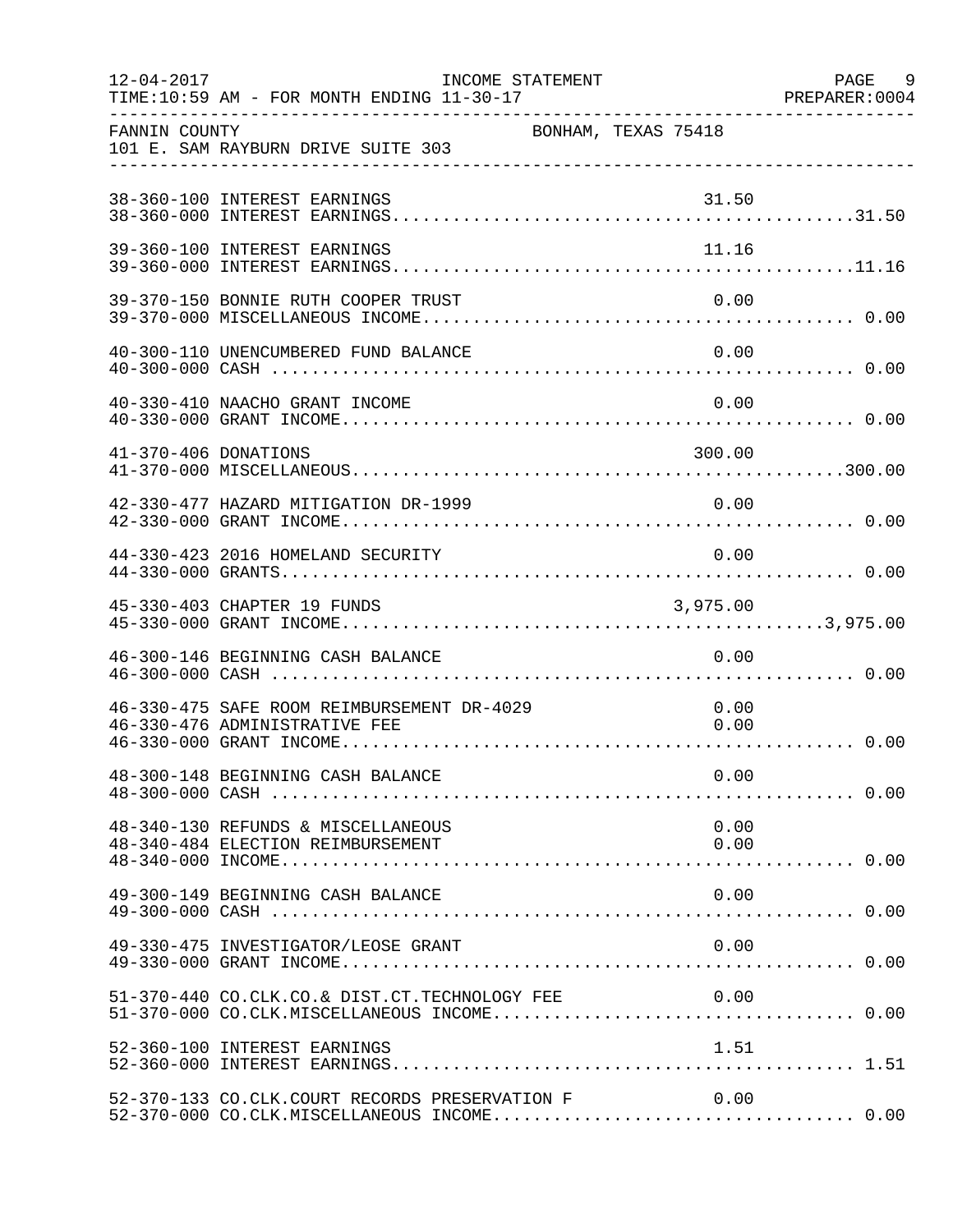| $12 - 04 - 2017$ | INCOME STATEMENT<br>TIME:10:59 AM - FOR MONTH ENDING 11-30-17             |                     | PAGE 10<br>PREPARER: 0004 |
|------------------|---------------------------------------------------------------------------|---------------------|---------------------------|
| FANNIN COUNTY    | 101 E. SAM RAYBURN DRIVE SUITE 303                                        | BONHAM, TEXAS 75418 |                           |
|                  | 53-300-153 BEGINNING CASH BALANCE                                         | 0.00                |                           |
|                  | 53-370-133 CO.CLERK RECORDS ARCHIVE FEE                                   | 0.00                |                           |
|                  | 55-300-156 BEGINNING CASH BALANCE                                         | 0.00                |                           |
|                  | 55-360-100 INTEREST EARNINGS                                              | 0.03                |                           |
|                  | 55-370-130 REFUNDS & MISCELLANEOUS<br>55-370-160 PEACE OFFICER ALLOCATION | 0.00<br>0.00        |                           |
|                  | 56-300-156 BEGINNING CASH BALANCE                                         | 0.00                |                           |
|                  | 56-330-560 BULLETPROOF VEST PARTNERSHIP                                   | 0.00                |                           |
|                  | 56-352-200 CONTRABAND FOREITURE<br>56-352-300 PLEA BARGAIN AGREEMENT      | 20,830.38           |                           |
|                  | 56-360-100 INTEREST EARNINGS                                              | 0.39                |                           |
|                  | 56-370-108 FEDERAL OT REIMBURSEMENT<br>56-370-130 REFUNDS & MISCELLANEOUS | 0.00<br>3,712.11    |                           |
|                  | 56-390-140 TRANSFERS IN                                                   | 0.00                |                           |
|                  | 57-300-157 BEGINNING CASH BALANCE                                         | 0.00                |                           |
|                  | 57-360-100 INTEREST EARNINGS                                              | 0.00                |                           |
|                  | 57-370-560 SHERIFF K-9 UNIT                                               | 0.00                |                           |
|                  | 59-300-159 BEGINNING CASH BALANCE                                         | 0.00                |                           |
|                  | 59-360-100 INTEREST EARNINGS                                              | 4.11                |                           |
|                  | 59-370-425 DRUG COURT FEE                                                 | 352.51              |                           |
|                  | 60-300-110 BEGINNING CASH BALANCE                                         | 0.00                |                           |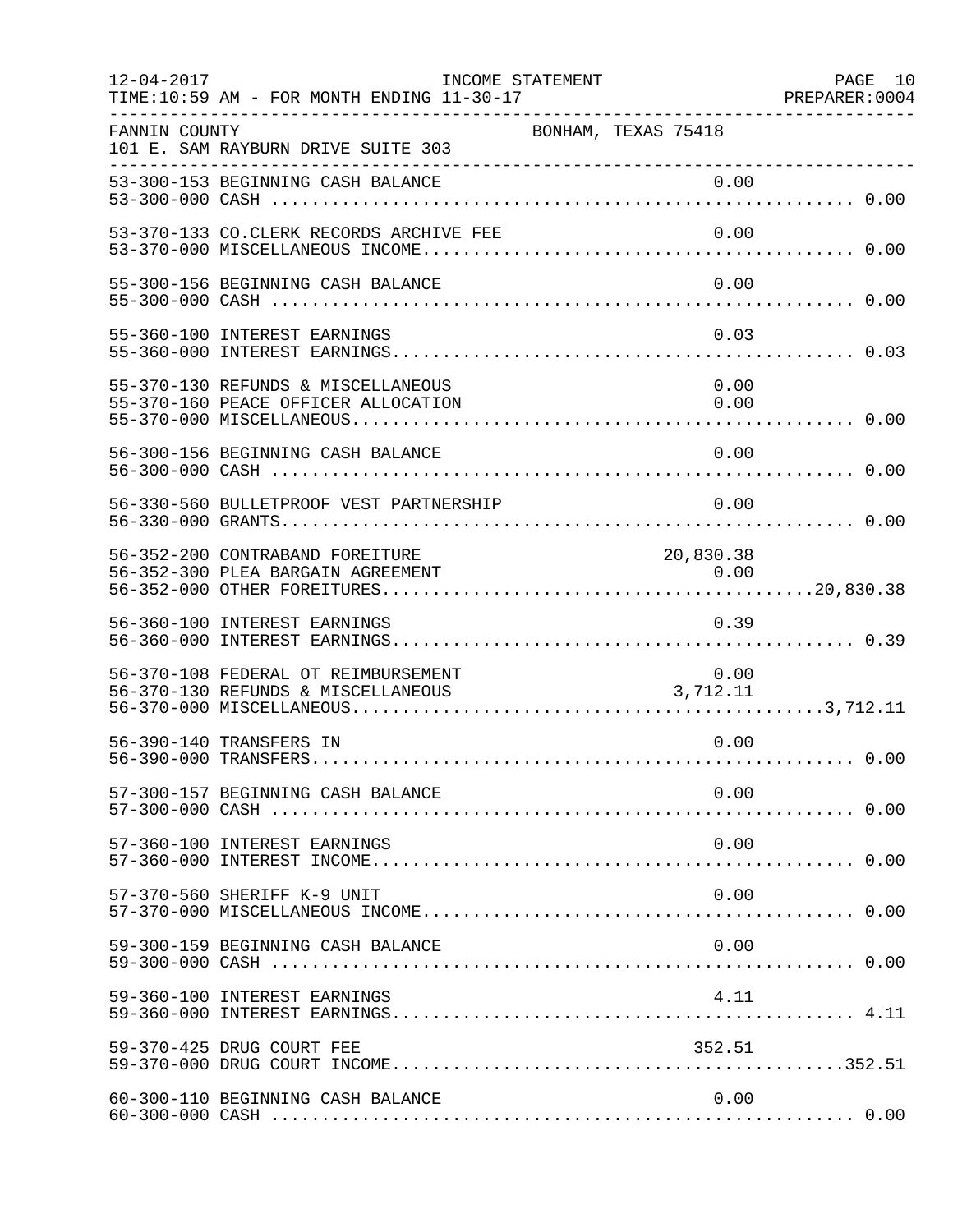| $12 - 04 - 2017$ | INCOME STATEMENT<br>TIME:10:59 AM - FOR MONTH ENDING 11-30-17                                                                            |                                     | PAGE 11<br>PREPARER:0004 |
|------------------|------------------------------------------------------------------------------------------------------------------------------------------|-------------------------------------|--------------------------|
| FANNIN COUNTY    | BONHAM, TEXAS 75418<br>101 E. SAM RAYBURN DRIVE SUITE 303                                                                                |                                     |                          |
|                  | 60-310-110 CURRENT TAXES<br>60-310-120 DELINQUENT TAXES<br>60-310-260 CURRENT TAXES SERIES '98<br>60-310-262 DELINQUENT TAXES SERIES '98 | 40,426.16<br>169.49<br>0.00<br>0.00 |                          |
|                  | 60-318-120 PAY N LIEU TAX/GRASSLAND<br>60-318-121 PAY N LIEU TAX/UPPER TRINITY 788.80                                                    | 0.00                                |                          |
|                  | 60-360-100 INTEREST EARNINGS<br>60-360-200 INTEREST, 2017 GO BONDS                                                                       | 0.00<br>0.00                        |                          |
|                  | 60-370-130 REFUNDS & MISCELLANEOUS                                                                                                       | 0.00                                |                          |
|                  | 61-370-440 DIST.CLK.CO.& DIST.CT.TECHNOLOGY FE 83.46<br>61-370-000 DIST.CLK.MISCELLANEOUS INCOME83.46                                    |                                     |                          |
|                  | 62-360-100 INTEREST EARNINGS                                                                                                             | 0.33                                |                          |
|                  | 62-370-133 DIST.CLK.COURT RECORDS PRESERVATION 585.26<br>62-370-000 DIST.CLK.COURT MISCELLAEOUS INCOME585.26                             |                                     |                          |
|                  | 63-300-151 BEGINNING CASH BALANCE                                                                                                        | 0.00                                |                          |
|                  | 63-370-130 REFUNDS & MISCELLANEOUS<br>63-370-160 PEACE OFFICER ALLOCATION                                                                | 0.00<br>0.00                        |                          |
|                  | 64-300-152 BEGINNING CASH BALANCE                                                                                                        | 0.00                                |                          |
|                  | 64-370-130 REFUNDS & MISCELLANEOUS<br>64-370-160 PEACE OFFICER ALLOCATION                                                                | 0.00<br>0.00                        |                          |
|                  | 65-300-153 BEGINNING CASH BALANCE                                                                                                        | 0.00                                |                          |
|                  | 65-370-130 REFUNDS & MISCELLANEOUS                                                                                                       | 0.00                                |                          |
|                  | 66-300-166 BEGINNING CASH BALANCE                                                                                                        | 0.00                                |                          |
|                  | 66-360-100 INTEREST EARNINGS LEGEND BANK<br>66-360-166 INTEREST EARNINGS ICS                                                             | 0.00<br>0.00                        |                          |
|                  | 66-370-130 REFUNDS & MISCELLANEOUS                                                                                                       | 0.00                                |                          |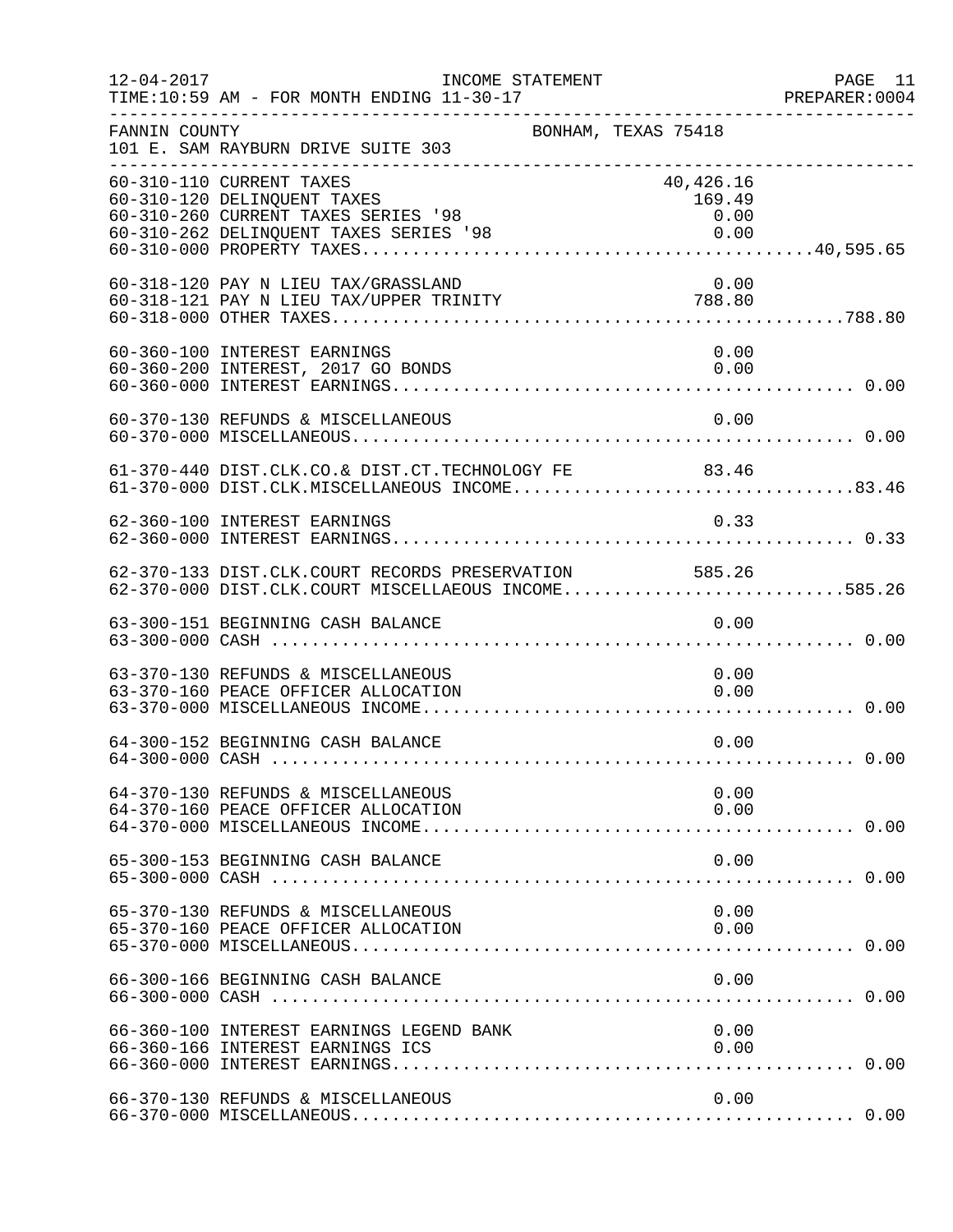| $12 - 04 - 2017$ | INCOME STATEMENT                                                                                                                                                                                                                                                                                                                                                                                                                              |                                                                                | PAGE 12<br>PREPARER: 0004 |
|------------------|-----------------------------------------------------------------------------------------------------------------------------------------------------------------------------------------------------------------------------------------------------------------------------------------------------------------------------------------------------------------------------------------------------------------------------------------------|--------------------------------------------------------------------------------|---------------------------|
| FANNIN COUNTY    | BONHAM, TEXAS 75418<br>101 E. SAM RAYBURN DRIVE SUITE 303                                                                                                                                                                                                                                                                                                                                                                                     |                                                                                |                           |
|                  |                                                                                                                                                                                                                                                                                                                                                                                                                                               |                                                                                |                           |
|                  | 67-319-551 ANNUAL PAYMENT                                                                                                                                                                                                                                                                                                                                                                                                                     | 0.00                                                                           |                           |
|                  | 70-360-100 INTEREST EARNINGS                                                                                                                                                                                                                                                                                                                                                                                                                  | 140.42                                                                         |                           |
|                  | 71-330-475 INVESTIGATOR CRIMES AGAINST WOMEN 0.00                                                                                                                                                                                                                                                                                                                                                                                             |                                                                                |                           |
|                  | 72-330-560 INVESTIGATOR CRIMES AGAINST CHILDRE 0.00                                                                                                                                                                                                                                                                                                                                                                                           |                                                                                |                           |
|                  | 87-340-575 JUVENILE PROBATION FEES                                                                                                                                                                                                                                                                                                                                                                                                            | 325.00                                                                         |                           |
|                  |                                                                                                                                                                                                                                                                                                                                                                                                                                               |                                                                                |                           |
|                  |                                                                                                                                                                                                                                                                                                                                                                                                                                               |                                                                                |                           |
|                  | 89-330-901 TJJD-A-14-074 GRANT<br>89-330-906 TJJD-N-14-074 GRANT<br>89-330-908 STRUCTURAL FAM. THER. GRANT OOG<br>89-330-913 TJJD-C-14-074 GRANT<br>89-330-915 BASIC PROBATION SUPERVISION<br>89-330-916 COMMUNITY PROGRAMS<br>89-330-917 PRE/POST ADJUDICATION<br>89-330-918 COMMITMENT DIVERSION<br>89-330-919 MENTAL HEALTH SERVICES<br>89-330-919 MENTAL HEALTH SERVICES 6,011.00<br>89-330-920 REGIONAL DIVERSIONS ALTERNATIVES 6,191.00 | 0.00<br>0.00<br>0.00<br>0.00<br>38,817.00<br>26,667.00<br>4,000.00<br>4,000.00 |                           |
|                  | 89-360-189 INTEREST INCOME                                                                                                                                                                                                                                                                                                                                                                                                                    | 1.12                                                                           |                           |
|                  | 89-370-130 REFUNDS & MISCELLANEOUS<br>89-370-995 LOCAL FUNDING FY 2018                                                                                                                                                                                                                                                                                                                                                                        | 0.00<br>0.00                                                                   |                           |
|                  | 92-360-100 INTEREST EARNINGS<br>92-360-350 GOV. COMMODITY PROG. ASCS                                                                                                                                                                                                                                                                                                                                                                          | 68.00<br>0.00                                                                  |                           |
| 92-370-100 RENT  |                                                                                                                                                                                                                                                                                                                                                                                                                                               | 0.00                                                                           |                           |
|                  | 93-330-909 GRANT #713169 RANDOLPH                                                                                                                                                                                                                                                                                                                                                                                                             | 0.00                                                                           |                           |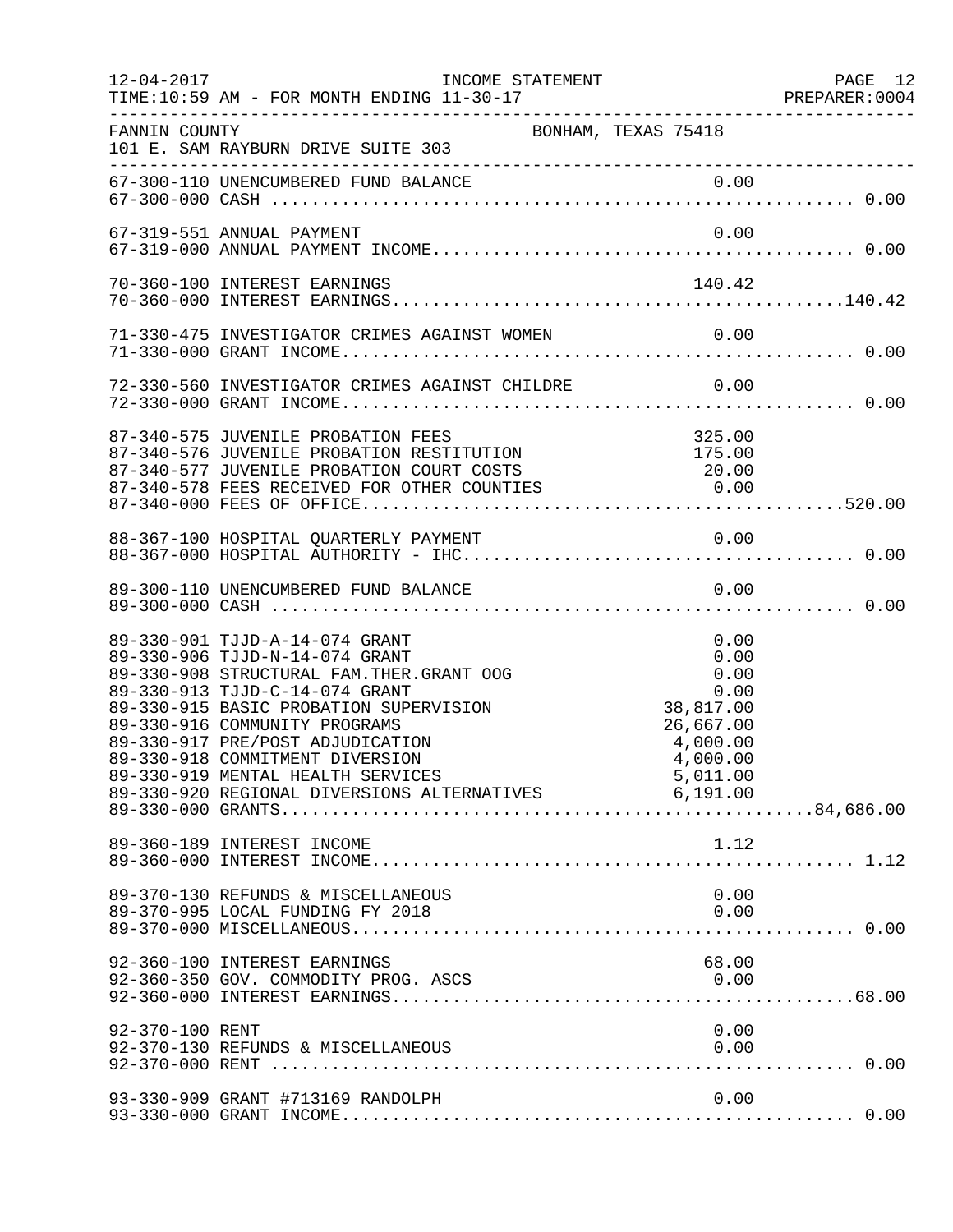|                                                            | 12-04-2017 INCOME STATEMENT                                                                                                                                                                                                                                                                                                                                                                                                                                                                                                                                                                                                                               |                                                                                                                                                                  | PREPARER: 0004 |
|------------------------------------------------------------|-----------------------------------------------------------------------------------------------------------------------------------------------------------------------------------------------------------------------------------------------------------------------------------------------------------------------------------------------------------------------------------------------------------------------------------------------------------------------------------------------------------------------------------------------------------------------------------------------------------------------------------------------------------|------------------------------------------------------------------------------------------------------------------------------------------------------------------|----------------|
|                                                            | FANNIN COUNTY<br>101 E. SAM RAYBURN DRIVE SUITE 303                                                                                                                                                                                                                                                                                                                                                                                                                                                                                                                                                                                                       | BONHAM, TEXAS 75418                                                                                                                                              |                |
|                                                            | 93-370-130 REFUNDS & MISCELLANEOUS                                                                                                                                                                                                                                                                                                                                                                                                                                                                                                                                                                                                                        |                                                                                                                                                                  |                |
|                                                            | 95-360-100 INTEREST EARNINGS                                                                                                                                                                                                                                                                                                                                                                                                                                                                                                                                                                                                                              | 0.00                                                                                                                                                             |                |
|                                                            | 95-370-125 AFLAC FSA CLEARING                                                                                                                                                                                                                                                                                                                                                                                                                                                                                                                                                                                                                             | 0.00                                                                                                                                                             |                |
|                                                            |                                                                                                                                                                                                                                                                                                                                                                                                                                                                                                                                                                                                                                                           |                                                                                                                                                                  |                |
|                                                            | ***** EXPENSE ACCOUNTS *****                                                                                                                                                                                                                                                                                                                                                                                                                                                                                                                                                                                                                              |                                                                                                                                                                  |                |
| 10-400-435 PRINTING<br>10-400-480 BOND<br>10-400-590 BOOKS | 10-400-101 SALARY ELECTED OFFICIAL 10-400-101 SALARY ELECTED OFFICIAL 10-400-104 STATE PROBATE SALARY SUPPLEMENT 10-400-105 SALARY SECRETARY<br>10-400-105 SALARY SECRETARY<br>10-400-201 SOCIAL SECURITY TAXES $10-400-202$ GROUP HEALTH & DENTAL INSURANCE $3,241.03$<br>10-400-203 RETIREMENT<br>10-400-204 WORKERS' COMPENSATION<br>10-400-205 MEDICARE TAX<br>10-400-225 TRAVEL ALLOWANCE<br>10-400-310 OFFICE SUPPLIES<br>10-400-311 POSTAL EXPENSES<br>10-400-427 OUT OF COUNTY TRAVEL<br>10-400-431 LOCAL TRAVEL<br>10-400-437 COURT REPORTER EXPENSE<br>10-400-468 JUVENILE BOARD SALARY<br>10-400-572 OFFICE EQUIPMENT<br>10-400-574 TECHNOLOGY | 7,036.05<br>2,205.97<br>0.00<br>262.85<br>750.00<br>76.92<br>3.22<br>1,447.91<br>0.00<br>0.00<br>0.00<br>500.00<br>247.00<br>0.00<br>0.00<br>0.00                |                |
|                                                            |                                                                                                                                                                                                                                                                                                                                                                                                                                                                                                                                                                                                                                                           |                                                                                                                                                                  |                |
| 10-403-435 PRINTING<br>10-403-480 BOND                     | 10-403-101 SALARY ELECTED OFFICIAL<br>10-403-104 SALARY DEPUTIES<br>10-403-107 REGULAR-TEMP. PART-TIME<br>10-403-201 SOCIAL SECURITY TAXES<br>10-403-202 GROUP HEALTH & DENTAL INSURANCE<br>10-403-203 RETIREMENT<br>10-403-204 WORKERS COMPENSATION<br>10-403-205 MEDICARE TAX<br>10-403-310 OFFICE SUPPLIES<br>10-403-311 POSTAL EXPENSES<br>10-403-420 UTILITIES TELEPHONE<br>10-403-427 OUT OF COUNTY TRAVEL<br>10-403-431 LOCAL TRAVEL<br>10-403-437 IMAGING/INDEXING                                                                                                                                                                                | 10,873.40<br>32,636.92<br>0.00<br>2,371.10<br>15,304.76<br>4,803.48<br>0.00<br>554.58<br>1,259.16<br>75.21<br>0.00<br>331.35<br>0.00<br>0.00<br>1,029.25<br>0.00 |                |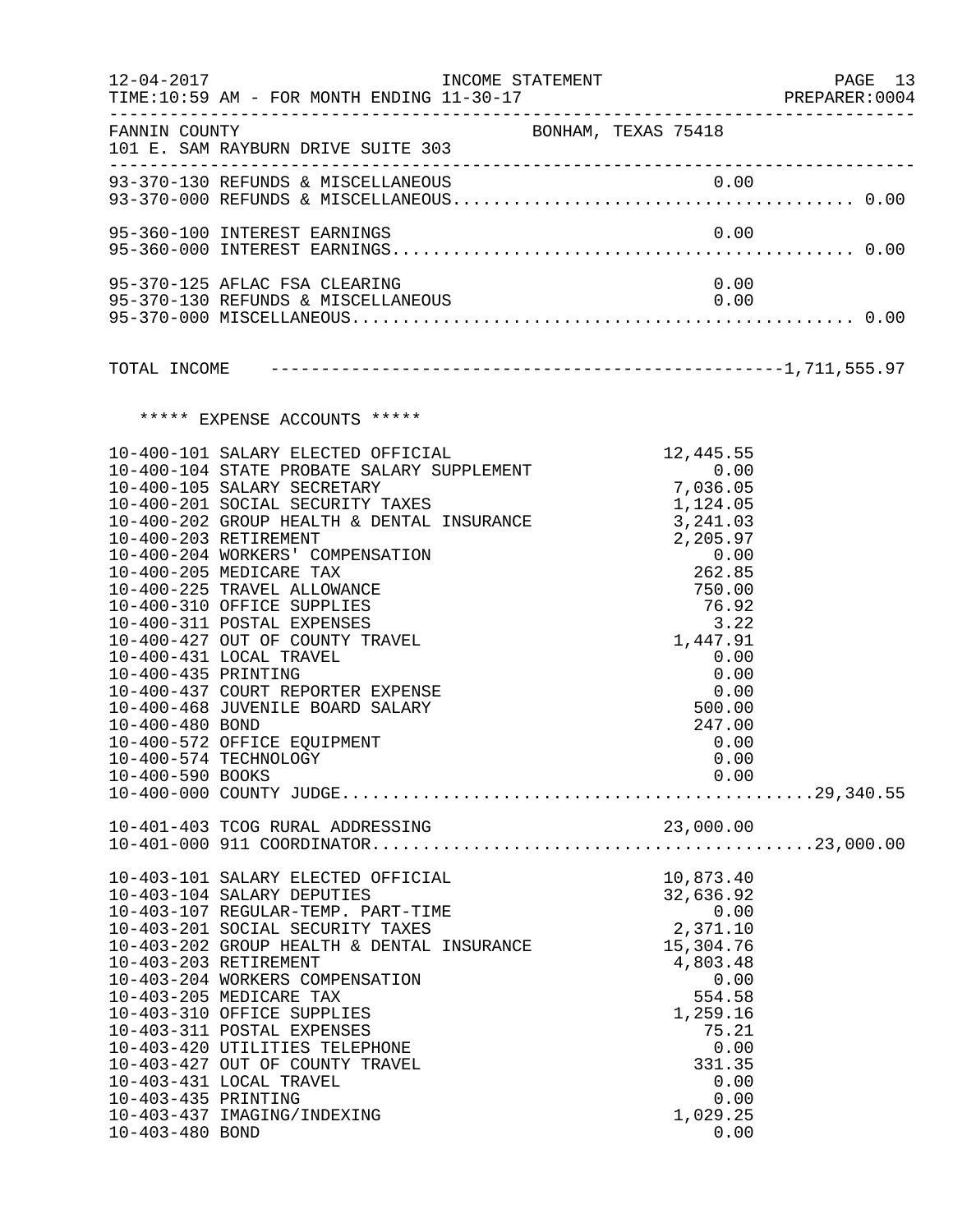| $12 - 04 - 2017$     | TIME:10:59 AM - FOR MONTH ENDING 11-30-17                                                                                | INCOME STATEMENT |                | PAGE 14<br>PREPARER: 0004 |
|----------------------|--------------------------------------------------------------------------------------------------------------------------|------------------|----------------|---------------------------|
| FANNIN COUNTY        | ______________________________________<br>BONHAM, TEXAS 75418<br>101 E. SAM RAYBURN DRIVE SUITE 303                      |                  |                |                           |
| 10-403-481 DUES      |                                                                                                                          |                  | 0.00           |                           |
|                      | 10-403-572 OFFICE EQUIPMENT                                                                                              |                  | 0.00           |                           |
|                      |                                                                                                                          |                  |                |                           |
| 10-404-109 SALARY    |                                                                                                                          |                  | 6,873.80       |                           |
|                      | 10-404-201 SOCIAL SECURITY TAXES<br>10-404-203 RETIREMENT                                                                |                  | 0.00<br>0.00   |                           |
|                      | 10-404-205 MEDICARE TAX                                                                                                  |                  | 0.00           |                           |
|                      | 10-404-310 ELECTION SUPPLIES                                                                                             |                  | 751.94         |                           |
| 10-404-311 POSTAGE   |                                                                                                                          |                  | 92.18          |                           |
|                      | 10-404-423 CELL PHONE                                                                                                    |                  | 50.00          |                           |
|                      | 10-404-427 ELECTION TRAVEL<br>10-404-428 EMPLOYEE TRAINING                                                               |                  | 0.00<br>0.00   |                           |
|                      | 10-404-429 DPS BACKGROUND CHECK                                                                                          |                  | 0.00           |                           |
|                      | 10-404-430 BIDS AND NOTICES                                                                                              |                  | 0.00           |                           |
|                      | 10-404-430 BIDS AND NOTICES<br>10-404-442 PROFESSIONAL SERVICE/TRANSLATOR                                                |                  | 0.00           |                           |
|                      | 10-404-483 VOTER REGISTRATION                                                                                            |                  | 0.00           |                           |
|                      |                                                                                                                          |                  |                |                           |
|                      | 10-404-485 ELECTION MAINT. AGREEMENT<br>10-404-573 ELECTION MAINT. AGREEMENT 0.00<br>10-404-573 ELECTION EQUIPMENT 0.00  |                  |                |                           |
|                      |                                                                                                                          |                  |                |                           |
|                      | 10-405-102 SALARY APPOINTED OFFICIAL                                                                                     |                  | 7,130.80       |                           |
|                      | $10-405-201$ SOCIAL SECURITY TAXES<br>$10-405-202$ GROUP HEALTH & DENTAL INSURANCE $2,186.40$<br>$10-405-203$ PETIPEMENT |                  |                |                           |
|                      | 10-405-203 RETIREMENT                                                                                                    |                  | 787.25         |                           |
|                      | 10-405-204 WORKERS' COMPENSATION                                                                                         |                  | 0.00           |                           |
|                      | 10-405-205 MEDICARE TAX                                                                                                  |                  | 103.40         |                           |
|                      | 10-405-310 OFFICE SUPPLIES                                                                                               |                  | 78.84          |                           |
|                      | 10-405-311 POSTAL EXPENSES<br>10-405-427 OUT OF COUNTY TRAVEL                                                            |                  | 0.00<br>0.00   |                           |
|                      | 10-405-428 TRAINING/TUITION                                                                                              |                  | 0.00           |                           |
| 10-405-435 PRINTING  |                                                                                                                          |                  | 0.00           |                           |
|                      | 10-405-572 OFFICE EQUIPMENT                                                                                              |                  | 0.00           |                           |
|                      |                                                                                                                          |                  |                |                           |
| 10-406-103 SALARY    |                                                                                                                          |                  | 7,881.45       |                           |
|                      | 10-406-107 SALARY TEMP./EXTRA                                                                                            |                  | 0.00           |                           |
|                      | 10-406-201 SOCIAL SECURITY TAXES                                                                                         |                  | 487.70         |                           |
|                      | 10-406-202 GROUP HEALTH & DENTAL INS                                                                                     |                  | 2,186.40       |                           |
|                      | 10-406-203 RETIREMENT<br>10-406-204 WORKERS' COMPENSATION                                                                |                  | 870.10<br>0.00 |                           |
|                      | 10-406-205 MEDICARE TAX                                                                                                  |                  | 114.05         |                           |
|                      | 10-406-225 TRAVEL ALLOWANCE                                                                                              |                  | 70.00          |                           |
|                      | 10-406-310 OFFICE SUPPLIES                                                                                               |                  | 0.00           |                           |
|                      | 10-406-311 POSTAL EXPENSE                                                                                                |                  | 0.00           |                           |
| 10-406-422 R&M RADIO | 10-406-330 AUTO EXPENSE-GAS & OIL                                                                                        |                  | 0.00<br>0.00   |                           |
|                      | 10-406-423 CELL PHONE ALLOWANCE                                                                                          |                  | 100.00         |                           |
|                      | 10-406-427 OUT OF COUNTY TRAVEL                                                                                          |                  | 13.91          |                           |
|                      | 10-406-428 TRAINING & TUITION                                                                                            |                  | 0.00           |                           |
| 10-406-454 R&M AUTO  |                                                                                                                          |                  | 144.39         |                           |
|                      | 10-406-487 TRAILER/AUTO INSURANCE<br>10-406-489 CODE RED EARLY WARNING SYSTEM                                            |                  | 657.00         |                           |
|                      |                                                                                                                          |                  | 12,768.00      |                           |
|                      |                                                                                                                          |                  |                |                           |
|                      |                                                                                                                          |                  |                |                           |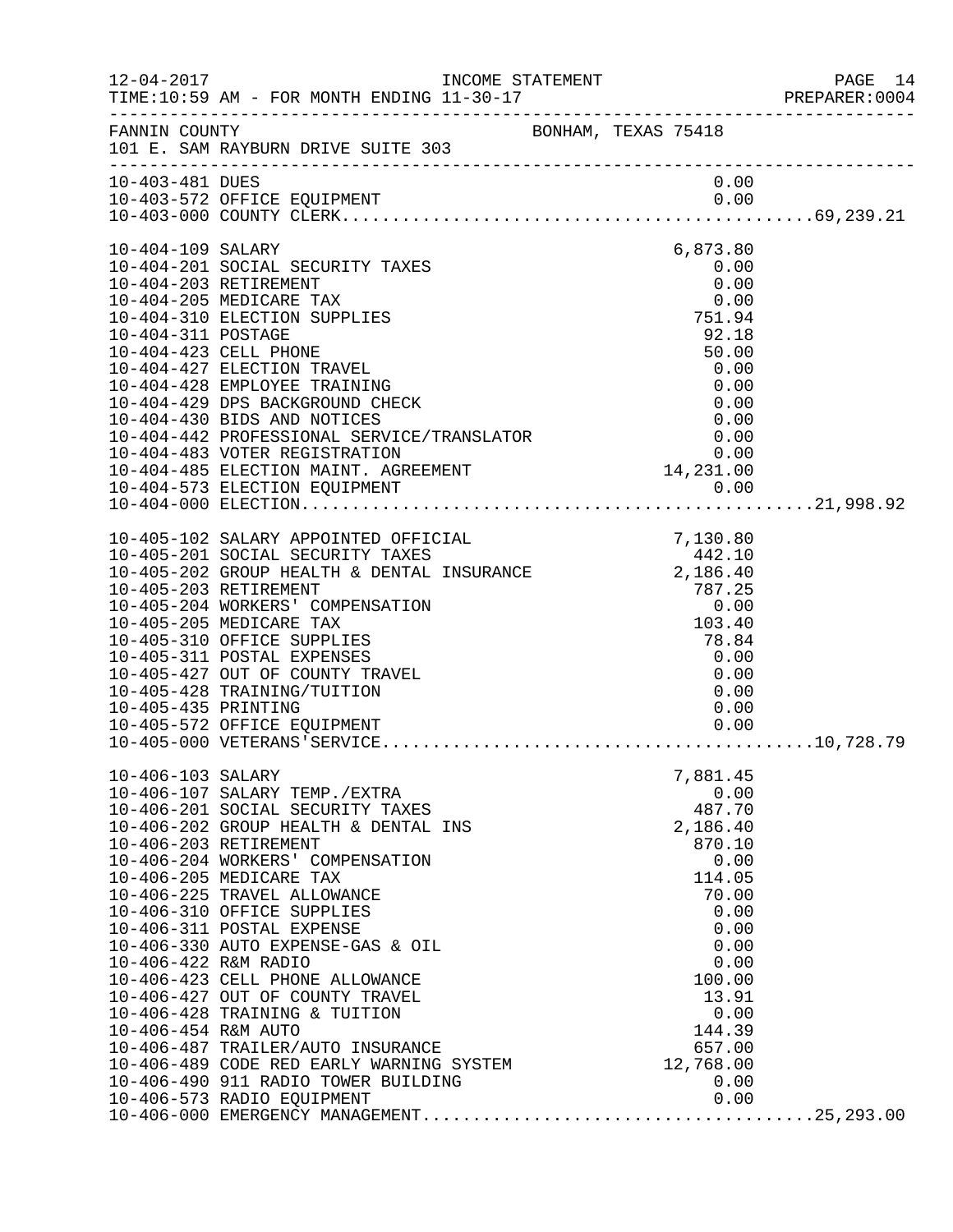|                                                                                                          | FANNIN COUNTY<br>101 E. SAM RAYBURN DRIVE SUITE 303                                                                                                                                                                                                                                                                                                                                                                                                                                                                                                                                                                                                                                                                                                                                                    |  |                                                                                                                                                                                                              |  |
|----------------------------------------------------------------------------------------------------------|--------------------------------------------------------------------------------------------------------------------------------------------------------------------------------------------------------------------------------------------------------------------------------------------------------------------------------------------------------------------------------------------------------------------------------------------------------------------------------------------------------------------------------------------------------------------------------------------------------------------------------------------------------------------------------------------------------------------------------------------------------------------------------------------------------|--|--------------------------------------------------------------------------------------------------------------------------------------------------------------------------------------------------------------|--|
|                                                                                                          |                                                                                                                                                                                                                                                                                                                                                                                                                                                                                                                                                                                                                                                                                                                                                                                                        |  |                                                                                                                                                                                                              |  |
| 10-410-311 POSTAGE<br>10-410-420 TELEPHONE<br>10-410-435 PRINTING<br>10-410-480 BONDS<br>10-410-481 DUES | 10-410-101 SALARY ELECTED OFFICIAL 26,923.10<br>10-410-103 SALARY COURT COORDINATOR 5,707.84<br>10-410-110 SALARY COURT REPORTER 9,982.22<br>10-410-201 SOCIAL SECURITY TAXES 3,137.99<br>10-410-201 SOCIAL SECURITY TAXES 3,137.99<br>1<br>10-410-202 GROUP HEALTH & DENTAL INS<br>10-410-203 RETIREMENT<br>10-410-204 WORKERS COMPENSATION<br>10-410-205 MEDICARE TAX<br>10-410-310 OFFICE SUPPLIES<br>10-410-315 COPIER RENTAL<br>10-410-395 BAILIFF UNIFORMS<br>10-410-421 DSL INTERNET<br>10-410-424 INDIGENT ATTORNEY FEES<br>10-410-425 PROFESSIONAL SERVICES<br>10-410-427 OUT OF COUNTY TRAVEL<br>10-410-437 COURT REPORTER EXPENSE<br>10-410-439 WITNESS EXPENSE<br>10-410-453 R&M EQUIPMENT<br>10-410-467 VISITING JUDGE<br>10-410-468 JUVENILE BOARD SALARY<br>10-410-572 OFFICE EQUIPMENT |  | 7,745.30<br>5,570.00<br>0.00<br>733.91<br>89.68<br>142.85<br>44.30<br>0.00<br>388.74<br>0.00<br>9,149.61<br>100.00<br>0.00<br>0.00<br>1,950.00<br>0.00<br>0.00<br>682.28<br>500.00<br>247.00<br>0.00<br>0.00 |  |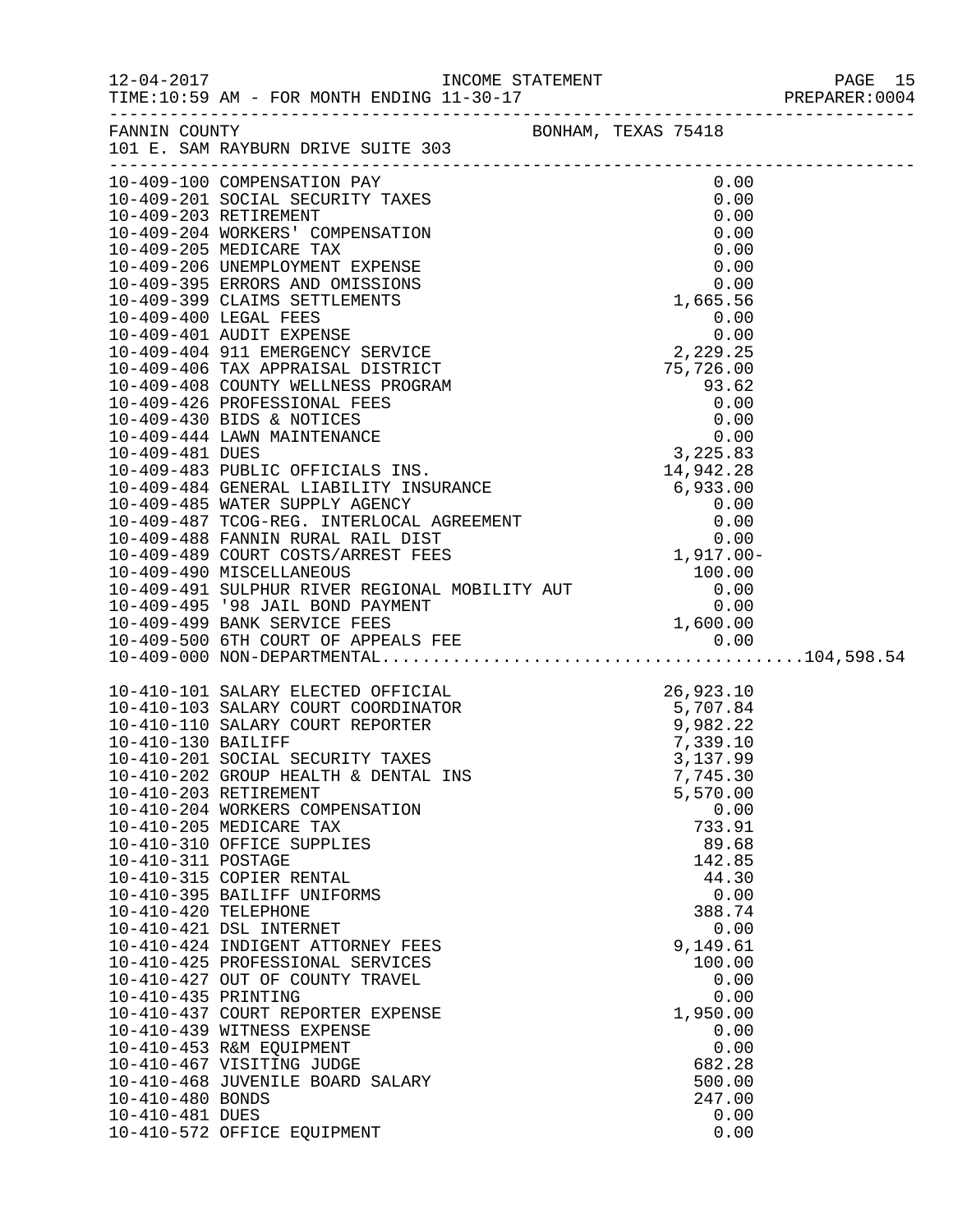|                                                               |                                                                                                                                                                                                                                                                                                                                                                                                                                                                                                                                                                                                                                                                                                                                        |                                                                                                                                                                                                                                                                                                                                   | PAGE 16<br>PREPARER:0004 |
|---------------------------------------------------------------|----------------------------------------------------------------------------------------------------------------------------------------------------------------------------------------------------------------------------------------------------------------------------------------------------------------------------------------------------------------------------------------------------------------------------------------------------------------------------------------------------------------------------------------------------------------------------------------------------------------------------------------------------------------------------------------------------------------------------------------|-----------------------------------------------------------------------------------------------------------------------------------------------------------------------------------------------------------------------------------------------------------------------------------------------------------------------------------|--------------------------|
|                                                               | FANNIN COUNTY BONHAM, TEXAS 75418<br>101 E. SAM RAYBURN DRIVE SUITE 303                                                                                                                                                                                                                                                                                                                                                                                                                                                                                                                                                                                                                                                                |                                                                                                                                                                                                                                                                                                                                   |                          |
|                                                               | 10-410-574 TECHNOLOGY                                                                                                                                                                                                                                                                                                                                                                                                                                                                                                                                                                                                                                                                                                                  | 0.00                                                                                                                                                                                                                                                                                                                              |                          |
| 10-425-435 PRINTING                                           | 10-425-201 SOCIAL SECURITY<br>10-425-205 MEDICARE TAX<br>10-425-311 JURY POSTAGE<br>10-425-312 DISTRICT JURY SUPPLIES<br>10-425-313 GRAND JURY EXPENSE<br>10-425-314 PETIT JURY EXPENSE<br>10-425-316 COUNTY COURT JURY EXP.<br>10-425-317 COURT REPORTER SUPPLIES<br>10-425-318 J.P. JURY EXPENSE<br>10-425-510 0.F. 00A1 DRY EXPENSE<br>10-425-319 CO.CT.@LAW JURY EXPENSE<br>10-425-422 REGIONAL INDIGENT DEFENSE PROGRAM 18,056.00<br>$10-425-424$ CO.CT. ATTORNEY FEES $0.00$<br>$10-425-425$ CO.CT. PROFESSIONAL SERVICES $0.00$<br>$10-425-426$ COUNTY COURT SUPPLIES $0.00$<br>$0.00$<br>$0.00$<br>10-425-465 PHYSICAL EVID. ANALYSES                                                                                          | $\begin{array}{r} \text{30.5} \\ \text{50.6} \\ \text{9.09} \\ \text{388.24} \\ \text{310.77} \\ \text{879.00} \\ \text{6,970.00} \\ \text{0.00} \\ \text{0.00} \\ \text{140.00} \\ \text{130.00} \\ \text{18,056.00} \\ \text{0.00} \\ \text{0.00} \\ \text{18,056.00} \\ \text{0.00} \end{array}$<br>$0.00$<br>0.00<br>2,510.25 |                          |
|                                                               |                                                                                                                                                                                                                                                                                                                                                                                                                                                                                                                                                                                                                                                                                                                                        |                                                                                                                                                                                                                                                                                                                                   |                          |
| 10-435-427 TRAVEL<br>10-435-481 DUES<br>10-435-574 TECHNOLOGY | 10-435-352 GPS/SCRAM MONITORS<br>10-435-395 BAILIFF UNIFORMS<br>10-435-421 LEXIS NEXIS ONLINE LEGAL<br>10-435-428 TRAINING/TUITION<br>10-435-432 ATTORNEY FEES JUVENILE<br>10-435-433 ATTORNEY FEES DRUG CT<br>10-435-434 APPEAL COURT TRANSCRIPTS<br>10-435-435 ATTORNEYS FEES APPEALS CT<br>10-435-436 ATTORNEY FEES- CPS CASES<br>10-435-437 ATTORNEY FEES<br>10-435-438 COURT REPORTER EXPENSE<br>10-435-439 INVESTIGATOR EXPENSE<br>10-435-440 PHYSICIANS EXPENSE<br>10-435-442 OTHER PROFESSIONAL SERV.<br>10-435-468 JUVENILE BOARD SALARY<br>10-435-572 OFFICE EQUIPMENT<br>10-435-590 DISTRICT JUDGE BOOKS<br>10-435-590 DISTRICT JUDGE BOOKS                0.00<br>10-435-000 336TH DISTRICT COURT ADMINISTRATION143,803.25 | 0.00<br>0.00<br>64.00<br>378.69<br>0.00<br>800.00<br>0.00<br>6,352.50<br>1,552.50<br>65,956.45<br>19,295.74<br>7,056.50<br>0.00<br>0.00<br>350.00<br>750.00<br>110.00<br>229.99<br>0.00<br>0.00                                                                                                                                   |                          |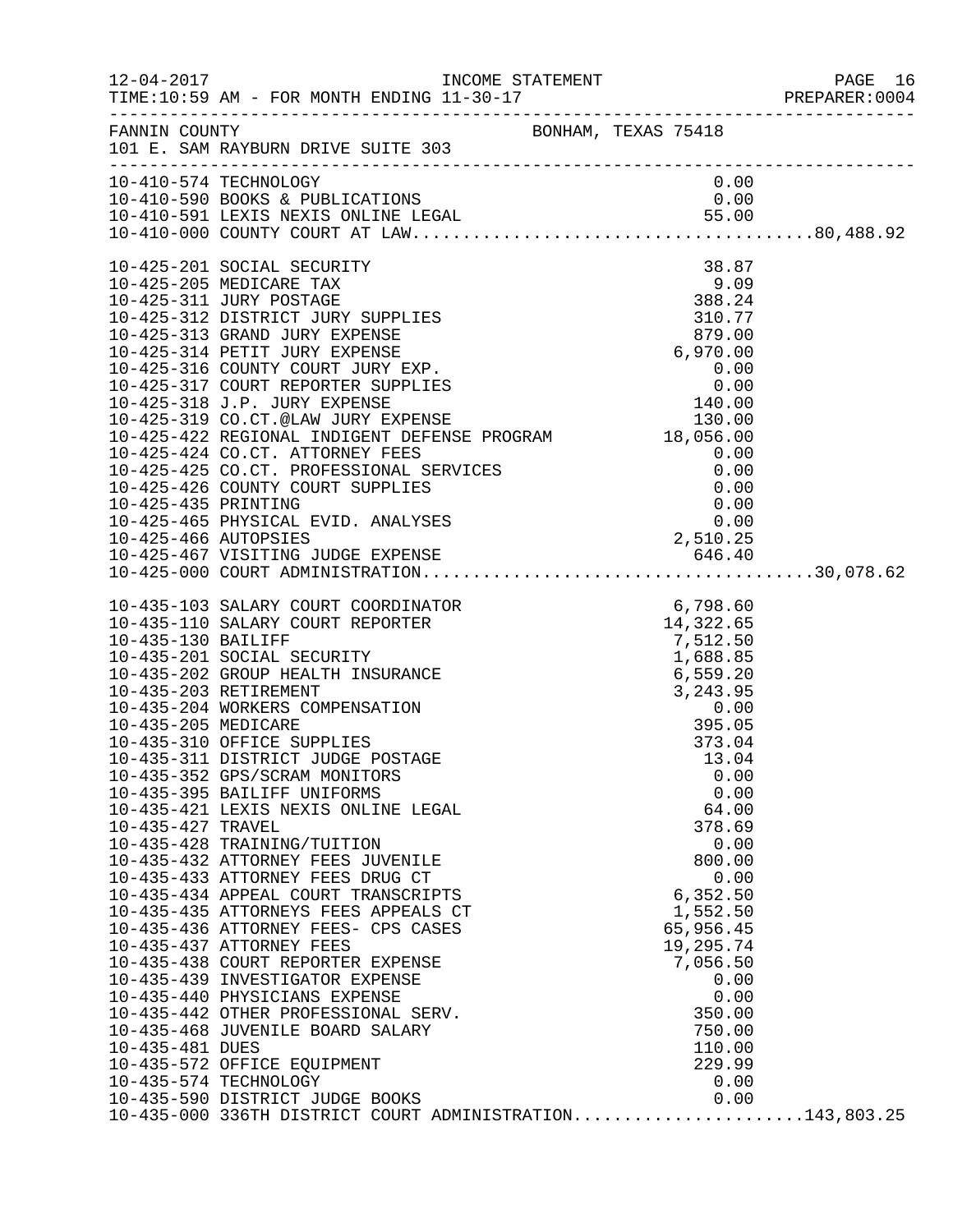|                                                           |                                                                                                                                                                                                                                                                                                                                                                       |  |                                                                                                      | PAGE 1/<br>PREPARER:0004 |
|-----------------------------------------------------------|-----------------------------------------------------------------------------------------------------------------------------------------------------------------------------------------------------------------------------------------------------------------------------------------------------------------------------------------------------------------------|--|------------------------------------------------------------------------------------------------------|--------------------------|
|                                                           | FANNIN COUNTY <b>EXAS</b> 75418<br>101 E. SAM RAYBURN DRIVE SUITE 303                                                                                                                                                                                                                                                                                                 |  |                                                                                                      |                          |
|                                                           | $\begin{tabular}{l c c c} \hline 10 & 1.5\ \hline 204 & 64410VW and 1641 & 99 \\ 10-450-101 & 35 \text{LARY EICTED OFFICIAL} & 10,833-40 \\ 10-450-103 & 35 \text{LARY RIST. CLERK} & 7,379.85 \\ 10-450-104 & 55 \text{LARY RIST. CLERK} & 31,765.21 \\ 10-450-107 & 53 \text{LARY PART-TIME} & 4,449.50 \\ 10-450-201 & 5$                                          |  |                                                                                                      |                          |
| 10-450-481 DUES                                           |                                                                                                                                                                                                                                                                                                                                                                       |  |                                                                                                      |                          |
| 10-455-435 PRINTING<br>10-455-480 BOND<br>10-455-481 DUES | 10-455-422 R & M RADIO<br>10-455-423 CELL PHONE ALLOWANCE<br>10-455-427 OUT OF COUNTY TRAVEL<br>10-455-572 OFFICE EQUIPMENT<br>10-455-573 RADIO EQUIPMENT<br>10-455-574 TECHNOLOGY                                                                                                                                                                                    |  | 0.00<br>50.00<br>650.00<br>0.00<br>0.00<br>0.00<br>0.00<br>0.00<br>0.00                              |                          |
|                                                           | 10-456-101 SALARY ELECTED OFFICIAL<br>10-456-104 SALARY DEPUTY<br>10-456-201 SOCIAL SECURITY TAXES<br>10-456-202 GROUP HEALTH & DENTAL INSURANCE<br>10-456-203 RETIREMENT<br>10-456-204 WORKERS' COMPENSATION<br>10-456-205 MEDICARE TAX<br>10-456-225 TRAVEL ALLOWANCE<br>10-456-310 OFFICE SUPPLIES<br>10-456-311 POSTAL EXPENSES<br>10-456-420 UTILITIES TELEPHONE |  | 0.00<br>7,379.60<br>457.55<br>2,186.40<br>814.70<br>0.00<br>107.00<br>0.00<br>0.00<br>0.00<br>181.00 |                          |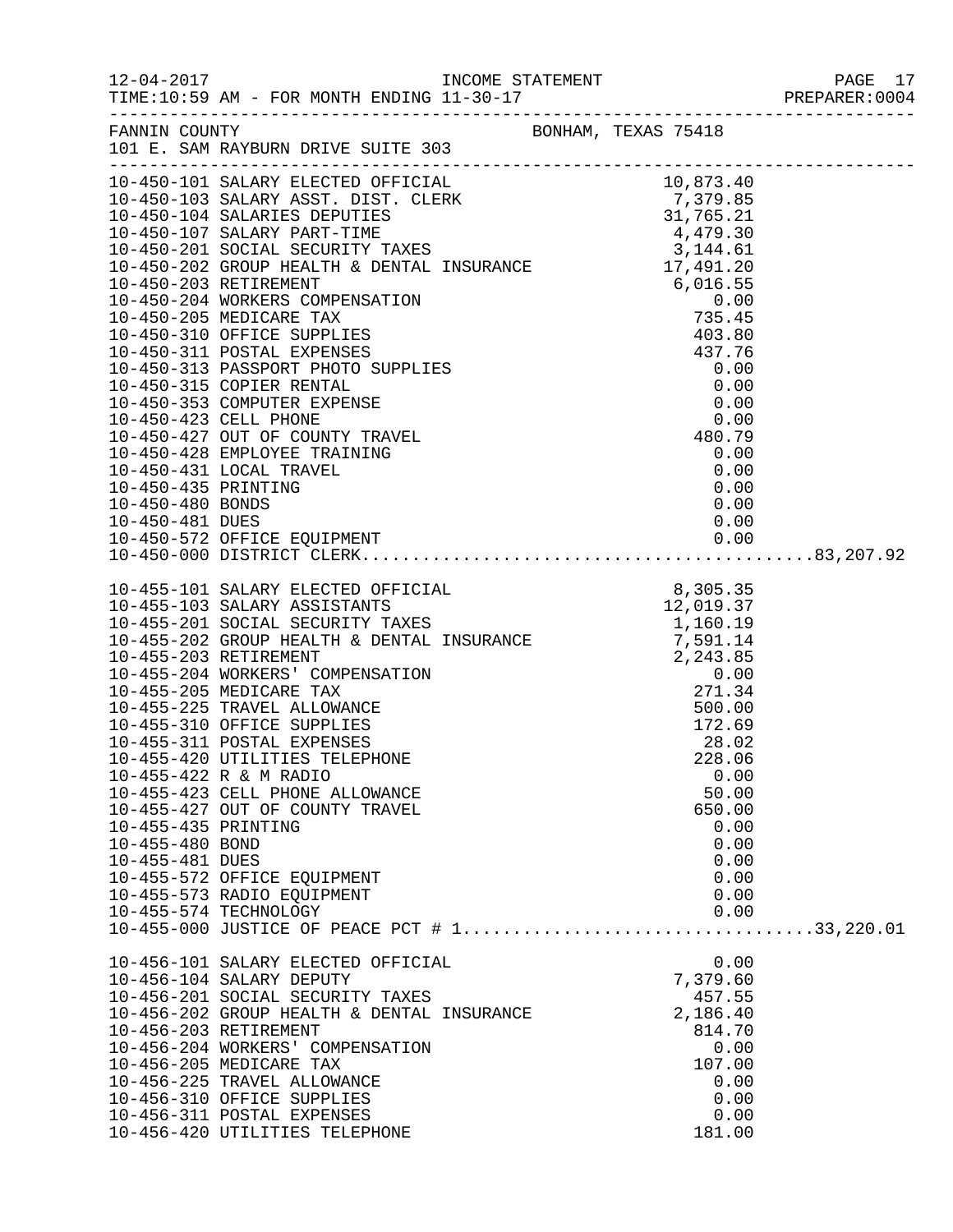|                                                           |                                                                                                                                                                                                                                                                                                                                                                                                                                                                                                                                                                                                                                                                                                                                                                                 |                             |                                                                                                                                                                                                                                              | PREPARER: 0004 |
|-----------------------------------------------------------|---------------------------------------------------------------------------------------------------------------------------------------------------------------------------------------------------------------------------------------------------------------------------------------------------------------------------------------------------------------------------------------------------------------------------------------------------------------------------------------------------------------------------------------------------------------------------------------------------------------------------------------------------------------------------------------------------------------------------------------------------------------------------------|-----------------------------|----------------------------------------------------------------------------------------------------------------------------------------------------------------------------------------------------------------------------------------------|----------------|
|                                                           | FANNIN COUNTY BONHAM, TEXAS 75418<br>101 E. SAM RAYBURN DRIVE SUITE 303                                                                                                                                                                                                                                                                                                                                                                                                                                                                                                                                                                                                                                                                                                         |                             |                                                                                                                                                                                                                                              |                |
| 10-456-480 BOND<br>10-456-481 DUES                        | 10-456-572 OFFICE EQUIPMENT<br>10-456-573 RADIO EQUIPMENT                                                                                                                                                                                                                                                                                                                                                                                                                                                                                                                                                                                                                                                                                                                       |                             | 0.00<br>0.00<br>0.00<br>0.00                                                                                                                                                                                                                 |                |
| 10-457-435 PRINTING<br>10-457-480 BOND<br>10-457-481 DUES | 10-457-423 CELL PHONE ALLOWANCE<br>10-457-427 OUT OF COUNTY TRAVEL<br>10-457-460 OFFICE RENTAL<br>10-457-572 OFFICE EQUIPMENT                                                                                                                                                                                                                                                                                                                                                                                                                                                                                                                                                                                                                                                   | $50.00$<br>$0.00$<br>$0.00$ | 0.00<br>624.99<br>149.00<br>0.00<br>0.00                                                                                                                                                                                                     |                |
| 10-475-435 PRINTING                                       | 10-475-101 DA. SALARY SUPPLEMENT<br>10-475-102 HB 9 D.A. SUPPLEMENTAL FUNDS<br>10-475-103 SALARY ASSISTANT D.A.<br>10-475-104 ASST. DA LONGEVITY PAY<br>10-475-105 SALARIES SECRETARIES<br>10-475-106 DA SALARY REIMB. GC CH 46<br>10-475-107 SALARY TEMP./EXTRA<br>10-475-108 INVESTIGATOR CRIMES AGAINST WOMEN<br>10-475-109 INVESTIGATOR<br>10-475-201 SOCIAL SECURITY TAXES<br>10-475-202 GROUP HEALTH INSURANCE<br>10-475-203 RETIREMENT<br>10-475-204 WORKERS' COMPENSATION<br>10-475-205 MEDICARE TAX<br>10-475-310 OFFICE SUPPLIES<br>10-475-311 POSTAL EXPENSES<br>10-475-315 COPIER EXPENSE<br>10-475-421 INTERNET/ONLINE LEGAL RE<br>10-475-422 INVESTIGATOR CELL PHONE<br>10-475-427 OUT OF COUNTY TRAVEL<br>10-475-428 TRAINING/TUITION<br>10-475-431 LOCAL TRAVEL |                             | 961.55<br>700.00<br>63,717.20<br>1,090.00<br>34,517.10<br>5,433.93<br>0.00<br>0.00<br>11,277.75<br>6,925.45<br>20,552.16<br>12,993.84<br>0.00<br>1,619.71<br>1,271.28<br>240.12<br>110.04<br>0.00<br>75.00<br>747.24<br>0.00<br>0.00<br>0.00 |                |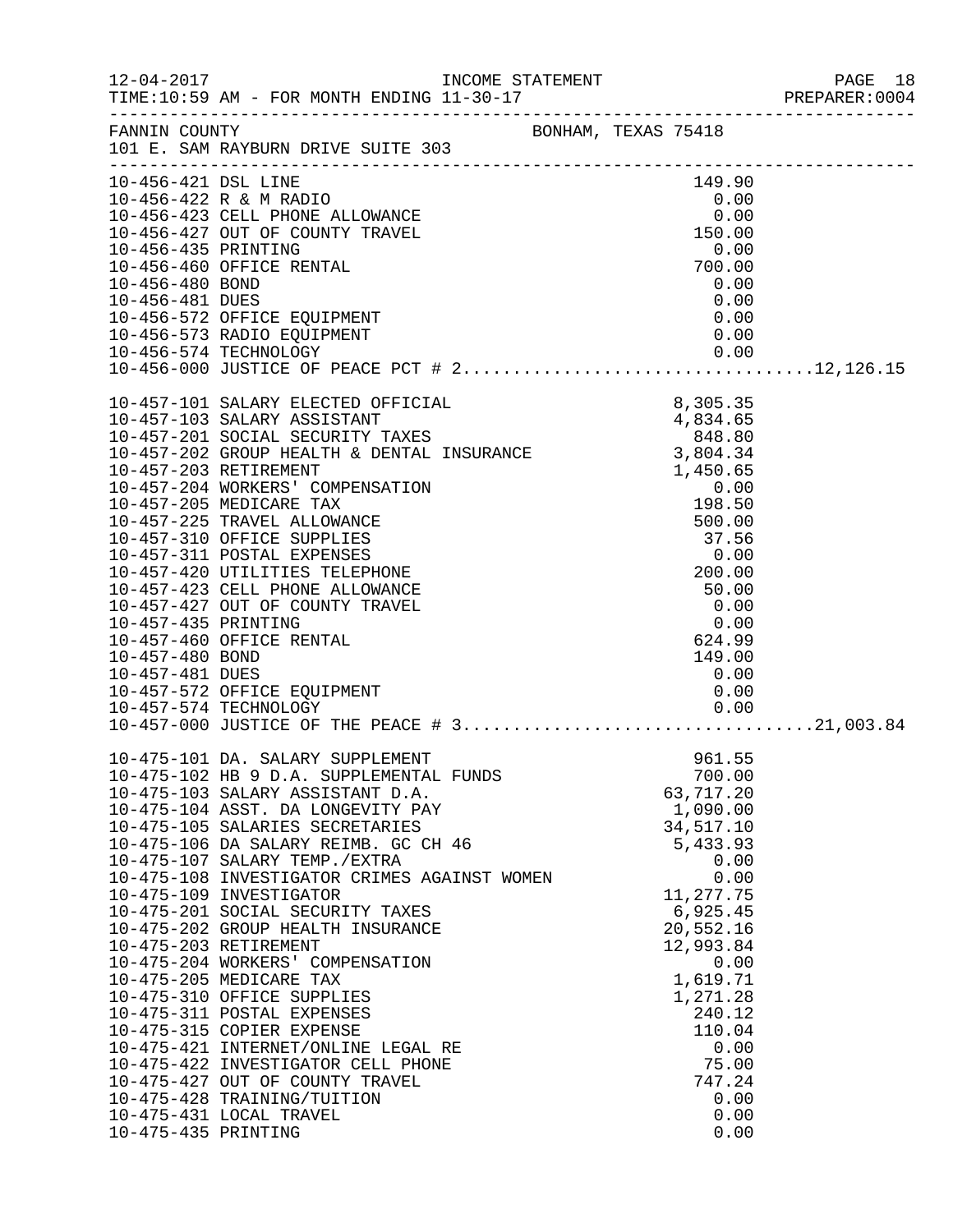|                                                           |                                                                                                                                                                                                                                                                                                                                                                                                                                                            |                                                                                                                                                             | PREPARER: 0004 |
|-----------------------------------------------------------|------------------------------------------------------------------------------------------------------------------------------------------------------------------------------------------------------------------------------------------------------------------------------------------------------------------------------------------------------------------------------------------------------------------------------------------------------------|-------------------------------------------------------------------------------------------------------------------------------------------------------------|----------------|
|                                                           |                                                                                                                                                                                                                                                                                                                                                                                                                                                            | BONHAM, TEXAS 75418                                                                                                                                         |                |
| 10-475-590 BOOKS                                          |                                                                                                                                                                                                                                                                                                                                                                                                                                                            | 1,310.00<br>0.00<br>0.00<br>0.00<br>0.00<br>60.00<br>0.00<br>0.00<br>0.00                                                                                   |                |
| 10-495-435 PRINTING<br>10-495-480 BOND<br>10-495-481 DUES | $\begin{tabular}{lllllllllllllllllllllllllllllllllll} \textbf{10-495-102} & \textbf{SALARY APOINTED OFFICIAL} & & & & & & & 13\,,599\cdot40 \\ \textbf{10-495-103} & \textbf{SALARIES ASSISTANTS} & & & & & 23\,,120\cdot50 & \\ \textbf{10-495-201} & \textbf{SOCIAL SECURITY TAXES} & & & 2,017\,,90 & \\ \textbf{10-495-202} & \textbf{GROUP HEALTH & & \textbf{DENTAL INSURANCE} & & 8\,,743$<br>10-495-431 LOCAL TRAVEL<br>10-495-452 R & M EQUIPMENT | 0.00<br>$\begin{array}{c} 0.00 \\ 0.00 \\ 53.90 \\ 50.00 \\ \hline \end{array}$<br>50.00<br>0.00                                                            |                |
| 10-496-435 PRINTING<br>10-496-480 BOND<br>10-496-481 DUES | 10-496-103 SALARY PURCHASING AGENT<br>10-496-201 SOCIAL SECURITY TAXES<br>10-496-202 GROUP HEALTH INSURANCE<br>10-496-203 RETIREMENT<br>10-496-204 WORKERS' COMPENSATION<br>10-496-205 MEDICARE TAX<br>10-496-310 OFFICE SUPPLIES<br>10-496-353 COMPUTER SOFTWARE MAINTENANCE<br>10-496-421 CELL PHONE<br>10-496-427 OUT OF COUNTY TRAVEL<br>10-496-431 LOCAL TRAVEL<br>10-496-452 R & M EQUIPMENT<br>10-496-572 OFFICE EQUIPMENT                          | FIT<br>10,935.80<br>682.65<br>2,186.35<br>1,207.30<br>0.00<br>159.65<br>159.65<br>350.00<br>75.00<br>44.94<br>0.00<br>0.00<br>0.00<br>0.00<br>39.00<br>0.00 | 9.98           |
|                                                           | 10-497-101 SALARY ELECTED OFFICIAL<br>10-497-103 SALARY ASSISTANT<br>10-497-201 SOCIAL SECURITY TAXES<br>10-497-202 GROUP HEALTH & DENTAL INSURANCE<br>10-497-203 RETIREMENT<br>10-497-204 WORKERS' COMPENSATION<br>10-497-205 MEDICARE TAX<br>10-497-310 OFFICE SUPPLIES<br>10-497-427 OUT OF COUNTY TRAVEL<br>10-497-431 LOCAL TRAVEL                                                                                                                    | 10,873.40<br>8,379.35<br>904.55<br>4,372.70<br>2,125.50<br>0.00<br>211.55<br>325.00                                                                         | 0.00<br>0.00   |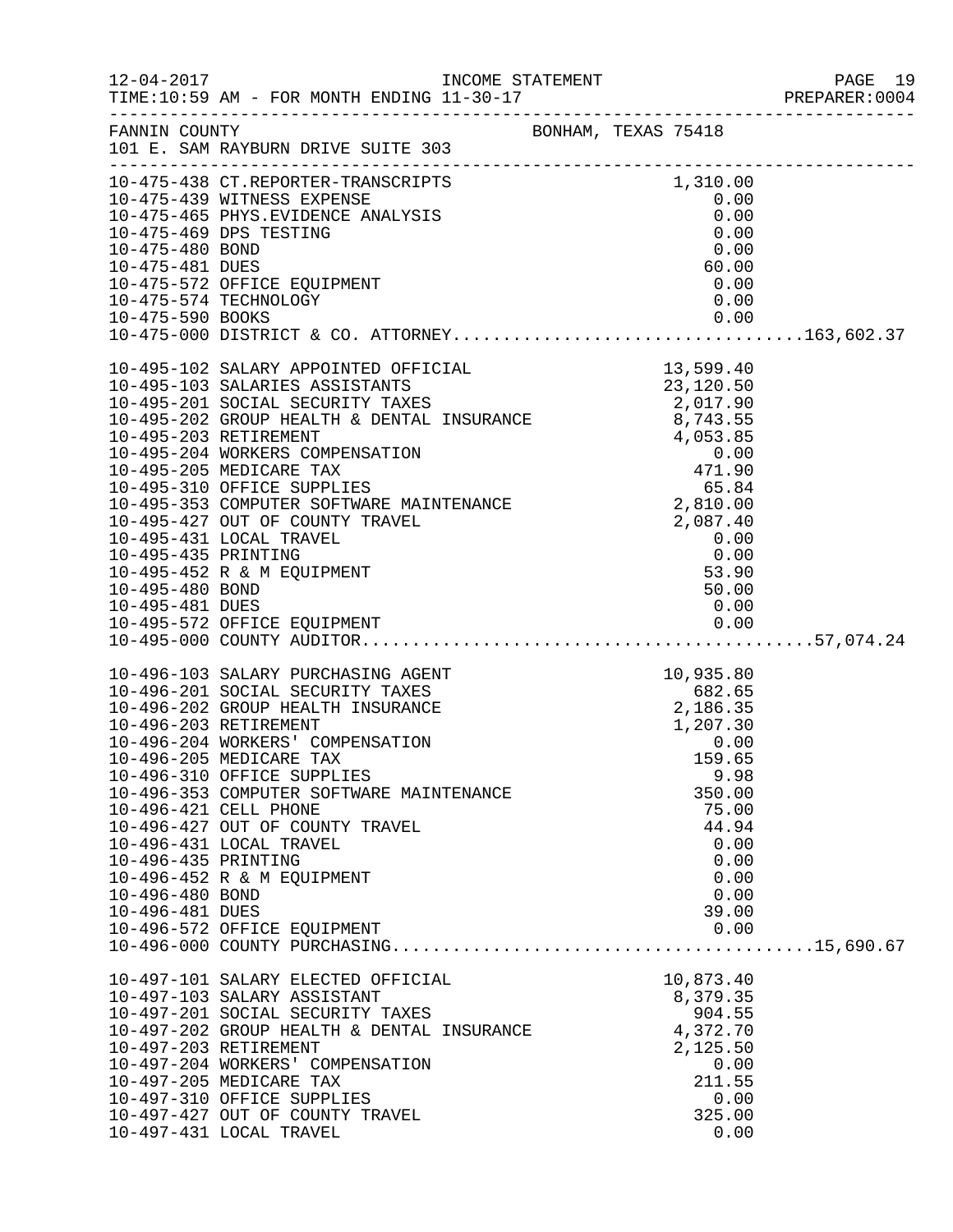|                                                           |                                                                                                                                                                                                                                                                                                                                                                                                                                                                                                                                  |                                                                                                                                                       | PAGE 20<br>PREPARER:0004<br>PAGE 20 |
|-----------------------------------------------------------|----------------------------------------------------------------------------------------------------------------------------------------------------------------------------------------------------------------------------------------------------------------------------------------------------------------------------------------------------------------------------------------------------------------------------------------------------------------------------------------------------------------------------------|-------------------------------------------------------------------------------------------------------------------------------------------------------|-------------------------------------|
|                                                           | FANNIN COUNTY<br>101 E. SAM RAYBURN DRIVE SUITE 303                                                                                                                                                                                                                                                                                                                                                                                                                                                                              |                                                                                                                                                       |                                     |
|                                                           | $\begin{array}{cccc} 0.00 \\ \texttt{{\small 10--497--452}} \text{ }\text{R\&M ECUIPMENT} & 0.00 \\ 10-497-453 \text{ COMPUTER SCFTWARE MAINTEN} & 1,300.00 \\ 10-497-480 \text{ BOND} & 1,300.00 \\ 10-497-481 \text{ DUES} & 0.00 \\ \end{array}$                                                                                                                                                                                                                                                                              |                                                                                                                                                       |                                     |
| 10-499-435 PRINTING<br>10-499-480 BOND<br>10-499-481 DUES | 10-499-460 LEONARD OFFICE RENT<br>10-499-572 OFFICE EQUIPMENT                                                                                                                                                                                                                                                                                                                                                                                                                                                                    | $1, 702.80$<br>0.00<br>200.00<br>0.00<br>0.00<br>0.00                                                                                                 |                                     |
| 10-503-435 PRINTING                                       | 10-503-103 SALARY-TECHNICIAN<br>10-503-107 PART TIME TECHNICIAN<br>10-503-107 PART TIME TECHNICIAN<br>10-503-201 SOCIAL SECURITY<br>10-503-202 GROUP HEALTH INSURANCE<br>10-503-203 RETIREMENT<br>10-503-204 WORKERS COMPENSATION<br>10-503-205 MEDICARE TAX<br>10-503-225 TRAVEL ALLOWANCE<br>10-503-310 OFFICE SUPPLIES<br>10-503-421 CELL PHONE ALLOWANCE<br>10-503-427 OUT OF COUNTY TRAVEL<br>10-503-453 R&M COMPUTER/TRAINING<br>10-503-572 OFFICE EQUIPMENT<br>10-503-574 COMPUTER/WEB SOFTWARE<br>10-509-475 CONTINGENCY | 7,702.95<br>3,439.08<br>650.61<br>2,186.35<br>1,230.08<br>0.00<br>152.14<br>172.50<br>0.00<br>86.25<br>0.00<br>0.00<br>0.00<br>0.00<br>172.39<br>0.00 |                                     |
|                                                           | 10-510-107 REGULAR TEMP.- PART TIME<br>10-510-115 SALARY JANITOR<br>10-510-201 SOCIAL SECURITY TAXES                                                                                                                                                                                                                                                                                                                                                                                                                             | 0.00<br>7,380.10<br>450.40                                                                                                                            |                                     |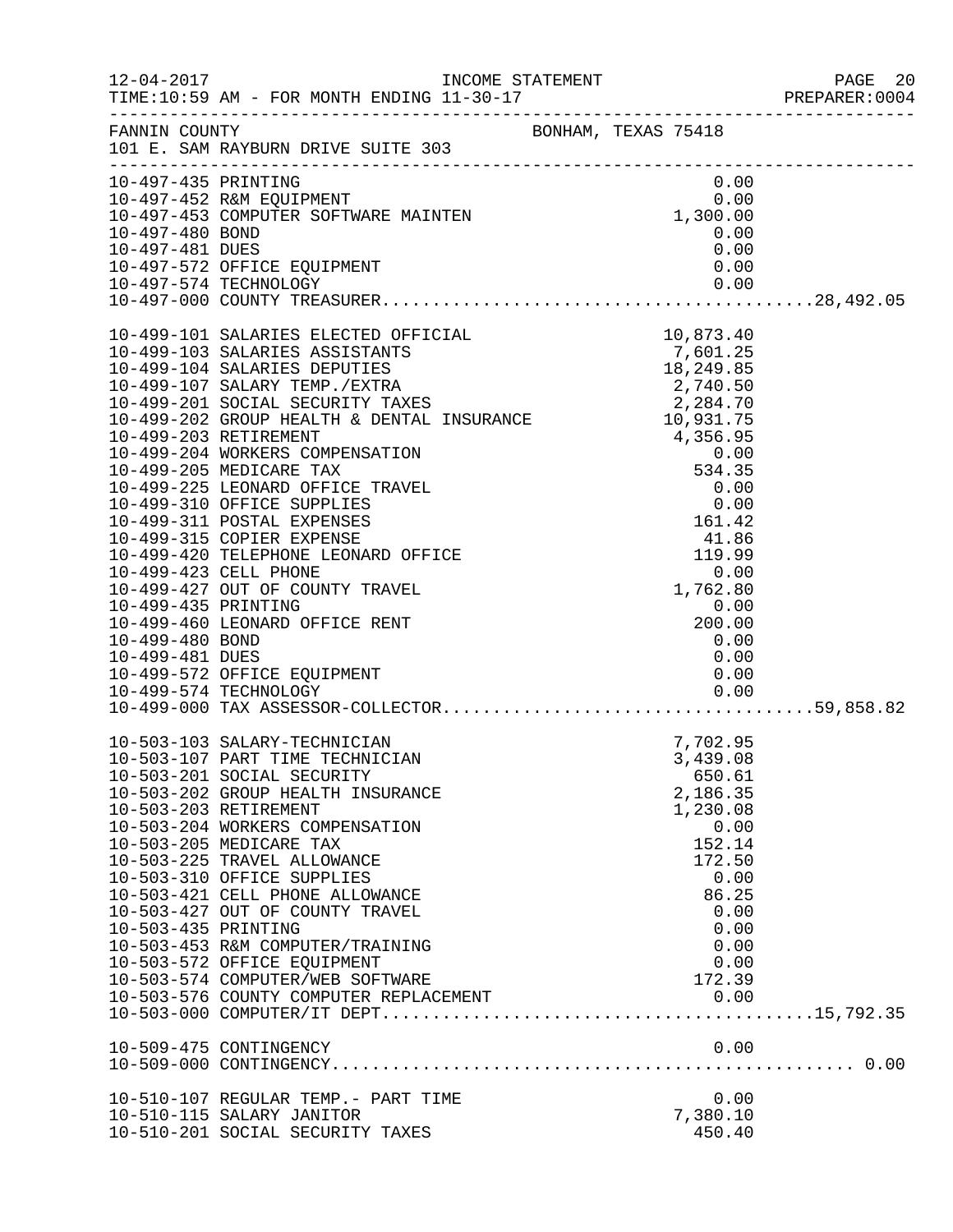| FANNIN COUNTY                                 | FANNIN COUNTY<br>101 E. SAM RAYBURN DRIVE SUITE 303                                                                                                                                                                                                                                                                                                                                                                                                                                                                 |                  |  |                                                                                                                                                       |  |
|-----------------------------------------------|---------------------------------------------------------------------------------------------------------------------------------------------------------------------------------------------------------------------------------------------------------------------------------------------------------------------------------------------------------------------------------------------------------------------------------------------------------------------------------------------------------------------|------------------|--|-------------------------------------------------------------------------------------------------------------------------------------------------------|--|
|                                               | 10-510-574 TECHNOLOGY<br>10-510-575 LAND/BUILDING                                                                                                                                                                                                                                                                                                                                                                                                                                                                   | INTS<br>-- DMENT |  | 0.00<br>0.00                                                                                                                                          |  |
| 10-511-203 RETIREMENT<br>10-511-535 BUILDINGS | 10-511-115 SALARY JANITOR<br>10-511-201 SOCIAL SECURITY TAXES<br>10-511-204 WORKER' COMPENSATION<br>10-511-205 MEDICARE TAX<br>10-511-225 JANITOR TRAVEL<br>10-511-332 JANITOR SUPPLIES<br>10-511-440 UTILITIES ELECTRICITY<br>10-511-441 UTILITIES GAS<br>10-511-442 UTILITIES WATER<br>10-511-443 TRASH PICK-UP SERVICE<br>10-511-444 LAWN MAINTENANCE<br>10-511-450 R & M BUILDING<br>10-511-482 FIRE INSURANCE<br>10-512-332 JANITOR SUPPLIES<br>10-512-440 UTILITIES ELECTRICITY<br>10-512-442 UTILITIES WATER |                  |  | 789.76<br>48.96<br>87.19<br>0.00<br>11.46<br>7.70<br>53.55<br>400.05<br>50.74<br>51.46<br>39.89<br>0.00<br>210.00<br>0.00<br>0.00<br>206.92<br>353.76 |  |
|                                               | 10-512-450 R&M BUILDING<br>10-512-482 FIRE INSURANCE                                                                                                                                                                                                                                                                                                                                                                                                                                                                |                  |  | 55.63<br>35.00<br>0.00                                                                                                                                |  |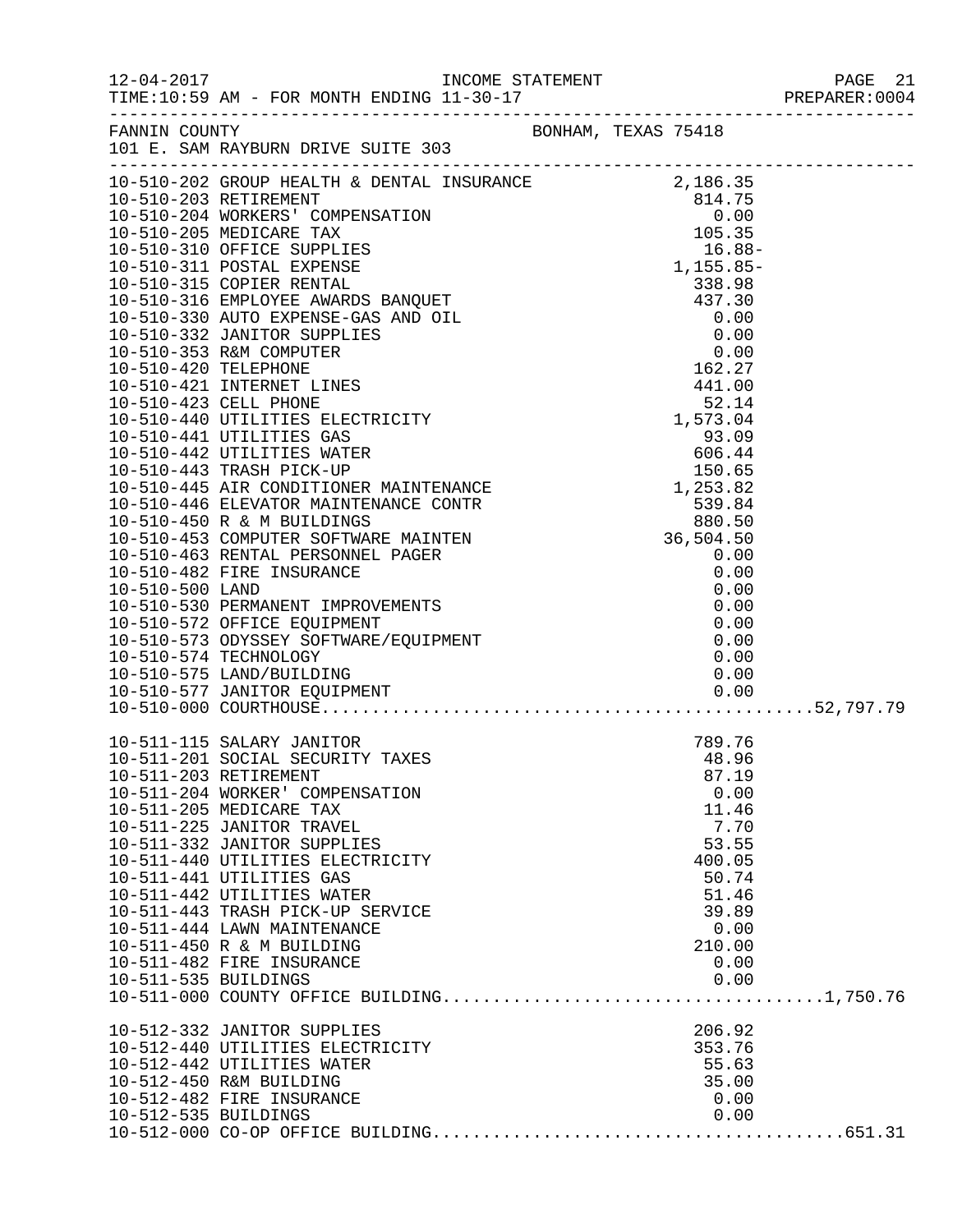|                      | 12-04-2017    INCOME STATEMENT                            |  |                 | PAGE 22<br>PREPARER:0004 |
|----------------------|-----------------------------------------------------------|--|-----------------|--------------------------|
| FANNIN COUNTY        | BONHAM, TEXAS 75418<br>101 E. SAM RAYBURN DRIVE SUITE 303 |  |                 |                          |
|                      |                                                           |  |                 |                          |
|                      | 10-513-115 SALARY JANITOR                                 |  | 2,245.88        |                          |
|                      | 10-513-201 SOCIAL SECURITY TAXES                          |  | 139.24          |                          |
|                      | 10-513-203 RETIREMENT                                     |  | 247.94          |                          |
|                      | 10-513-204 WORKERS' COMPENSATION                          |  | 0.00            |                          |
|                      | 10-513-205 MEDICARE TAX<br>10-513-315 COPIER RENTAL       |  | 32.57<br>109.08 |                          |
|                      | 10-513-332 JANITOR SUPPLIES                               |  | 218.20          |                          |
| 10-513-420 TELEPHONE |                                                           |  | 849.32          |                          |
| 10-513-421 INTERNET  |                                                           |  | 203.96          |                          |
|                      | 10-513-440 UTILITIES ELECTRICITY                          |  | 475.37          |                          |
|                      | 10-513-441 UTILITIES GAS                                  |  | 55.05           |                          |
|                      | 10-513-442 UTILITIES WATER                                |  | 120.45          |                          |
|                      | 10-513-443 TRASH PICKUP SERVICE                           |  | 79.79           |                          |
|                      | 10-513-444 LAWN MAINTENANCE                               |  | 0.00            |                          |
|                      | 10-513-450 R&M BUILDING                                   |  | 276.40          |                          |
|                      | 10-513-455 PARKING LOT                                    |  | 0.00            |                          |
|                      | 10-513-482 FIRE INSURANCE                                 |  | 0.00            |                          |
|                      |                                                           |  |                 |                          |
|                      |                                                           |  |                 |                          |
|                      |                                                           |  |                 |                          |
|                      |                                                           |  |                 |                          |
|                      | 10-515-440 UTILITIES ELECTRICITY                          |  | 64.71           |                          |
|                      | 10-515-441 UTILITIES GAS                                  |  | 52.78           |                          |
|                      | 10-515-442 UTILITIES WATER                                |  | 0.00            |                          |
|                      | 10-515-444 LAWN MAINTENANCE                               |  | 0.00            |                          |
|                      | 10-515-450 R&M BUILDING                                   |  | 0.00            |                          |
|                      | 10-515-482 FIRE INSURANCE                                 |  | 0.00            |                          |
|                      | 10-515-501 PEST CONTROL                                   |  | 0.00            |                          |
|                      |                                                           |  |                 |                          |
|                      | 10-516-115 SALARY JANITOR                                 |  | 382.54          |                          |
|                      | 10-516-201 SOCIAL SECURITY TAXES                          |  | 23.72           |                          |
|                      | 10-516-203 RETIREMENT                                     |  | 42.23           |                          |
|                      | 10-516-204 WORKERS' COMPENSATION                          |  | 0.00            |                          |
|                      | 10-516-205 MEDICARE TAX                                   |  | 5.53            |                          |
|                      | 10-516-225 JANITOR TRAVEL                                 |  | 14.98           |                          |
|                      | 10-516-332 JANITOR SUPPLIES                               |  | 25.19           |                          |
| 10-516-420 TELEPHONE |                                                           |  | 0.00            |                          |
|                      | 10-516-440 UTILITIES ELECTRICITY                          |  | 241.44          |                          |
|                      | 10-516-441 UTILITIES GAS<br>10-516-442 UTILITIES WATER    |  | 0.00<br>51.46   |                          |
|                      | 10-516-443 TRASH PICKUP SERVICE                           |  | 0.00            |                          |
|                      | 10-516-444 LAWN MAINTENANCE                               |  | 0.00            |                          |
|                      | 10-516-450 R&M BUILDING                                   |  | 52.00           |                          |
|                      | 10-516-482 FIRE INSURANCE                                 |  | 0.00            |                          |
|                      | 10-516-530 BUILDING REMODEL                               |  | 0.00            |                          |
|                      | 10-516-535 BUILDING CONSTRUCTION                          |  | 0.00            |                          |
|                      | 10-516-572 OFFICE EQUIPMENT                               |  | 0.00            |                          |
|                      | 10-516-000 AGRILIFE EXTENSION BUILDING839.09              |  |                 |                          |
| 10-517-535 BUILDING  |                                                           |  | 0.00            |                          |
|                      |                                                           |  |                 |                          |
|                      |                                                           |  |                 |                          |
|                      | 10-518-311 POSTAL EXPENSES                                |  | 0.00            |                          |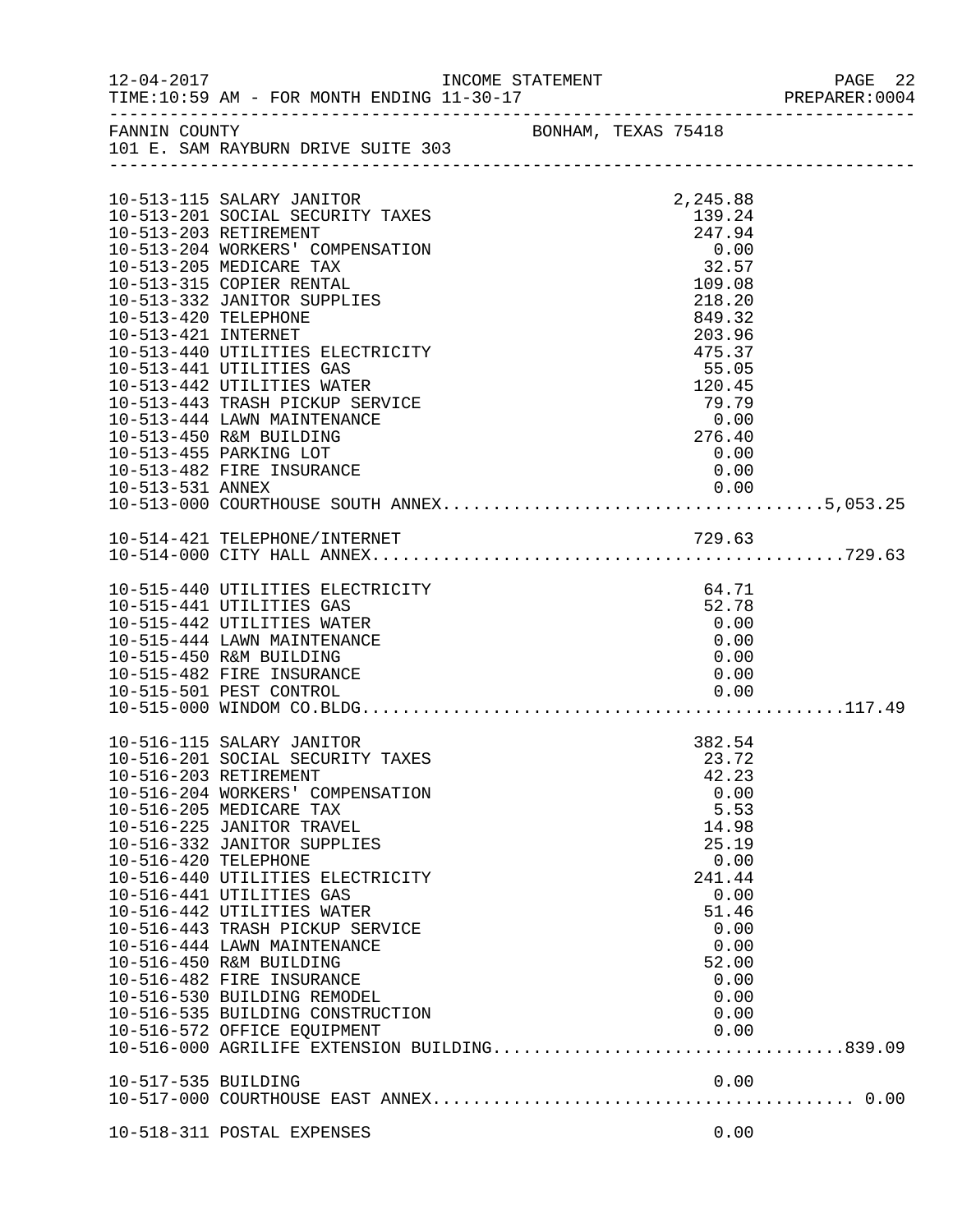| $12 - 04 - 2017$                                                                        |                                                                                                                                                                                                                                                                                                                                                                                                                                                                            |                     |                                                                                                                               | PAGE 23<br>PREPARER:0004 |
|-----------------------------------------------------------------------------------------|----------------------------------------------------------------------------------------------------------------------------------------------------------------------------------------------------------------------------------------------------------------------------------------------------------------------------------------------------------------------------------------------------------------------------------------------------------------------------|---------------------|-------------------------------------------------------------------------------------------------------------------------------|--------------------------|
| FANNIN COUNTY                                                                           | 101 E. SAM RAYBURN DRIVE SUITE 303                                                                                                                                                                                                                                                                                                                                                                                                                                         | BONHAM, TEXAS 75418 |                                                                                                                               |                          |
|                                                                                         | 10-518-332 JANITOR SUPPLIES<br>10-518-420 UTILITIES TELEPHONE<br>10-518-421 INTERNET SERVICES<br>10-518-440 UTILITIES ELECTRICITY<br>10-518-441 UTILITIES GAS<br>10-518-442 UTILITIES WATER<br>10-518-443 TRASH PICKUP SERVICE<br>10-518-450 R & M BUILDING<br>10-518-460 MOVING EXPENSES<br>10-518-470 OFFICE SPACE LEASE<br>10-518-483 ALARM MONITORING<br>10-518-484 CLEANING SERVICES                                                                                  |                     | 852.52<br>3,155.10<br>2,263.20<br>2,687.71<br>206.93<br>202.11<br>141.32<br>1,300.37<br>$0.00$<br>21,625.00<br>885.60<br>0.00 |                          |
|                                                                                         |                                                                                                                                                                                                                                                                                                                                                                                                                                                                            |                     |                                                                                                                               |                          |
|                                                                                         |                                                                                                                                                                                                                                                                                                                                                                                                                                                                            |                     |                                                                                                                               |                          |
|                                                                                         | 10-543-416 FIRE PROTECTION SERVICE<br>10-543-422 R&M RADIO/TOWER<br>10-543-422 A AM ANDER STREET RICITY<br>10-543-440 UTILITIES ELECTRICITY 0.00<br>10-543-447 REPEATER SERVICE CONTRACT 8,235.80                                                                                                                                                                                                                                                                          |                     | 21,000.00<br>$\begin{array}{c} 0\, .\, 00 \\ 0\, .\, 00 \end{array}$                                                          |                          |
| 10-551-435 PRINTING<br>10-551-480 BOND<br>10-551-572 EQUIPMENT<br>10-551-574 TECHNOLOGY | 10-551-101 SALARY ELECTED OFFICIAL<br>10-551-201 SOCIAL SECURITY TAXES<br>10-551-202 GROUP HEALTH & DENTAL INSURANCE<br>10-551-203 RETIREMENT 683.35<br>10-551-204 WORKERS' COMPENSATION 0.00<br>93.05<br>10-551-205 MEDICARE TAX<br>10-551-310 OFFICE SUPPLIES<br>10-551-311 POSTAL EXPENSES<br>10-551-330 AUTO EXPENSE-GAS AND OIL<br>10-551-421 ONLINE RESEARCH/ACCURINT<br>10-551-422 R & M RADIO<br>10-551-427 TRAVEL EXPENSE<br>10-551-488 LAW ENFORCEMENT PROF. INS |                     | 6,190.20<br>397.95<br>93.05<br>0.00<br>6.72<br>0.00<br>50.00<br>0.00<br>500.00<br>0.00<br>0.00<br>482.00<br>0.00<br>0.00      |                          |
| 10-552-203 RETIREMENT                                                                   | 10-552-101 SALARY ELECTED OFFICIAL<br>10-552-201 SOCIAL SECURITY TAXES<br>10-552-202 GROUP HEALTH & DENTAL INSURANCE<br>10-552-204 WORKERS' COMPENSATION<br>10-552-205 MEDICARE TAX<br>10-552-310 OFFICE SUPPLIES<br>10-552-311 POSTAL EXPENSES<br>10-552-330 AUTO EXPENSE-GAS AND OIL<br>10-552-422 R & M RADIO                                                                                                                                                           |                     | 3,005.80<br>217.35<br>2,186.35<br>331.85<br>0.00<br>50.85<br>0.00<br>0.00<br>0.00<br>0.00                                     |                          |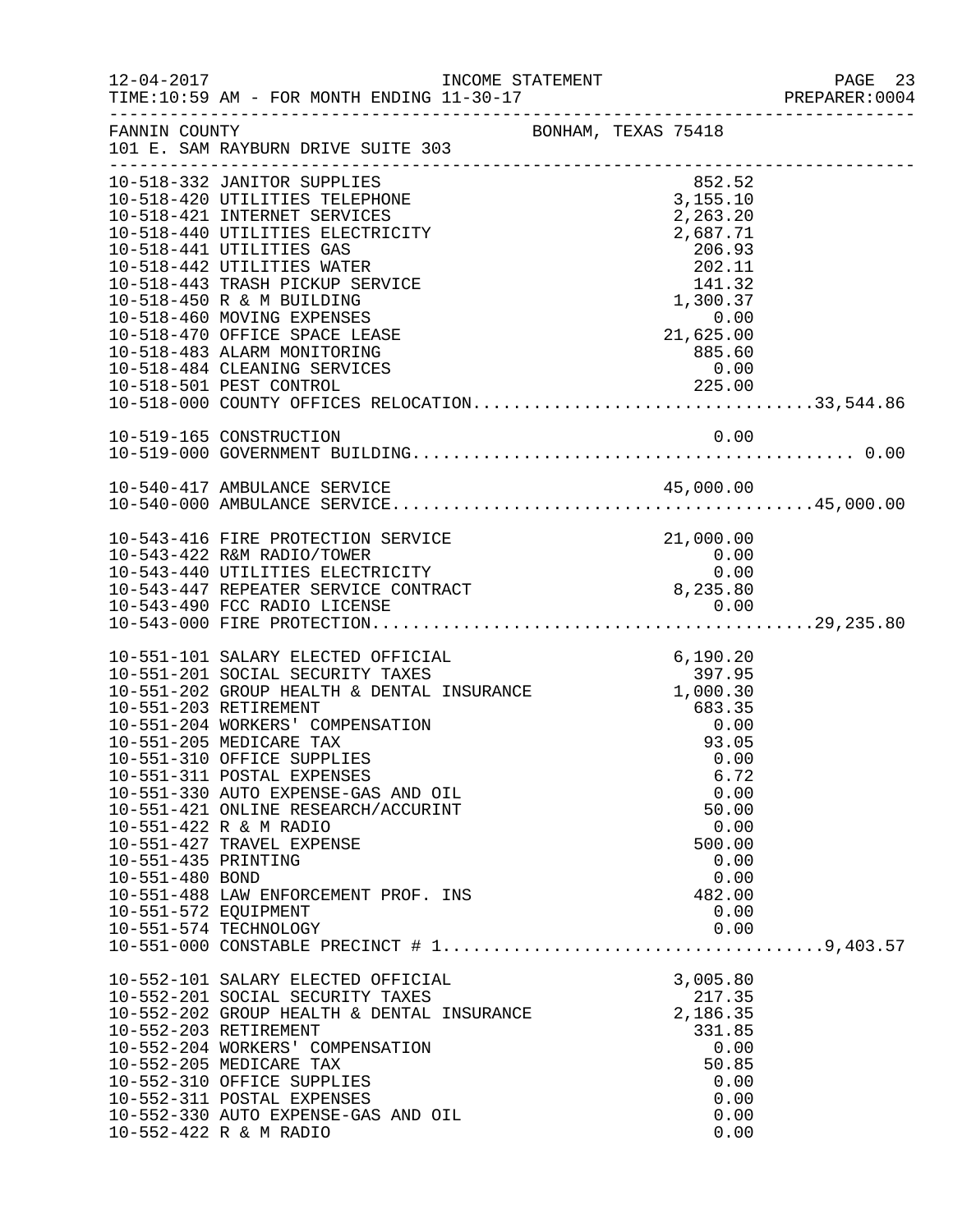|                                        |                                                                                                                                                                                                                                                                                                                                                                                                                                                                                                                                                                                                                                                                                                                                                                                                                                                                                                                                                                                                              |  |                                                                                                                                                                                                                                                           | PREPARER: 0004 |
|----------------------------------------|--------------------------------------------------------------------------------------------------------------------------------------------------------------------------------------------------------------------------------------------------------------------------------------------------------------------------------------------------------------------------------------------------------------------------------------------------------------------------------------------------------------------------------------------------------------------------------------------------------------------------------------------------------------------------------------------------------------------------------------------------------------------------------------------------------------------------------------------------------------------------------------------------------------------------------------------------------------------------------------------------------------|--|-----------------------------------------------------------------------------------------------------------------------------------------------------------------------------------------------------------------------------------------------------------|----------------|
|                                        | FANNIN COUNTY<br>101 E. SAM RAYBURN DRIVE SUITE 303                                                                                                                                                                                                                                                                                                                                                                                                                                                                                                                                                                                                                                                                                                                                                                                                                                                                                                                                                          |  |                                                                                                                                                                                                                                                           |                |
| 10-552-435 PRINTING<br>10-552-480 BOND | 10-552-427 TRAVEL EXPENSE<br>10-552-428 TRAINING/TUITION/TRAVEL<br>0.00 0.00<br>10-552-488 LAW ENFOREMENT PROF. INS.<br>10-552-573 RADIO EQUIPMENT<br>10-552-573 RADIO EQUIPMENT                                                                                                                                                                                                                                                                                                                                                                                                                                                                                                                                                                                                                                                                                                                                                                                                                             |  | 500.00<br>0.00<br>0.00<br>0.00<br>0.00                                                                                                                                                                                                                    |                |
| 10-553-435 PRINTING<br>10-553-480 BOND | 10-553-101 SALARY ELECTED OFFICIAL 2,671.90<br>10-553-201 SOCIAL SECURITY TAXES 196.65<br>10-553-202 GROUP HEALTH & DENTAL INSURANCE 2,186.35<br>10-553-203 RETIREMENT 295.00<br>10-553-204 WORKERS' COMPENSATION<br>10-553-205 MEDICARE TAX<br>10-553-310 OFFICE SUPPLIES<br>10-553-311 POSTAL EXPENSES<br>10-553-330 AUTO EXPENSE-GAS AND OIL<br>10-553-427 TRAVEL EXPENSE<br>10-553-480 BOND<br>10-553-488 LAW ENFORCEMENT PROF. INS                                                                                                                                                                                                                                                                                                                                                                                                                                                                                                                                                                      |  | $\begin{array}{r} 2,186.35 \\ 295.00 \\ 0.00 \\ 46.00 \end{array}$<br>0.00<br>$0.00$<br>500.00<br>0.00<br>$0.00$<br>482.00                                                                                                                                |                |
|                                        |                                                                                                                                                                                                                                                                                                                                                                                                                                                                                                                                                                                                                                                                                                                                                                                                                                                                                                                                                                                                              |  |                                                                                                                                                                                                                                                           |                |
| 10-560-420 TELEPHONE                   | 10-560-101 SALARY ELECTED OFFICIAL 11,201.25<br>10-560-102 ADMINISTRATIVE SECRETARY 7,829.65<br>10-560-103 CHIEF DEPUTY 8,643.25<br>10-560-104 SALARIES DEPUTIES 114,194.67<br>10-560-107 PT RECORDS/EVIDENCE CLERKS 1,887.62<br>10-560-<br>10-560-108 COMPENSATION PAY<br>10-560-110 JAIL ADMINISTRATOR<br>10-560-111 LIEUTENANT<br>10-560-113 TRANSPORT OFFICER<br>10-560-114 PROF. STANDARDS OFFICER<br>10-560-120 SALARY DISPATCHER<br>10-560-201 SOCIAL SECURITY TAXES<br>10-560-202 GROUP HEALTH INSURANCE<br>10-560-203 RETIREMENT<br>10-560-204 WORKERS' COMPENSATION<br>10-560-205 MEDICARE TAX<br>10-560-206 UNEMPLOYMENT EXPENSE<br>10-560-250 EMPLOYEE PHYSICALS<br>10-560-310 OFFICE SUPPLIES<br>10-560-311 POSTAL EXPENSES<br>10-560-315 SHERIFF COPIER RENTAL<br>10-560-330 AUTO EXPENSE GAS & OIL<br>10-560-332 SHERIFF JANITOR SUPPLIES<br>10-560-395 UNIFORMS/OTHER<br>10-560-419 SHERIFF CELL PHONE<br>10-560-421 CELL PHONE<br>10-560-422 R & M RADIO<br>10-560-427 OUT OF COUNTY TRAVEL |  | 0.00<br>6,688.45<br>7,857.50<br>6,688.45<br>0.00<br>38, 278.95<br>12,287.82<br>66,436.99<br>22,440.83<br>0.00<br>2,873.75<br>0.00<br>0.00<br>1,300.76<br>253.28<br>0.00<br>5,405.71<br>334.06<br>1,403.79<br>100.00<br>2,065.52<br>437.50<br>0.00<br>0.00 |                |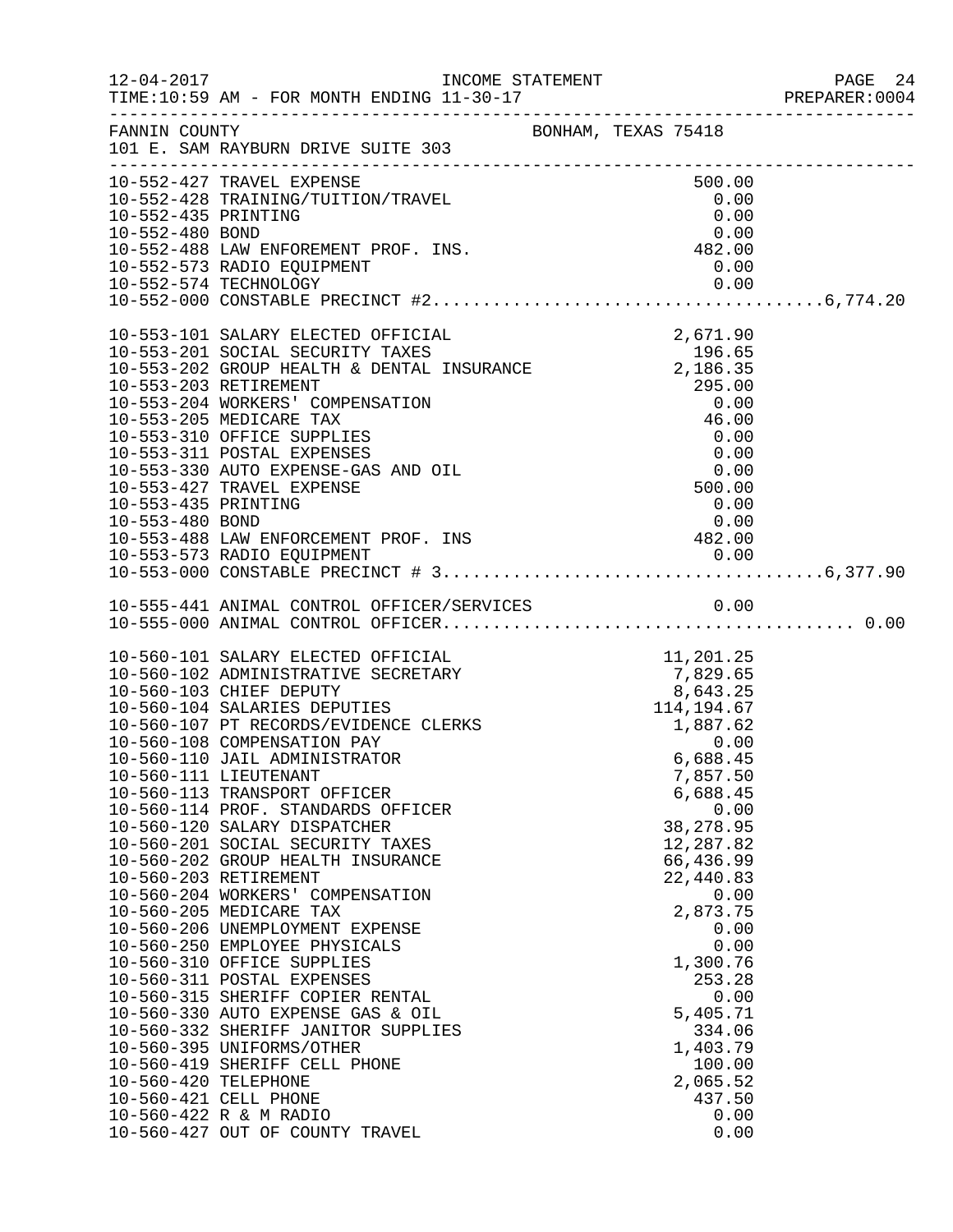| FANNIN COUNTY        | 101 E. SAM RAYBURN DRIVE SUITE 303                                                                                                                                                                                                     |  | BONHAM, TEXAS 75418 |      |
|----------------------|----------------------------------------------------------------------------------------------------------------------------------------------------------------------------------------------------------------------------------------|--|---------------------|------|
|                      |                                                                                                                                                                                                                                        |  |                     |      |
|                      |                                                                                                                                                                                                                                        |  |                     |      |
|                      |                                                                                                                                                                                                                                        |  |                     |      |
|                      |                                                                                                                                                                                                                                        |  |                     |      |
|                      |                                                                                                                                                                                                                                        |  |                     |      |
|                      |                                                                                                                                                                                                                                        |  |                     |      |
|                      |                                                                                                                                                                                                                                        |  |                     |      |
|                      |                                                                                                                                                                                                                                        |  |                     |      |
|                      |                                                                                                                                                                                                                                        |  |                     |      |
|                      |                                                                                                                                                                                                                                        |  |                     |      |
|                      |                                                                                                                                                                                                                                        |  |                     |      |
|                      |                                                                                                                                                                                                                                        |  |                     |      |
|                      |                                                                                                                                                                                                                                        |  |                     |      |
|                      |                                                                                                                                                                                                                                        |  |                     |      |
|                      |                                                                                                                                                                                                                                        |  |                     |      |
|                      |                                                                                                                                                                                                                                        |  |                     |      |
|                      |                                                                                                                                                                                                                                        |  |                     |      |
|                      |                                                                                                                                                                                                                                        |  |                     |      |
|                      |                                                                                                                                                                                                                                        |  |                     |      |
|                      |                                                                                                                                                                                                                                        |  |                     |      |
|                      |                                                                                                                                                                                                                                        |  |                     |      |
|                      |                                                                                                                                                                                                                                        |  |                     |      |
|                      |                                                                                                                                                                                                                                        |  |                     |      |
|                      | 124,578.75<br>10-565-400 PRISONER TRANSPORT/GUARD<br>10-565-405 PRISONER MEDICAL<br>10-565-429 SCHOLARSHIP AWARDS<br>10-565-442 CR4200 UTILITY WATER<br>10-565-450 R&M BUILDING<br>10-565-450 R&M BUILDING<br>10-565-482 FIBE INCORNER |  |                     |      |
|                      |                                                                                                                                                                                                                                        |  |                     |      |
|                      |                                                                                                                                                                                                                                        |  |                     |      |
|                      |                                                                                                                                                                                                                                        |  |                     |      |
|                      |                                                                                                                                                                                                                                        |  |                     |      |
|                      |                                                                                                                                                                                                                                        |  |                     |      |
|                      | 10-565-482 FIRE INSURANCE                                                                                                                                                                                                              |  | 0.00                |      |
| 10-565-500 LAND      | 10-565-491 JUSTICE ASSISTANCE GRANT                                                                                                                                                                                                    |  | 0.00                | 0.00 |
| 10-565-532 JAIL      |                                                                                                                                                                                                                                        |  | 0.00                |      |
|                      |                                                                                                                                                                                                                                        |  |                     |      |
|                      |                                                                                                                                                                                                                                        |  |                     |      |
| 10-570-420 TELEPHONE |                                                                                                                                                                                                                                        |  | 200.36              |      |
|                      |                                                                                                                                                                                                                                        |  |                     |      |
|                      |                                                                                                                                                                                                                                        |  |                     |      |
|                      | 10-573-103 SALARY-BOND SUPERVISOR                                                                                                                                                                                                      |  | 7,628.10            |      |
|                      | 10-573-201 SOCIAL SECURITY TAXES                                                                                                                                                                                                       |  | 472.95              |      |
|                      | 10-573-202 GROUP HEALTH INSURANCE                                                                                                                                                                                                      |  | 2,186.35            |      |
|                      | 10-573-203 RETIREMENT                                                                                                                                                                                                                  |  | 842.15              |      |
|                      | 10-573-204 WORKERS' COMPENSATION                                                                                                                                                                                                       |  | 0.00                |      |
|                      | 10-573-205 MEDICARE TAX                                                                                                                                                                                                                |  | 110.60              |      |
|                      | 10-573-310 OFFICE SUPPLIES                                                                                                                                                                                                             |  | 80.11               |      |
|                      | 10-573-311 POSTAL EXPENSES                                                                                                                                                                                                             |  | 0.00                |      |
|                      | 10-573-313 DRUG TESTING SUPPLIES<br>10-573-340 EVALUATIONS                                                                                                                                                                             |  | 0.00<br>0.00        |      |
|                      | 10-573-353 COMPUTER EXPENSE                                                                                                                                                                                                            |  | 0.00                |      |
| 10-573-420 TELEPHONE |                                                                                                                                                                                                                                        |  | 129.79              |      |
|                      | 10-573-453 COMPUTER SOFTWARE                                                                                                                                                                                                           |  | 321.00              |      |
|                      |                                                                                                                                                                                                                                        |  |                     |      |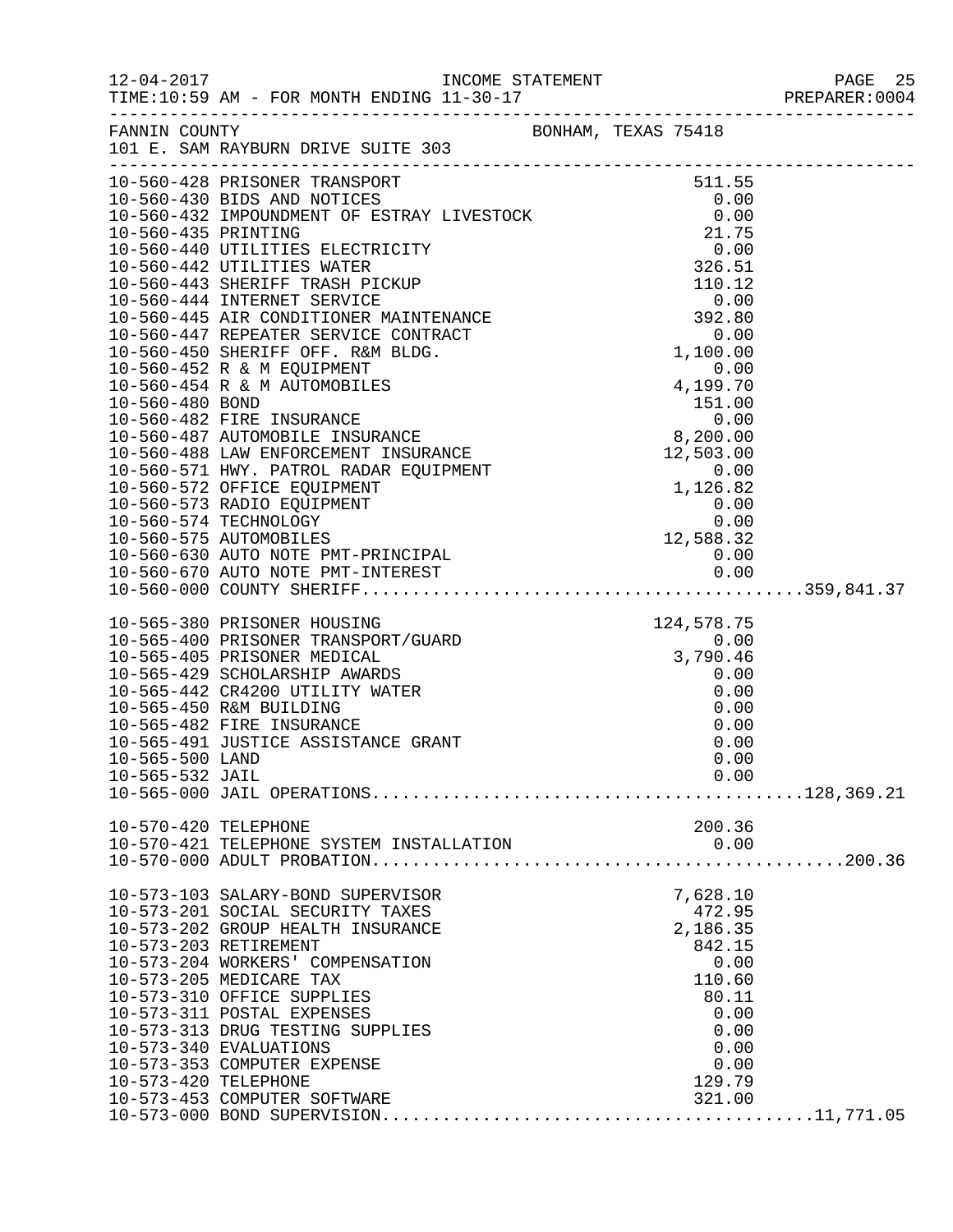|                      | FANNIN COUNTY<br>101 E. SAM RAYBURN DRIVE SUITE 303                                                                                                                                                                                                                                                                                                                                                                                                                                                                              |                                                    |                                                                                                                                    |  |
|----------------------|----------------------------------------------------------------------------------------------------------------------------------------------------------------------------------------------------------------------------------------------------------------------------------------------------------------------------------------------------------------------------------------------------------------------------------------------------------------------------------------------------------------------------------|----------------------------------------------------|------------------------------------------------------------------------------------------------------------------------------------|--|
| 10-575-420 TELEPHONE | 10-575-311 POSTAGE<br>10-575-408 DETENTION OPERATING COST<br>10-575-415 RESIDENTIAL PLACEMENT<br>10-575-416 COUNSELING SERVICES                                                                                                                                                                                                                                                                                                                                                                                                  |                                                    | 0.00<br>0.00<br>0.00<br>0.00<br>2.54                                                                                               |  |
| 10-590-481 DUES      | 10-590-487 AUTOMOBILE INSURANCE<br>10-590-572 OFFICE EQUIPMENT                                                                                                                                                                                                                                                                                                                                                                                                                                                                   | $0.00$<br>$102.08$<br>$0.00$<br>$0.00$<br>$208.00$ | 0.00                                                                                                                               |  |
|                      | 10-640-410 FANNIN CO. CHILDRENS CTR<br>10-640-411 FANNIN CO. WELFARE BOARD<br>10-640-412 FANNIN CO. HISTORICAL SOC<br>10-640-413 TEXOMA COMMUNITY CENTER(M.H.M.R.)<br>10-640-414 FANNIN COUNTY CRISIS CENTER<br>10-640-415 TAPS PUBLIC TRANSIT<br>10-640-416 TRI-COUNTY SNAP<br>10-640-440 UTILITIES ELECTRICITY<br>10-640-441 UTILITIES GAS<br>10-640-442 UTILITIES WATER<br>10-640-443 TRASH PICK-UP<br>10-640-450 R & M BUILDINGS (TDHS)<br>10-640-482 FIRE INSURANCE<br>10-640-493 DHS PARKING LOT<br>10-640-575 LAKE FANNIN |                                                    | 7,000.00<br>0.00<br>0.00<br>0.00<br>0.00<br>5,000.00<br>0.00<br>773.72<br>83.75<br>287.84<br>39.90<br>0.00<br>0.00<br>0.00<br>0.00 |  |
|                      | 10-645-102 SALARY IHC DIRECTOR<br>10-645-107 SALARY ASSISTANT                                                                                                                                                                                                                                                                                                                                                                                                                                                                    |                                                    | 7,651.75<br>3,069.70                                                                                                               |  |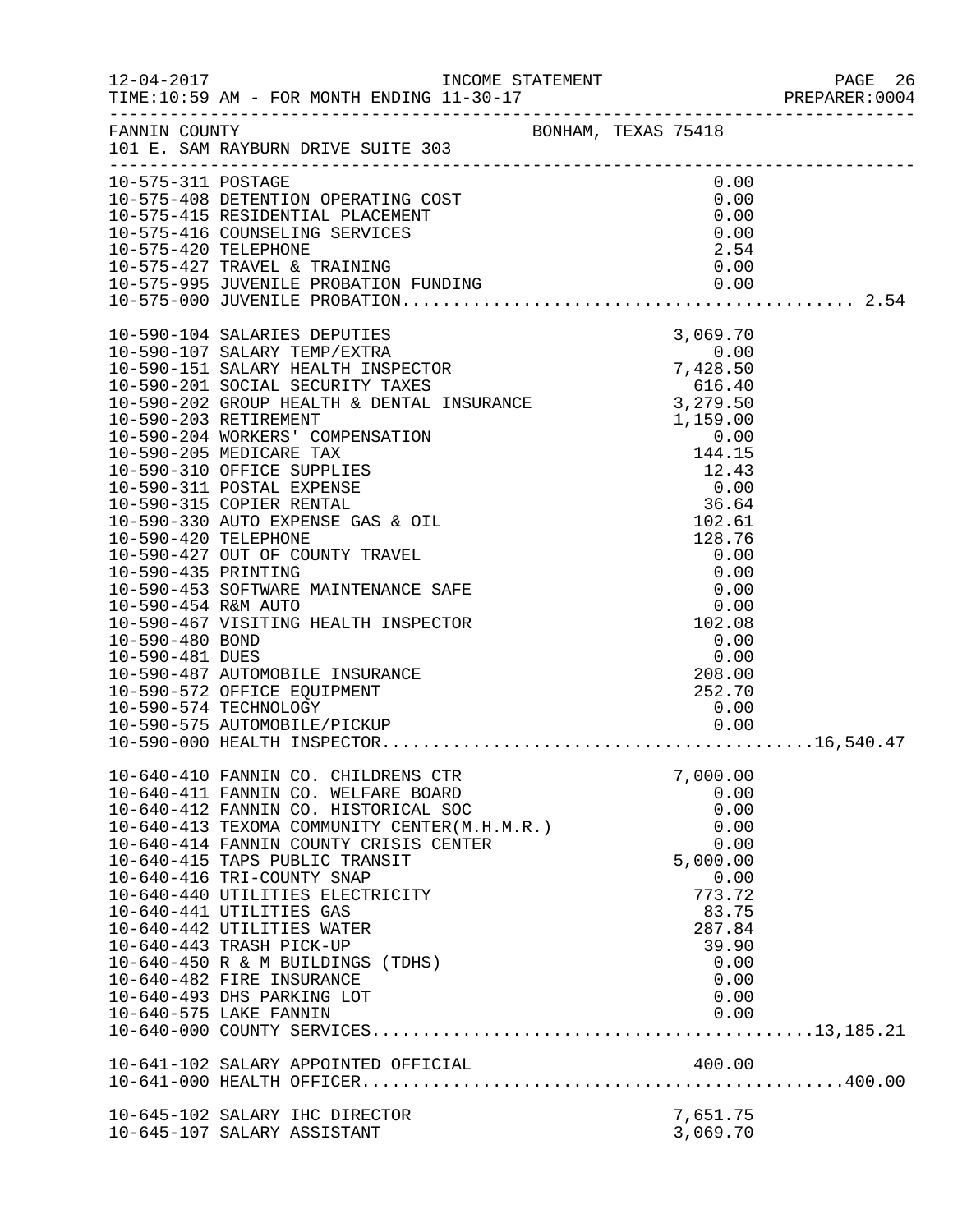| $12 - 04 - 2017$     |                                                                                                                          | INCOME STATEMENT |                     |                    | PAGE<br>27<br>PREPARER: 0004 |
|----------------------|--------------------------------------------------------------------------------------------------------------------------|------------------|---------------------|--------------------|------------------------------|
|                      | FANNIN COUNTY<br>101 E. SAM RAYBURN DRIVE SUITE 303                                                                      |                  | BONHAM, TEXAS 75418 |                    |                              |
|                      | 10-645-201 SOCIAL SECURITY TAX                                                                                           |                  |                     | 643.05             |                              |
|                      |                                                                                                                          |                  |                     |                    |                              |
|                      | 043.05<br>10-645-202 GROUP HEALTH INSURANCE 3,279.55<br>10-645-203 RETIREMENT 10-645-204 MORKER 10-645-204 MORKER (COMP) |                  |                     |                    |                              |
|                      | 10-645-204 WORKER'S COMP<br>10-645-205 MEDICARE TAX                                                                      |                  |                     | 0.00<br>150.40     |                              |
|                      | 10-645-210 TOTAL SALARY & BENEFITS                                                                                       |                  |                     |                    | 15,978.10                    |
|                      | 10-645-310 OFFICE SUPPLIES                                                                                               |                  |                     | 0.00               |                              |
|                      | 10-645-311 POSTAL EXPENSE                                                                                                |                  |                     | 0.00               |                              |
|                      | 10-645-330 BIDS & NOTICES                                                                                                |                  |                     | 0.00               |                              |
|                      | 10-645-353 COMPUTER EXPENSE                                                                                              |                  |                     | 3,177.00           |                              |
|                      | 10-645-390 SUBSCRIPTIONS                                                                                                 |                  |                     | 0.00               |                              |
|                      | 10-645-399 SUBTOTAL OFFICE EXPENSE                                                                                       |                  |                     |                    | 3,177.00                     |
|                      | 10-645-404 COBRA/INSURANCE                                                                                               |                  |                     | 0.00               |                              |
|                      | 10-645-407 INELIGIBLE IHC EXPENSE                                                                                        |                  |                     | 0.00               |                              |
|                      | 10-645-409 DIABETIC SUPPLIES                                                                                             |                  |                     | 141.52             |                              |
|                      | 10-645-410 CERT. REG. NURSE ANES.<br>10-645-411 PHYSICIAN, NON-EMERGENCY                                                 |                  |                     | 0.00<br>0.00       |                              |
|                      | 10-645-412 PRESCRIPTIONS, DRUGS                                                                                          |                  |                     | 1,201.04           |                              |
|                      | 10-645-413 HOSPITAL, INPATIENT                                                                                           |                  |                     | 0.00               |                              |
|                      | 10-645-414 HOSPITAL, OUTPATIENT                                                                                          |                  |                     | 0.00               |                              |
|                      | 10-645-415 LABORATORY/ X-RAY                                                                                             |                  |                     | 0.00               |                              |
|                      | 10-645-416 SKILLED NURSING FACILITY                                                                                      |                  |                     | 0.00               |                              |
|                      | 10-645-417 FAMILY PLANNING                                                                                               |                  |                     | 0.00               |                              |
|                      | 10-645-418 FED. QUALIFIED HEALTH CENTER                                                                                  |                  |                     | 0.00               |                              |
|                      | 10-645-419 COUNSELING SERVICE                                                                                            |                  |                     | 0.00               |                              |
|                      | 10-645-420 RURAL HEALTH CLINIC                                                                                           |                  |                     | 0.00               |                              |
|                      | 10-645-421 STATE HOSPITAL CONTRACTS                                                                                      |                  |                     | 0.00               |                              |
|                      | 10-645-422 AMBULATORY SURGICAL CENTE                                                                                     |                  |                     | 0.00               |                              |
|                      | 10-645-423 MEDICAL EQUIP. PURCHASE                                                                                       |                  |                     | 0.00               |                              |
|                      | 10-645-425 TOTAL MEDICAL/IHC<br>10-645-427 OUT OF COUNTY TRAVEL                                                          |                  |                     | 0.00               | 1,342.56                     |
| 10-645-435 PRINTING  |                                                                                                                          |                  |                     | 0.00               |                              |
| 10-645-440 TELEPHONE |                                                                                                                          |                  |                     | 255.42             |                              |
| 10-645-441 DSL LINE  |                                                                                                                          |                  |                     | 85.98              |                              |
|                      | 10-645-499 SERVICES & OTHER CHARGES                                                                                      |                  |                     |                    | 341.40                       |
|                      | 10-645-574 TECHNOLOGY                                                                                                    |                  |                     | 0.00               |                              |
|                      | 10-645-599 CAPITAL OUTLAY                                                                                                |                  |                     |                    | 0.00                         |
|                      |                                                                                                                          |                  |                     |                    |                              |
|                      | 10-665-105 SALARY SECRETARY                                                                                              |                  |                     | 4,991.95           |                              |
|                      | 10-665-107 REGULAR-TEMP. PART-TIME                                                                                       |                  |                     | 0.00               |                              |
|                      | 10-665-150 CO. AGENTS SALARIES                                                                                           |                  |                     | 5,342.00           |                              |
|                      | 10-665-201 SOCIAL SECURITY TAXES                                                                                         |                  |                     | 529.35<br>2,186.35 |                              |
|                      | 10-665-202 GROUP HEALTH & DENTAL INSURANCE<br>10-665-203 RETIREMENT                                                      |                  |                     | 551.10             |                              |
|                      | 10-665-204 WORKERS' COMPENSATION                                                                                         |                  |                     | 0.00               |                              |
|                      | 10-665-205 MEDICARE TAX                                                                                                  |                  |                     | 123.80             |                              |
|                      | 10-665-310 OFFICE SUPPLIES                                                                                               |                  |                     | 25.00              |                              |
|                      | 10-665-311 POSTAL EXPENSE                                                                                                |                  |                     | 0.00               |                              |
|                      | 10-665-315 COPIER RENTAL                                                                                                 |                  |                     | 132.42             |                              |
|                      | 10-665-335 PROGRAM SUPPLIES                                                                                              |                  |                     | 0.00               |                              |
| 10-665-420 TELEPHONE |                                                                                                                          |                  |                     | 281.02             |                              |
|                      | 10-665-421 CELL PHONE ALLOWANCE                                                                                          |                  |                     | 250.00             |                              |
|                      | 10-665-422 CABLE INTERNET                                                                                                |                  |                     | 112.00             |                              |
|                      | 10-665-427 IN/OUT CO.TRAVEL-AG.                                                                                          |                  |                     | 0.00               |                              |
|                      | 10-665-428 IN/OUT CO.TRAVEL-F.C.S.                                                                                       |                  |                     | 545.20             |                              |
|                      | 10-665-429 IN/OUT CO.TRAVEL-4-H                                                                                          |                  |                     | 0.00               |                              |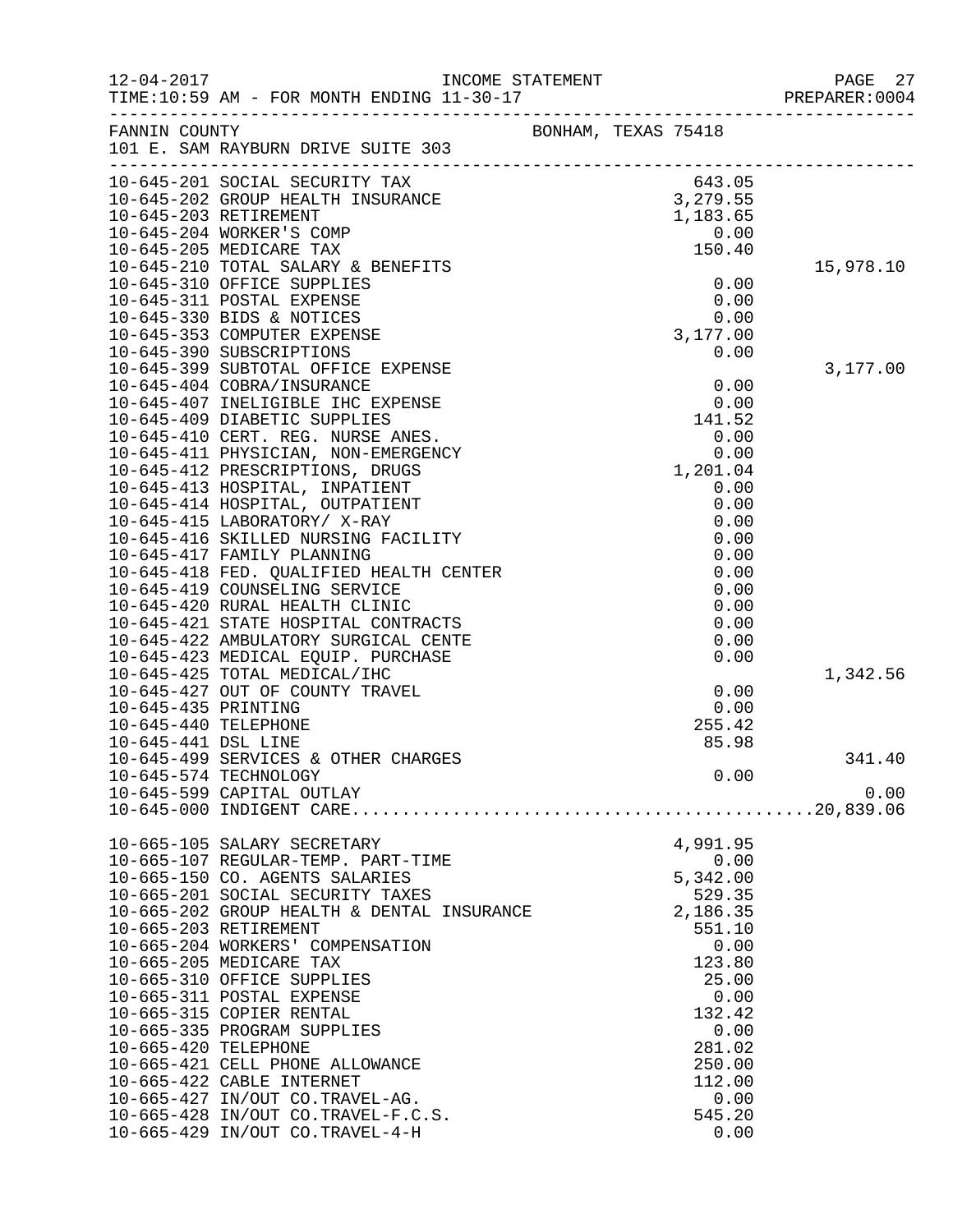| $12 - 04 - 2017$                              | INCOME STATEMENT<br>TIME:10:59 AM - FOR MONTH ENDING 11-30-17                                                                                                                                                                                                                                                                             |                     |                                                                                                               | PAGE 28<br>PREPARER: 0004 |
|-----------------------------------------------|-------------------------------------------------------------------------------------------------------------------------------------------------------------------------------------------------------------------------------------------------------------------------------------------------------------------------------------------|---------------------|---------------------------------------------------------------------------------------------------------------|---------------------------|
| FANNIN COUNTY                                 | 101 E. SAM RAYBURN DRIVE SUITE 303                                                                                                                                                                                                                                                                                                        | BONHAM, TEXAS 75418 |                                                                                                               |                           |
|                                               | 10-665-572 OFFICE EQUIPMENT<br>10-665-574 TECHNOLOGY                                                                                                                                                                                                                                                                                      |                     | 0.00<br>0.00                                                                                                  |                           |
|                                               | 10-696-491 SOIL & WATER CONSERVATION<br>10-696-492 INDIGENT BURIAL<br>10-696-494 FLOOD CONTROL SITE MAINTENANCE                                                                                                                                                                                                                           |                     | 0.00<br>0.00<br>0.00                                                                                          |                           |
| 11-435-107 PART TIME                          | 11-435-000 COURTHOUSE SECURITY PART TIME 0.00                                                                                                                                                                                                                                                                                             |                     | 0.00                                                                                                          |                           |
|                                               | 11-510-571 EQUIPMENT 465.00<br>11-510-000 COURTHOUSE SECURITY EQUIP465.00                                                                                                                                                                                                                                                                 |                     |                                                                                                               |                           |
| 11-560-205 MEDICARE                           | 11-560-130 SALARY/BAILIFF<br>11-560-201 SOCIAL SECURITY<br>11-560-203 RETIREMENT<br>11-560-204 WORKER'S COMPENSATION<br>11-560-427 BAILIFF CONT.ED./OUT OF COUNTY                                                                                                                                                                         |                     | 0.00<br>0.00<br>0.00<br>0.00<br>0.00<br>0.00                                                                  |                           |
|                                               | 12-403-310 OFFICE SUPPLIES<br>12-403-427 OUT OF COUNTY TRAVEL<br>12-403-574 COMPUTER EQUIPMENT                                                                                                                                                                                                                                            |                     | 0.00<br>0.00<br>0.00                                                                                          |                           |
|                                               | 13-498-489 10% TO STATE COMPTROLLER                                                                                                                                                                                                                                                                                                       |                     |                                                                                                               |                           |
|                                               | 14-435-320 JP1 SECURITY EXPENSE<br>14-435-321 JP2 SECURITY EXPENSE<br>14-435-322 JP3 SECURITY EXPENSE                                                                                                                                                                                                                                     |                     | 0.00<br>0.00<br>0.00                                                                                          |                           |
|                                               | 16-400-310 OFFICE SUPPLIES<br>16-400-427 OUT OF COUNTY TRAVEL<br>16-400-572 OFFICE EQUIPMENT<br>16-400-590 COUNTY JUDGE BOOKS                                                                                                                                                                                                             |                     | 0.00<br>0.00<br>0.00<br>113.00                                                                                |                           |
|                                               | 17-400-427 OUT OF COUNTY TRAVEL                                                                                                                                                                                                                                                                                                           |                     | 0.00                                                                                                          |                           |
| 18-402-203 RETIREMENT<br>18-402-420 TELEPHONE | 18-402-103 SALARY ASSISTANT<br>18-402-107 SALARY TEMP/EXTRA<br>18-402-201 SOCIAL SECURITY TAXES<br>18-402-202 GROUP HEALTH INSURANCE<br>18-402-204 WORKERS COMPENSATION<br>18-402-205 MEDICARE TAX<br>18-402-310 OFFICE SUPPLIES<br>18-402-312 IMAGING SYSTEM<br>18-402-315 COPIER MAINTENANCE<br>18-402-437 DIGITAL IMAGING OF MICROFILM |                     | 5,169.24<br>0.00<br>255.43<br>2,006.37<br>570.70<br>0.00<br>59.75<br>0.00<br>1,725.00<br>0.00<br>0.00<br>0.00 |                           |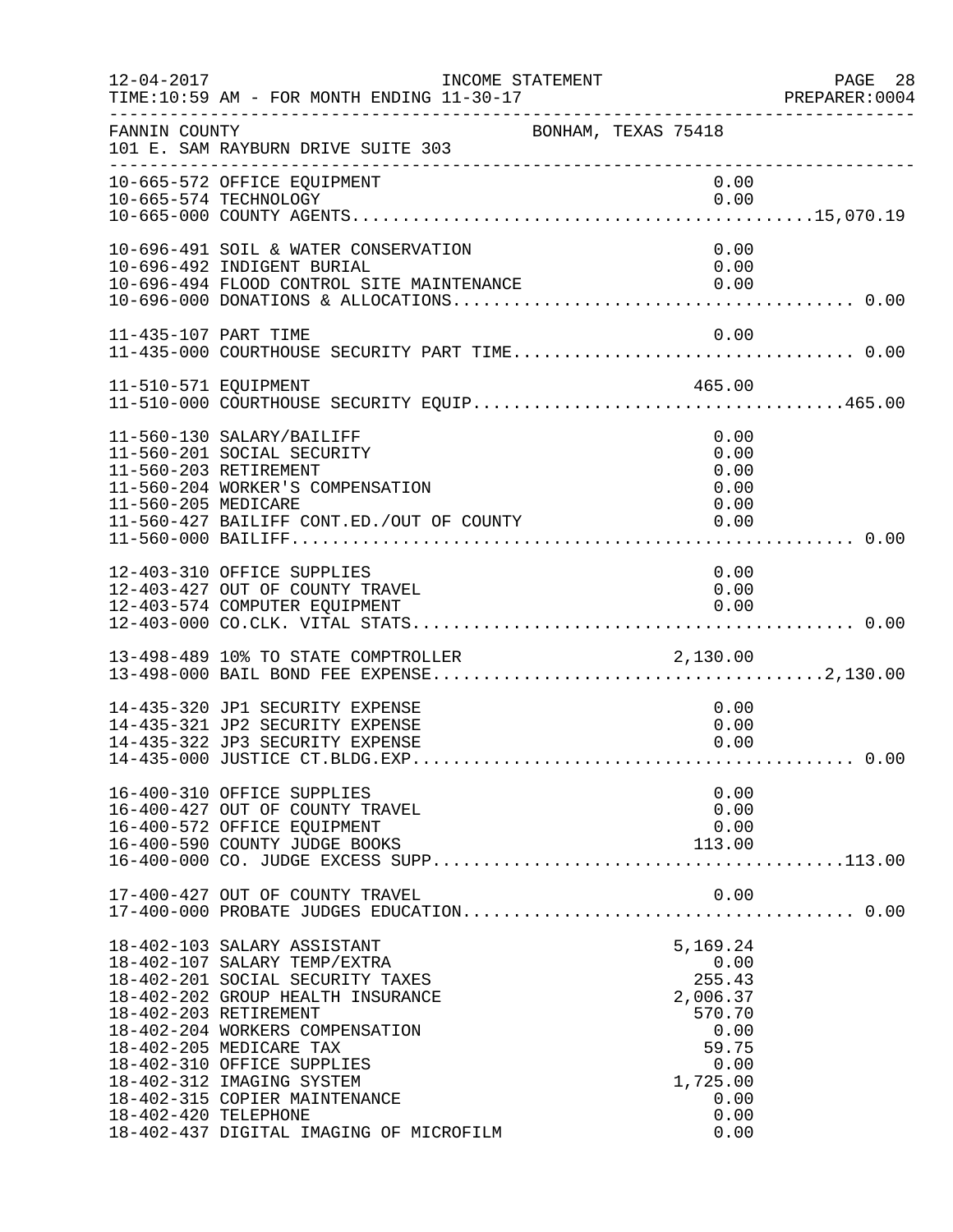| $12 - 04 - 2017$     |                                                                                                                                                                                                                                                                                                                                                                                                                                                                                                                                                             | INCOME STATEMENT    |  |                                                                                                                                              | PAGE 29<br>PREPARER: 0004 |
|----------------------|-------------------------------------------------------------------------------------------------------------------------------------------------------------------------------------------------------------------------------------------------------------------------------------------------------------------------------------------------------------------------------------------------------------------------------------------------------------------------------------------------------------------------------------------------------------|---------------------|--|----------------------------------------------------------------------------------------------------------------------------------------------|---------------------------|
| FANNIN COUNTY        | 101 E. SAM RAYBURN DRIVE SUITE 303                                                                                                                                                                                                                                                                                                                                                                                                                                                                                                                          | BONHAM, TEXAS 75418 |  |                                                                                                                                              |                           |
|                      | 18-402-453 COMPUTER SOFTWARE<br>18-402-490 CO. CLERK MISCELLANEOUS                                                                                                                                                                                                                                                                                                                                                                                                                                                                                          |                     |  | 0.00<br>0.00                                                                                                                                 |                           |
| 19-450-435 PRINTING  | 19-450-107 SALARY TEMP/EXTRA<br>19-450-201 SOCIAL SECURITY TAXES<br>19-450-203 RETIREMENT<br>19-450-204 WORKERS COMPENSATION<br>19-450-205 MEDICARE TAX<br>19-450-310 OFFICE SUPPLIES<br>19-450-400 RECORDS STORAGE SHELVING<br>19-450-572 OFFICE EQUIPMENT                                                                                                                                                                                                                                                                                                 |                     |  | 0.00<br>0.00<br>0.00<br>0.00<br>0.00<br>0.00<br>0.00<br>0.00<br>0.00                                                                         |                           |
|                      | 20-449-103 SALARY ASSISTANT<br>20-449-107 SALARY TEMP./EXTRA<br>20-449-201 SOCIAL SECURITY TAXES<br>20-449-460 EQUIPMENT RENTAL                                                                                                                                                                                                                                                                                                                                                                                                                             |                     |  | 0.00<br>1,568.71<br>97.25<br>0.00                                                                                                            |                           |
|                      | 21-509-475 CONTINGENCY                                                                                                                                                                                                                                                                                                                                                                                                                                                                                                                                      |                     |  | 0.00                                                                                                                                         |                           |
|                      | 21-621-100 COMPENSATION PAY<br>21-621-101 SALARY ELECTED OFFICIAL<br>21-621-105 SALARY SECRETARY<br>21-621-106 SALARY PRECINCT EMPLOYEES<br>21-621-107 REGULAR-TEMP. PART-TIME<br>21-621-108 SALARY-FOREMAN<br>21-621-199 TOTAL SALARIES<br>21-621-201 SOCIAL SECURITY TAXES<br>21-621-202 GROUP HEALTH INSURANCE<br>21-621-203 RETIREMENT<br>21-621-204 WORKERS' COMPENSATION<br>21-621-205 MEDICARE TAX<br>21-621-206 UNEMPLOYMENT EXPENSE<br>21-621-299 TOTAL EMPLOYEE BENEFITS<br>21-621-314 EMPLOYEE PHYSICALS/DOT TESTING<br>21-621-340 SHOP SUPPLIES |                     |  | 0.00<br>11,710.45<br>0.00<br>34,954.20<br>0.00<br>8,361.50<br>3,328.62<br>15, 217.40<br>6,074.86<br>0.00<br>778.42<br>0.00<br>40.00<br>85.25 | 55,026.15<br>25,399.30    |
| 21-621-345 CHEMICALS | 21-621-341 R & B MAT. ROCK & GRAVEL<br>21-621-342 R & B MAT. CULVERTS<br>21-621-343 R & B MAT. HARDWRE & LUMB<br>$21-621-344$ R & B MAT ASPHALT $/RD$ OIL<br>21-621-346 CETRZ EXPENDITURES<br>21-621-350 DEBRIS REMOVAL                                                                                                                                                                                                                                                                                                                                     |                     |  | 17,407.88<br>8,965.18<br>0.00<br>5,433.39<br>0.00<br>0.00<br>0.00                                                                            |                           |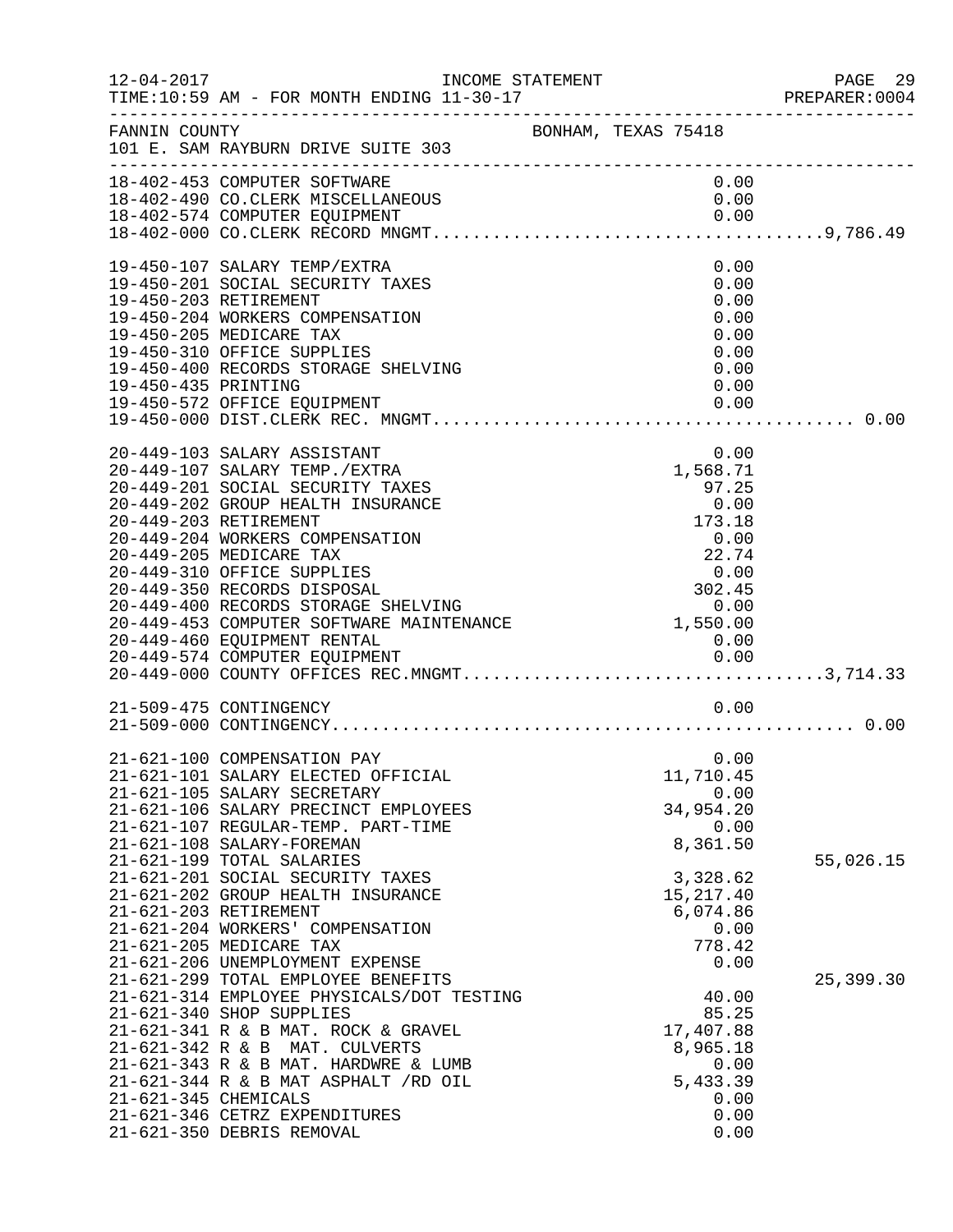| $12 - 04 - 2017$     | INCOME STATEMENT<br>11 22 15                                                                                                                                                                               |  |               | PAGE 30<br>PREPARER: 0004 |
|----------------------|------------------------------------------------------------------------------------------------------------------------------------------------------------------------------------------------------------|--|---------------|---------------------------|
|                      |                                                                                                                                                                                                            |  |               |                           |
|                      |                                                                                                                                                                                                            |  |               |                           |
|                      |                                                                                                                                                                                                            |  |               | 31,931.70                 |
|                      |                                                                                                                                                                                                            |  |               |                           |
|                      |                                                                                                                                                                                                            |  |               |                           |
|                      |                                                                                                                                                                                                            |  |               |                           |
|                      |                                                                                                                                                                                                            |  |               |                           |
|                      |                                                                                                                                                                                                            |  |               |                           |
|                      |                                                                                                                                                                                                            |  |               |                           |
|                      |                                                                                                                                                                                                            |  |               |                           |
|                      |                                                                                                                                                                                                            |  |               |                           |
|                      |                                                                                                                                                                                                            |  |               |                           |
|                      |                                                                                                                                                                                                            |  |               |                           |
|                      |                                                                                                                                                                                                            |  |               |                           |
|                      |                                                                                                                                                                                                            |  |               |                           |
|                      |                                                                                                                                                                                                            |  |               |                           |
|                      |                                                                                                                                                                                                            |  |               |                           |
|                      |                                                                                                                                                                                                            |  |               |                           |
|                      |                                                                                                                                                                                                            |  |               |                           |
|                      |                                                                                                                                                                                                            |  |               |                           |
|                      |                                                                                                                                                                                                            |  |               |                           |
|                      |                                                                                                                                                                                                            |  |               |                           |
|                      |                                                                                                                                                                                                            |  |               |                           |
|                      | 21-021-121 22-<br>21-621-492 TDRA FLOOD CASH MATCH<br>21-621-494 FLOOD CONTROL SITE MAINTENANCE<br>21-621-495 PIPELINE SALES TAX REIMBURSEMENT                                                             |  |               |                           |
|                      |                                                                                                                                                                                                            |  | 0.00          |                           |
|                      |                                                                                                                                                                                                            |  | 0.00          |                           |
|                      |                                                                                                                                                                                                            |  |               | 21,962.47                 |
|                      |                                                                                                                                                                                                            |  | 0.00          |                           |
|                      | -- --- --- --> 101AL SER.& OTHER CHARGES<br>21-621-570 COMPUTER EQUIPMENT<br>21-621-571 PURCHASE OF MACH./EQUIP.<br>21-621-573 RADIO EQUIPMENT<br>21-621-575 LAND AND BUILDING<br>21-621-599 CARITAL CHILL |  | 0.00          |                           |
|                      |                                                                                                                                                                                                            |  | 0.00          |                           |
|                      | 21-621-599 CAPITAL OUTLAY                                                                                                                                                                                  |  | 0.00          | 0.00                      |
|                      | 21-621-630 NOTE PAYMENT                                                                                                                                                                                    |  | 0.00          |                           |
|                      | 21-621-670 NOTE PAYMENT-INTEREST                                                                                                                                                                           |  | 0.00          |                           |
| 21-621-695 SURVEYING |                                                                                                                                                                                                            |  | 0.00          |                           |
|                      |                                                                                                                                                                                                            |  |               |                           |
|                      | 21-625-105 SALARY SECRETARY                                                                                                                                                                                |  | 1,844.90      |                           |
|                      | 21-625-201 SOCIAL SECURITY TAXES                                                                                                                                                                           |  | 81.35         |                           |
|                      | 21-625-202 GROUP HEALTH INSURANCE                                                                                                                                                                          |  | 546.55        |                           |
|                      | 21-625-203 RETIREMENT                                                                                                                                                                                      |  | 203.60        |                           |
|                      | 21-625-204 WORKERS' COMPENSATION<br>21-625-205 MEDICARE TAX                                                                                                                                                |  | 0.00<br>19.00 |                           |
|                      | 21-625-310 OFFICE SUPPLIES                                                                                                                                                                                 |  | 20.35         |                           |
|                      | 21-625-311 POSTAL EXPENSES                                                                                                                                                                                 |  | 0.00          |                           |
|                      | 21-625-353 COMPUTER EXPENSE                                                                                                                                                                                |  | 0.00          |                           |
|                      | 21-625-427 OUT OF COUNTY TRAVEL                                                                                                                                                                            |  | 0.00          |                           |
| 21-625-480 BOND      |                                                                                                                                                                                                            |  | 24.75         |                           |
|                      | 21-625-572 OFFICE EQUIPMENT                                                                                                                                                                                |  | 0.00          |                           |
|                      |                                                                                                                                                                                                            |  |               |                           |
|                      |                                                                                                                                                                                                            |  |               |                           |
|                      | 22-509-475 CONTINGENCY                                                                                                                                                                                     |  | 0.00          |                           |
|                      |                                                                                                                                                                                                            |  |               |                           |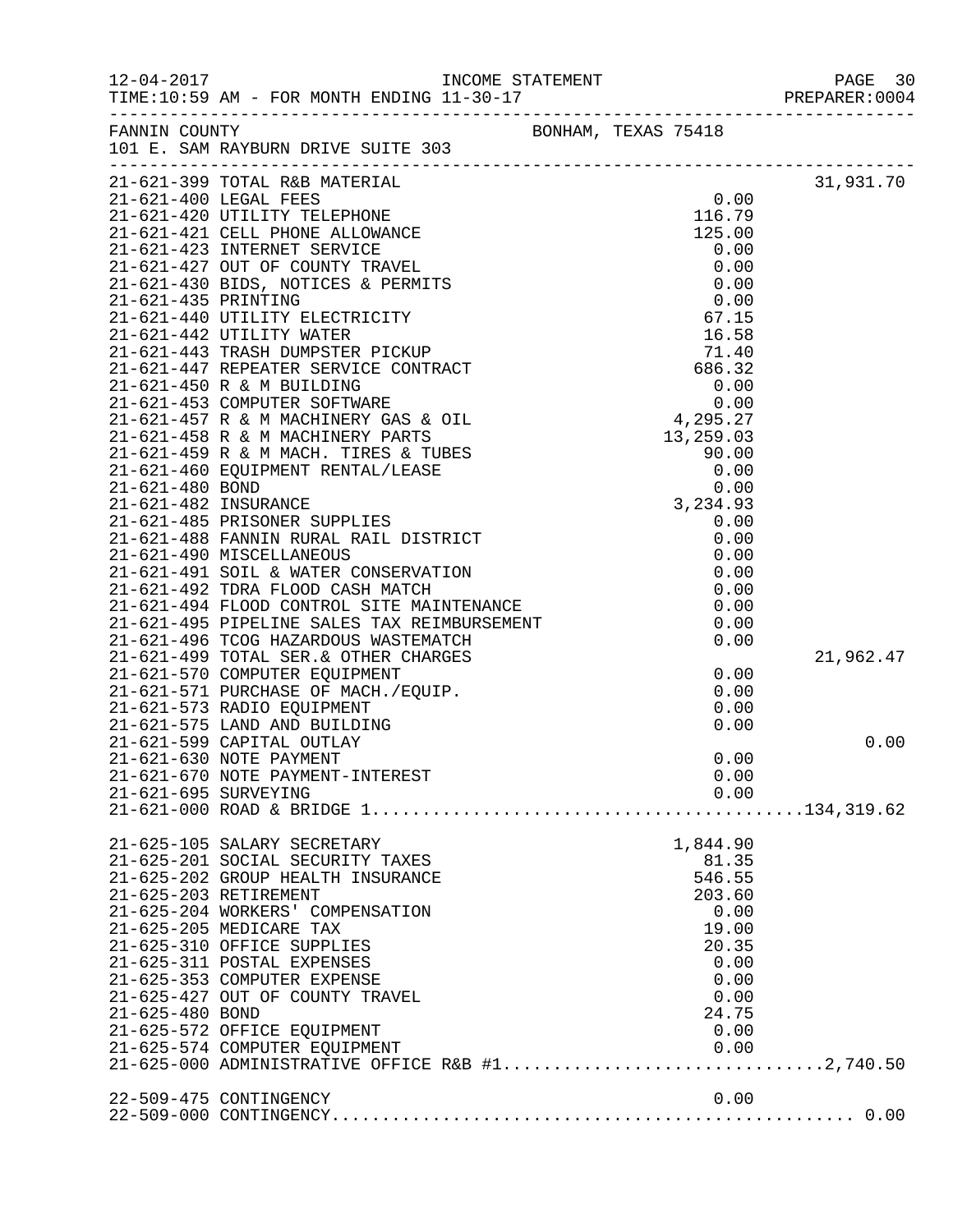| FANNIN COUNTY        |                                                                                                                                              | BONHAM, TEXAS 75418   |             |
|----------------------|----------------------------------------------------------------------------------------------------------------------------------------------|-----------------------|-------------|
|                      | 101 E. SAM RAYBURN DRIVE SUITE 303                                                                                                           |                       |             |
|                      | 22-622-100 COMPENSATION PAY                                                                                                                  | 0.00                  |             |
|                      | 22-022-100 COMPENSATION PAT<br>22-622-101 SALARY ELECTED OFFICIAL                                                                            | 11,710.45             |             |
|                      |                                                                                                                                              |                       |             |
|                      | 11,106.00 12-622-106 SALARY PRECINCT EMPLOYEES<br>22-622-107 REGULAR-TEMP. PART-TIME 41,106.70<br>22-622-199 TOTAL SALARETEMP CART-TIME 0.00 |                       |             |
|                      |                                                                                                                                              |                       |             |
|                      | 22-622-199 TOTAL SALARIES                                                                                                                    |                       | 52,817.15   |
|                      | 22-622-201 SOCIAL SECURITY TAXES                                                                                                             | 3,138.60              |             |
|                      | 22-622-202 GROUP HEALTH INSURANCE<br>22-622-203 RETIREMENT                                                                                   | 17,490.80<br>5,830.95 |             |
|                      | 22-622-204 WORKERS' COMPENSATION                                                                                                             | 0.00                  |             |
|                      | 22-622-205 MEDICARE TAX                                                                                                                      | 734.00                |             |
|                      | 22-622-206 UNEMPLOYMENT EXPENSE                                                                                                              | 0.00                  |             |
|                      | 22-622-299 TOTAL EMPLOYEE BENEFITS                                                                                                           |                       | 27, 194. 35 |
|                      | 22-622-312 CONTRACT LABOR                                                                                                                    | 0.00                  |             |
|                      | $22-622-314$ CONIRACT LABOR<br>22-622-314 EMPLOYEE PHYSICALS/DOT TESTING $60.00$<br>22-622-340 SHOP SUPPLIES $42.29$                         |                       |             |
|                      |                                                                                                                                              |                       |             |
|                      | 22-622-341 R & B MAT. ROCK & GRAVEL<br>22-622-342 R & B MAT. CULVERTS                                                                        | 6,763.26<br>8,147.00  |             |
|                      | 22-622-343 R & B MAT. HARDWRE & LUMB                                                                                                         | 0.00                  |             |
|                      | 22-622-344 R & B MAT. ASPHALT/RD OIL                                                                                                         | 0.00                  |             |
| 22-622-345 CHEMICALS |                                                                                                                                              | 0.00                  |             |
|                      | 22-622-346 CETRZ EXPENDITURES                                                                                                                | 0.00                  |             |
|                      | 22-622-350 DEBRIS REMOVAL                                                                                                                    | 0.00                  |             |
| 22-622-395 UNIFORMS  |                                                                                                                                              | 221.68                |             |
|                      | 22-622-399 TOTAL R&B MATERIALS                                                                                                               | 0.00                  | 15,235.23   |
|                      | 22-622-400 LEGAL FEES<br>22-622-420 UTILITY TELEPHONE                                                                                        | 278.96                |             |
|                      | 22-622-421 CELL PHONE ALLOWANCE                                                                                                              | 125.00                |             |
|                      | 22-622-427 OUT OF COUNTY TRAVEL                                                                                                              | 0.00                  |             |
|                      | 22-622-430 BIDS, NOTICES & PERMITS                                                                                                           | 0.00                  |             |
| 22-622-435 PRINTING  |                                                                                                                                              | 0.00                  |             |
|                      | 22-622-440 UTILITY ELECTRICITY                                                                                                               | 270.07                |             |
|                      | 22-622-441 UTILITY GAS                                                                                                                       | 63.71                 |             |
|                      | 22-622-442 UTILITY WATER                                                                                                                     | 76.83                 |             |
|                      | 22-622-443 TRASH PICKUP<br>22-622-447 REPEATER SERVICE CONTRACT                                                                              | 315.00<br>686.32      |             |
|                      | 22-622-450 R&M BUILDING                                                                                                                      | 0.00                  |             |
|                      | 22-622-453 COMPUTER SOFTWARE                                                                                                                 | 0.00                  |             |
|                      | 22-622-457 R & M MACHINERY GAS & OIL                                                                                                         | 4,416.27              |             |
|                      | 22-622-458 R & M MACHINERY PARTS                                                                                                             | 3,242.84              |             |
|                      | 22-622-459 R & M MACH. TIRES & TUBES                                                                                                         | 15.00                 |             |
|                      | 22-622-460 EQUIPMENT RENTAL/LEASE                                                                                                            | 0.00                  |             |
| 22-622-480 BOND      |                                                                                                                                              | 0.00                  |             |
| 22-622-482 INSURANCE |                                                                                                                                              | 5,291.93<br>0.00      |             |
|                      | 22-622-485 PRISONER SUPPLIES<br>22-622-488 FANNIN RURAL RAIL DISTRICT                                                                        | 0.00                  |             |
|                      | 22-622-490 MISCELLANEOUS                                                                                                                     | 0.00                  |             |
|                      | 22-622-491 SOIL & WATER CONSERVATION                                                                                                         | 0.00                  |             |
|                      | 22-622-492 TDRA FLOOD CASH MATCH                                                                                                             | 0.00                  |             |
|                      | 22-622-493 TRENTON HIGH MEADOWS SUBDIVISION                                                                                                  | 0.00                  |             |
|                      | 22-622-494 FLOOD CONTROL SITE MAINTENANCE                                                                                                    | 0.00                  |             |
|                      | 22-622-495 PIPELINE SALES TAX REIMBURSEMENT                                                                                                  | 0.00                  |             |
|                      | 22-622-496 TCOG HAZARDOUS WASTEMATCH                                                                                                         | 0.00                  |             |
|                      | 22-622-499 TOTAL SER.& OTHER CHARGES<br>22-622-562 LAND/BUILDING                                                                             | 0.00                  | 14,781.93   |
|                      | 22-622-570 COMPUTER EQUIPMENT                                                                                                                | 0.00                  |             |
|                      | 22-622-571 PURCHASE OF MACH./EQUIP.                                                                                                          | 0.00                  |             |
|                      |                                                                                                                                              |                       |             |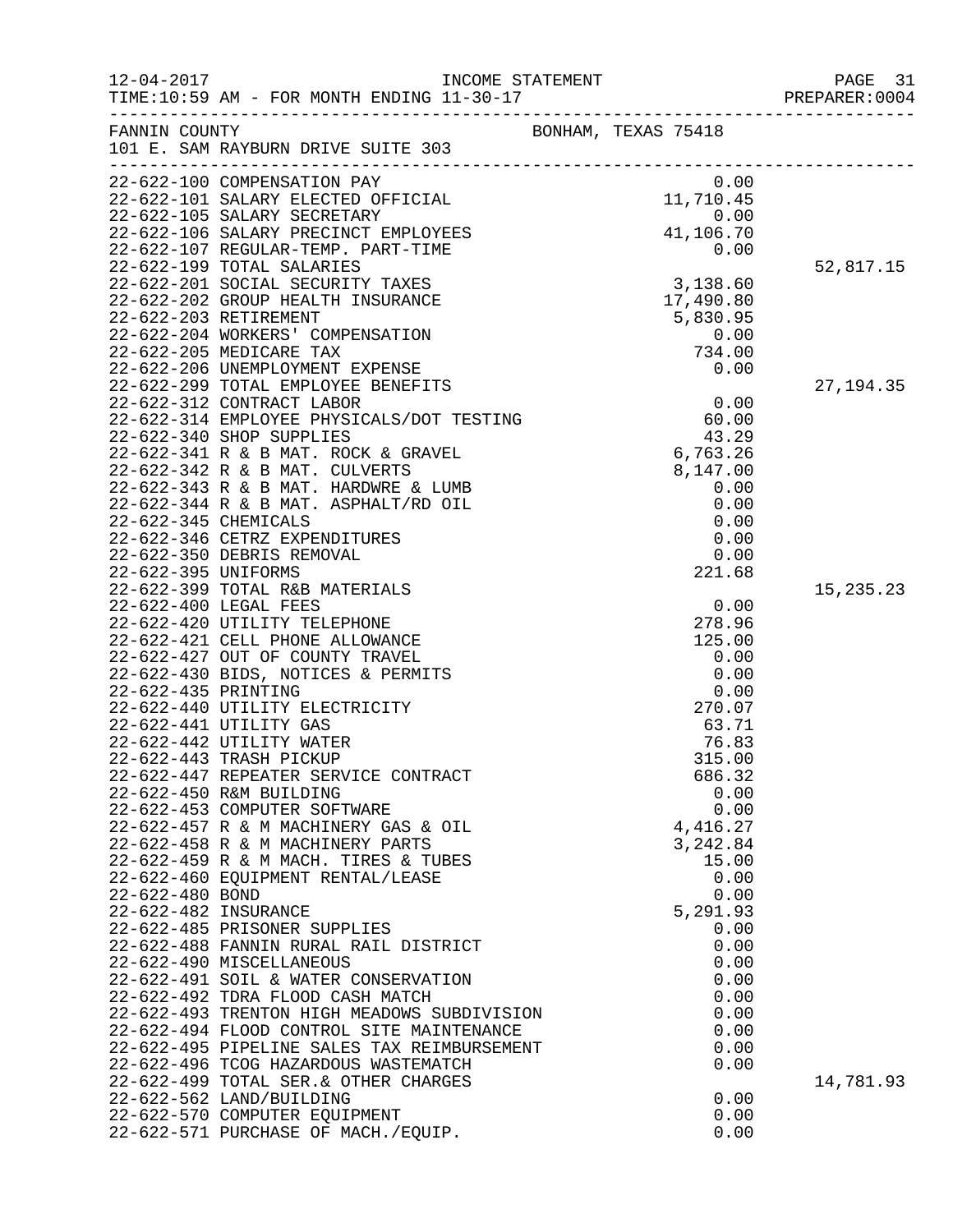| $12 - 04 - 2017$                                                     | INCOME STATEMENT                                                                                                                                                                                                                                                                                                                                                                                                                                                                                                                                                                                        |                                                                                                                                                                  | PAGE 32<br>PREPARER:0004 |
|----------------------------------------------------------------------|---------------------------------------------------------------------------------------------------------------------------------------------------------------------------------------------------------------------------------------------------------------------------------------------------------------------------------------------------------------------------------------------------------------------------------------------------------------------------------------------------------------------------------------------------------------------------------------------------------|------------------------------------------------------------------------------------------------------------------------------------------------------------------|--------------------------|
| FANNIN COUNTY                                                        | 101 E. SAM RAYBURN DRIVE SUITE 303                                                                                                                                                                                                                                                                                                                                                                                                                                                                                                                                                                      | BONHAM, TEXAS 75418                                                                                                                                              |                          |
|                                                                      | 22-622-573 RADIO EQUIPMENT<br>22-622-580 PRECINCT BRIDGE<br>22-622-599 CAPITAL OUTLAY                                                                                                                                                                                                                                                                                                                                                                                                                                                                                                                   | 0.00<br>0.00                                                                                                                                                     | 0.00                     |
| 22-625-203 RETIREMENT<br>22-625-480 BOND                             | 22-625-105 SALARY SECRETARY<br>22-625-201 SOCIAL SECURITY TAXES<br>22-625-202 GROUP HEALTH INSURANCE<br>22-625-204 WORKERS' COMPENSATION<br>22-625-205 MEDICARE TAX<br>22-625-310 OFFICE SUPPLIES<br>22-625-311 POSTAL EXPENSES<br>22-625-353 COMPUTER EXPENSE<br>22-625-427 OUT OF COUNTY TRAVEL<br>22-625-572 OFFICE EQUIPMENT<br>22-625-574 COMPUTER EQUIPMENT<br>22-625-574 COMPUTER EQUIPMENT<br>22-625-000 ADMINISTRATIVE OFFICE R&B #22,720.45                                                                                                                                                   | 1,844.90<br>81.45<br>546.60<br>203.70<br>0.00<br>19.05<br>0.00<br>0.00<br>0.00<br>0.00<br>24.75<br>0.00                                                          |                          |
|                                                                      |                                                                                                                                                                                                                                                                                                                                                                                                                                                                                                                                                                                                         |                                                                                                                                                                  |                          |
|                                                                      | 23-509-475 CONTINGENCY                                                                                                                                                                                                                                                                                                                                                                                                                                                                                                                                                                                  | 0.00                                                                                                                                                             |                          |
| 23-623-203 RETIREMENT                                                | 23-623-100 COMPENSATION PAY<br>23-623-101 SALARY ELECTED OFFICIAL<br>23-623-105 SALARY SECRETARY<br>23-623-106 SALARY PRECINCT EMPLOYEES<br>23-623-107 REGULAR-TEMP. PART-TIME<br>23-623-199 TOTAL SALARIES<br>23-623-201 SOCIAL SECURITY TAXES<br>23-623-202 GROUP HEALTH INSURANCE<br>23-623-204 WORKERS' COMPENSATION<br>23-623-205 MEDICARE TAX<br>23-623-206 UNEMPLOYMENT EXPENSE<br>23-623-299 TOTAL EMPLOYEE BENEFITS<br>23-623-310 OFFICE SUPPLIES<br>23-623-314 EMPLOYEE PHYSICALS/DOT TESTING<br>23-623-315 COPIER EXPENSE<br>23-623-340 SHOP SUPPLIES<br>23-623-341 R & B MAT. ROCK & GRAVEL | 0.00<br>11,710.45<br>1,715.14<br>42,771.02<br>0.00<br>3,468.17<br>22,738.06<br>6,204.11<br>0.00<br>811.10<br>0.00<br>57.35<br>0.00<br>0.00<br>412.70<br>9,790.02 | 56,196.61<br>33, 221.44  |
| 23-623-345 CHEMICALS<br>23-623-395 UNIFORMS<br>23-623-400 LEGAL FEES | 23-623-342 R & B MAT. CULVERTS<br>23-623-343 R & B MAT. HARDWRE & LUMB<br>23-623-344 R & B MAT. ASPHALT/RD OIL<br>23-623-346 CETRZ EXPENDITURES<br>23-623-350 DEBRIS REMOVAL<br>23-623-399 TOTAL R&B MATERIALS<br>23-623-420 UTILITY TELEPHONE<br>23-623-421 INTERNET SERVICE<br>23-623-423 CELL PHONE ALLOWANCE<br>23-623-427 OUT OF COUNTY TRAVEL                                                                                                                                                                                                                                                     | 0.00<br>14.50<br>3,034.24<br>0.00<br>0.00<br>369.00<br>191.69<br>0.00<br>72.56<br>149.90<br>125.00<br>852.54                                                     | 13,869.50                |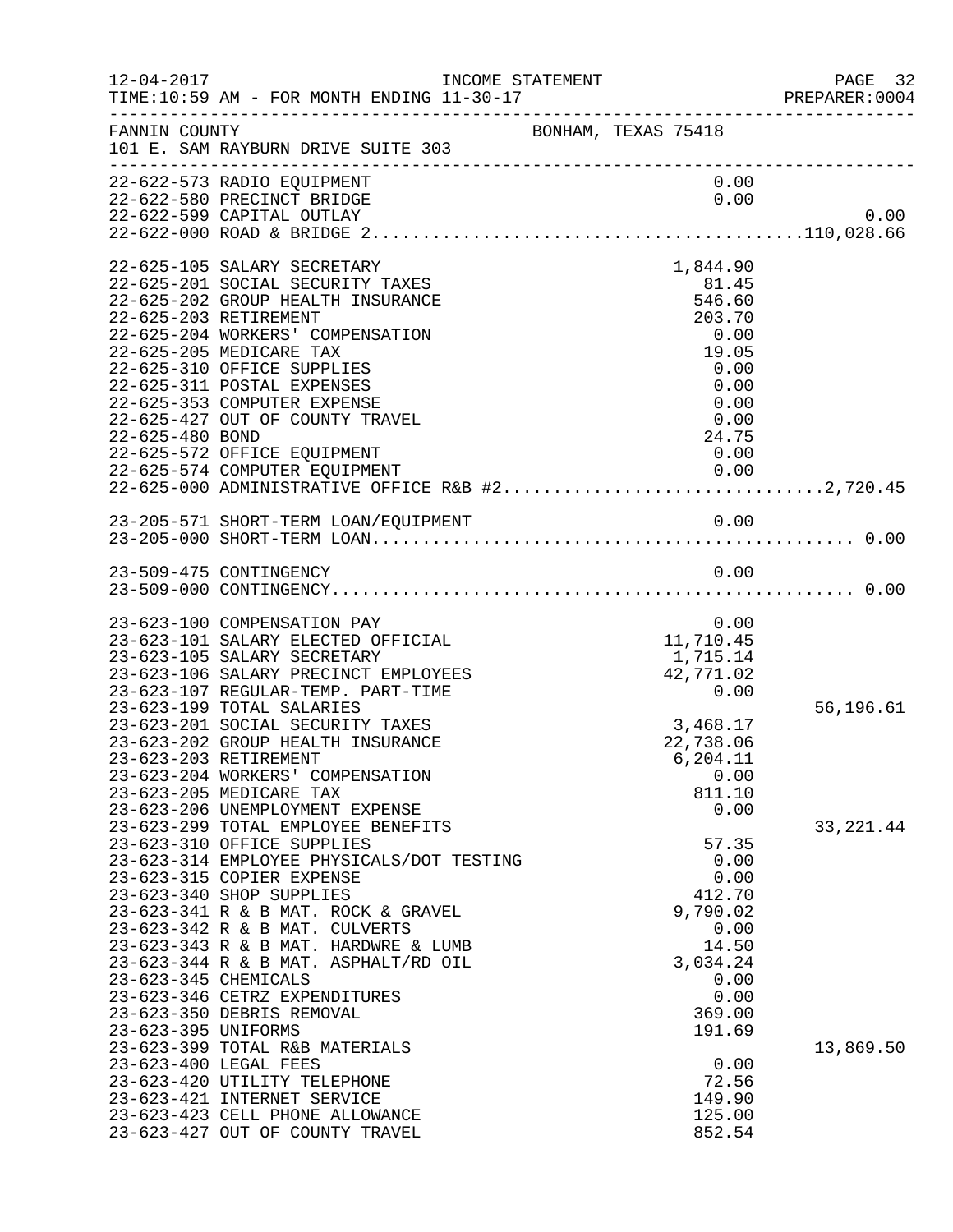|                 | INCOME STATEMENT PAGE FOR MONTH ENDING 11-30-17<br>PREPARER:0 PREPARER:0 PREPARER:0 PREPARER:0 PREPARER:0 |           | PAGE 33<br>PREPARER:0004 |
|-----------------|-----------------------------------------------------------------------------------------------------------|-----------|--------------------------|
|                 | FANNIN COUNTY BONHAM, TEXAS 75418<br>101 E. SAM RAYBURN DRIVE SUITE 303                                   |           |                          |
|                 |                                                                                                           |           |                          |
|                 |                                                                                                           |           |                          |
|                 |                                                                                                           |           |                          |
|                 |                                                                                                           |           |                          |
|                 |                                                                                                           |           |                          |
|                 |                                                                                                           |           |                          |
|                 |                                                                                                           |           |                          |
|                 |                                                                                                           |           |                          |
|                 |                                                                                                           |           |                          |
|                 |                                                                                                           |           |                          |
|                 |                                                                                                           |           |                          |
|                 |                                                                                                           |           |                          |
|                 |                                                                                                           |           |                          |
|                 |                                                                                                           |           |                          |
|                 |                                                                                                           |           |                          |
|                 |                                                                                                           |           |                          |
|                 |                                                                                                           |           |                          |
|                 |                                                                                                           |           |                          |
|                 |                                                                                                           |           |                          |
|                 |                                                                                                           |           |                          |
|                 |                                                                                                           |           |                          |
|                 |                                                                                                           |           |                          |
|                 |                                                                                                           |           |                          |
|                 | 23-623-499 TOTAL SER. & OTHER CHARGES                                                                     |           | 29,084.90                |
|                 | 23-623-562 LAND/BUILDING                                                                                  | 0.00      |                          |
|                 | 23-623-570 COMPUTER EQUIPMENT                                                                             | 0.00      |                          |
|                 | 23-623-571 PURCHASE OF MACH./EQUIP.                                                                       | 0.00      |                          |
|                 | 23-623-572 OFFICE EQUIPMENT                                                                               | 0.00      |                          |
|                 | 23-623-573 RADIO EQUIPMENT                                                                                | 0.00      |                          |
|                 | 23-623-575 LAND/BUILDING                                                                                  | 0.00      |                          |
|                 | 23-623-580 PRECINCT BRIDGE                                                                                | 0.00      | 0.00                     |
|                 | 23-623-599 CAPITAL OUTLAY<br>23-623-630 NOTE PAYMENT-PRINCIPAL                                            | 0.00      |                          |
|                 |                                                                                                           |           |                          |
|                 |                                                                                                           |           |                          |
|                 |                                                                                                           |           |                          |
|                 | 23-625-105 SALARY SECRETARY                                                                               | 1,844.90  |                          |
|                 | 23-625-201 SOCIAL SECURITY TAXES                                                                          | 81.45     |                          |
|                 | 23-625-202 GROUP HEALTH INSURANCE                                                                         | 546.60    |                          |
|                 | 23-625-203 RETIREMENT                                                                                     | 203.70    |                          |
|                 | 23-625-204 WORKERS' COMPENSATION                                                                          | 0.00      |                          |
|                 | 23-625-205 MEDICARE TAX                                                                                   | 19.05     |                          |
|                 | 23-625-310 OFFICE SUPPLIES                                                                                | 0.00      |                          |
|                 | 23-625-311 POSTAL EXPENSES                                                                                | 0.00      |                          |
|                 | 23-625-353 COMPUTER EXPENSE                                                                               | 0.00      |                          |
|                 | 23-625-427 OUT OF COUNTY TRAVEL                                                                           | 0.00      |                          |
| 23-625-480 BOND |                                                                                                           | 24.75     |                          |
|                 | 23-625-572 OFFICE EQUIPMENT                                                                               | 0.00      |                          |
|                 | 23-625-574 COMPUTER EQUIPMENT<br>23-625-000 ADMINISTRATIVE OFFICE R&B #32,720.45                          | 0.00      |                          |
|                 |                                                                                                           |           |                          |
|                 | 24-509-475 CONTINGENCY                                                                                    | 0.00      |                          |
|                 |                                                                                                           |           |                          |
|                 |                                                                                                           |           |                          |
|                 | 24-624-100 COMPENSATION PAY                                                                               | 0.00      |                          |
|                 | 24-624-101 SALARY ELECTED OFFICIAL                                                                        | 11,710.45 |                          |
|                 | 24-624-105 SALARY SECRETARY                                                                               | 5,141.50  |                          |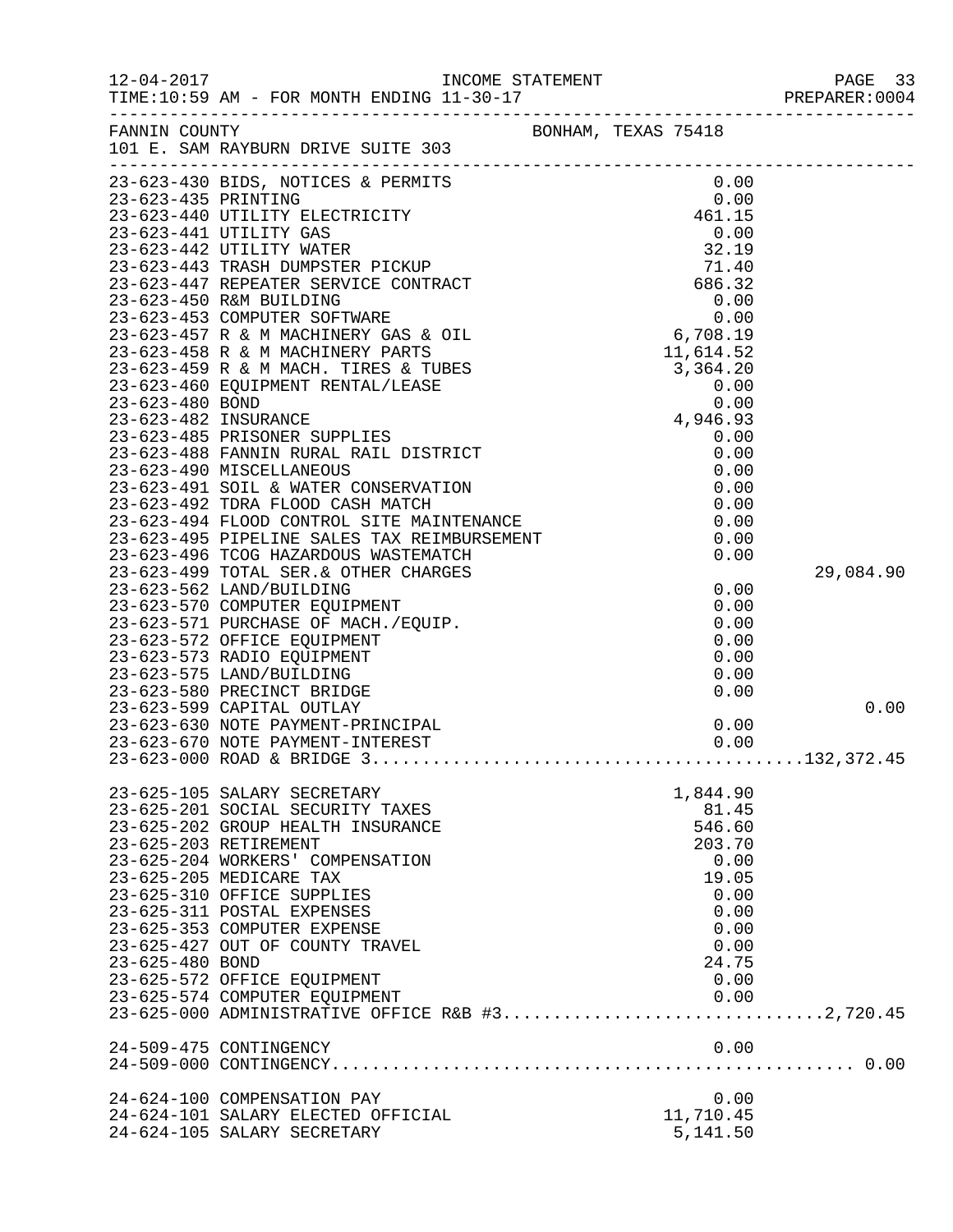|                      |                                                                                                                                                                                                                                          |                     |                            | PAGE 34<br>PREPARER: 0004 |
|----------------------|------------------------------------------------------------------------------------------------------------------------------------------------------------------------------------------------------------------------------------------|---------------------|----------------------------|---------------------------|
| FANNIN COUNTY        | 101 E. SAM RAYBURN DRIVE SUITE 303                                                                                                                                                                                                       | BONHAM, TEXAS 75418 |                            |                           |
|                      |                                                                                                                                                                                                                                          |                     |                            |                           |
|                      | 24-624-106 SALARY PRECINCT EMPLOYEES<br>24-624-107 REGULAR-TEMP. PART-TIME 2,369.25<br>24-624-107 REGULAR-TEMP. PART-TIME 2,369.92<br>24-624-108 LABOR REIMBURSEMENT 0.00<br>24-624-201 SOCIAL SECURITY TAXES<br>24-624-201 SOCIAL SECUR |                     |                            |                           |
|                      |                                                                                                                                                                                                                                          |                     |                            |                           |
|                      |                                                                                                                                                                                                                                          |                     |                            | 42,811.12                 |
|                      |                                                                                                                                                                                                                                          |                     |                            |                           |
|                      |                                                                                                                                                                                                                                          |                     |                            |                           |
|                      |                                                                                                                                                                                                                                          |                     |                            |                           |
|                      |                                                                                                                                                                                                                                          |                     |                            |                           |
|                      |                                                                                                                                                                                                                                          |                     |                            |                           |
|                      | 24-624-299 TOTAL EMPLOYEE BENEFITS                                                                                                                                                                                                       |                     |                            | 21,104.85                 |
|                      | 24-624-310 OFFICE SUPPLIES<br>24-624-314 EMPLOYEE PHYSICALS/DOT TESTING<br>24-624-340 SHOP SUPPLIES<br>24-624-341 R & B MAT. ROCK & CRAIRY                                                                                               |                     | 0.00                       |                           |
|                      |                                                                                                                                                                                                                                          |                     | 0.00                       |                           |
|                      |                                                                                                                                                                                                                                          |                     | 152.39                     |                           |
|                      | 24-624-342 R & B MAT. CULVERTS                                                                                                                                                                                                           |                     | 14,798.35                  |                           |
|                      | 24-624-343 R & B MAT. HARDWRE & LUMB                                                                                                                                                                                                     |                     | $0.00$<br>0.00<br>2,593.62 |                           |
|                      | 24-624-344 R & B MAT. ASPHALT/RD OIL                                                                                                                                                                                                     |                     |                            |                           |
| 24-624-345 CHEMICALS |                                                                                                                                                                                                                                          |                     | 0.00                       |                           |
|                      | 24-624-346 CETRZ EXPENDITURES                                                                                                                                                                                                            |                     | 0.00                       |                           |
|                      | 24-624-350 DEBRIS REMOVAL                                                                                                                                                                                                                |                     | 0.00                       |                           |
|                      | 24-624-395 EMPLOYEE UNIFORMS<br>24-624-399 TOTAL R&B MATERIALS                                                                                                                                                                           |                     | 140.00                     |                           |
|                      | 24-624-400 LEGAL FEES                                                                                                                                                                                                                    |                     | 0.00                       | 17,684.36                 |
|                      | 24-624-420 UTILITY TELEPHONE                                                                                                                                                                                                             |                     | 271.46                     |                           |
|                      | 24-624-421 DSL INTERNET                                                                                                                                                                                                                  |                     | 91.98                      |                           |
|                      | 24-624-423 CELL PHONE ALLOWANCE                                                                                                                                                                                                          |                     | 0.00                       |                           |
|                      | 24-624-427 OUT OF COUNTY TRAVEL                                                                                                                                                                                                          |                     | 827.04                     |                           |
| 24-624-435 PRINTING  | 24-624-430 BIDS, NOTICES & PERMITS                                                                                                                                                                                                       |                     | 0.00<br>0.00               |                           |
|                      | 24-624-440 UTILITY ELECTRICITY                                                                                                                                                                                                           |                     | 227.70                     |                           |
|                      | 24-624-441 UTILITY GAS                                                                                                                                                                                                                   |                     | 59.34                      |                           |
|                      | 24-624-442 UTILITY WATER                                                                                                                                                                                                                 |                     | 193.64                     |                           |
|                      | 24-624-443 TRASH PICKUP                                                                                                                                                                                                                  |                     | 329.43                     |                           |
|                      | 24-624-447 REPEATER SERVICE CONTRACT                                                                                                                                                                                                     |                     | 686.32                     |                           |
|                      | 24-624-450 R&M BUILDING<br>24-624-453 COMPUTER SOFTWARE                                                                                                                                                                                  |                     | 0.00<br>0.00               |                           |
|                      | 24-624-457 R & M MACHINERY GAS & OIL                                                                                                                                                                                                     |                     | 3,007.27                   |                           |
|                      | 24-624-458 R & M MACHINERY PARTS                                                                                                                                                                                                         |                     | 3,796.67                   |                           |
|                      | 24-624-459 R & M MACH. TIRES & TUBES                                                                                                                                                                                                     |                     | 410.00                     |                           |
|                      | 24-624-460 EQUIPMENT RENTAL/LEASE                                                                                                                                                                                                        |                     | 0.00                       |                           |
| 24-624-480 BOND      |                                                                                                                                                                                                                                          |                     | 0.00                       |                           |
| 24-624-482 INSURANCE |                                                                                                                                                                                                                                          |                     | 2,853.93                   |                           |
|                      | 24-624-485 PRISONER'S SUPPLIES<br>24-624-488 FANNIN RURAL RAIL DISTRICT                                                                                                                                                                  |                     | 0.00<br>0.00               |                           |
|                      | 24-624-490 MISCELLANEOUS                                                                                                                                                                                                                 |                     | 0.00                       |                           |
|                      | 24-624-491 SOIL & WATER CONSERVATION                                                                                                                                                                                                     |                     | 0.00                       |                           |
|                      | 24-624-492 TDRA FLOOD CASH MATCH                                                                                                                                                                                                         |                     | 0.00                       |                           |
|                      | 24-624-494 FLOOD CONTROL SITE MAINTENANCE                                                                                                                                                                                                |                     | 0.00                       |                           |
|                      | 24-624-495 PIPELINE SALES TAX REIMBURSEMENT                                                                                                                                                                                              |                     | 0.00                       |                           |
|                      | 24-624-496 TCOG HAZARDOUS WASTEMATCH<br>24-624-499 TOTAL SER. & OTHER CHARGES                                                                                                                                                            |                     | 0.00                       | 12,754.78                 |
|                      | 24-624-570 COMPUTER EQUIPMENT                                                                                                                                                                                                            |                     | 0.00                       |                           |
|                      | 24-624-571 PURCHASE OF MACH./EQUIP.                                                                                                                                                                                                      |                     | 145,945.00                 |                           |
|                      | 24-624-573 RADIO EQUIPMENT                                                                                                                                                                                                               |                     | 0.00                       |                           |
| 24-624-575 BUILDING  |                                                                                                                                                                                                                                          |                     | 0.00                       |                           |
|                      | 24-624-599 CAPITAL OUTLAY                                                                                                                                                                                                                |                     |                            | 145,945.00                |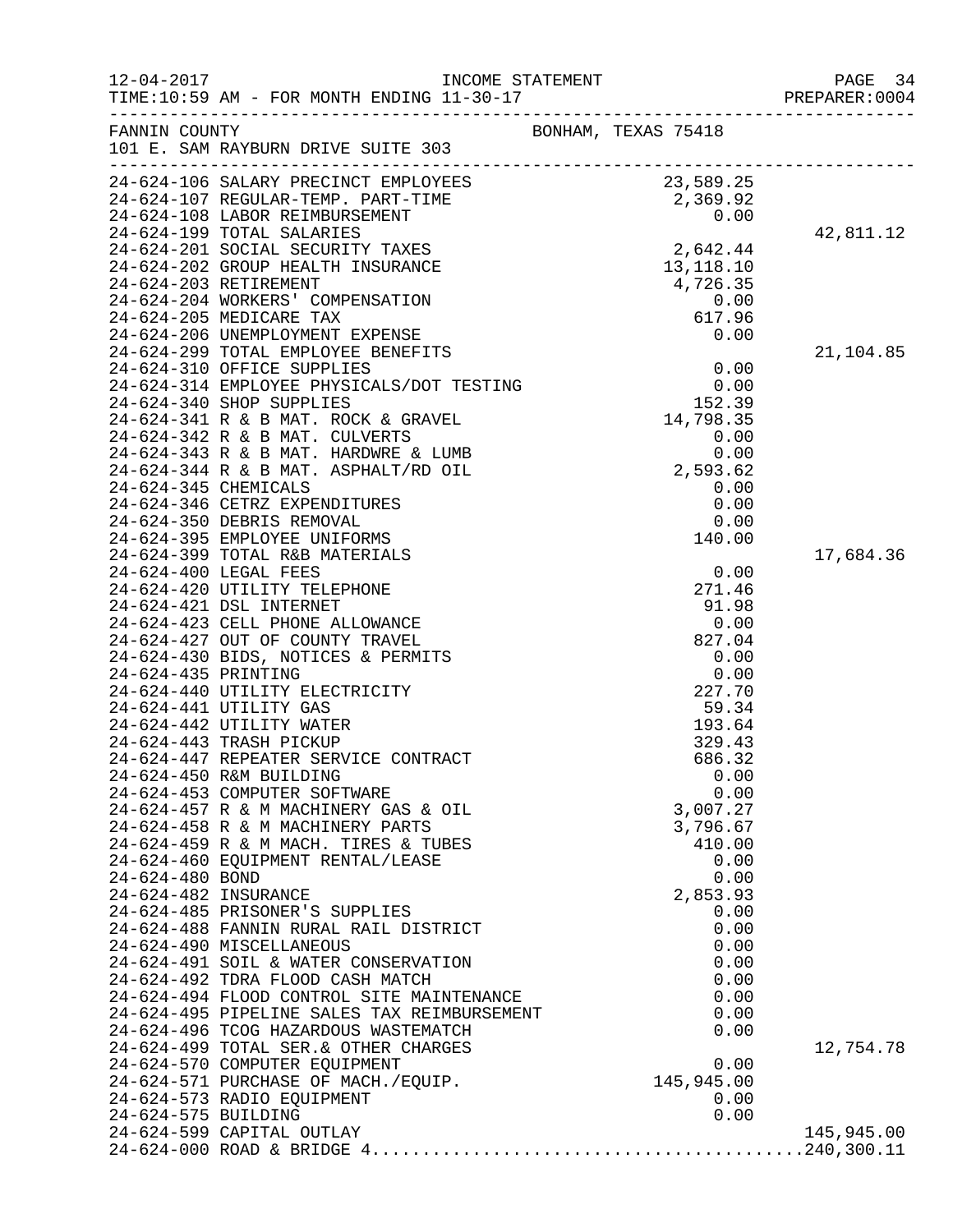| $12 - 04 - 2017$      | TIME:10:59 AM - FOR MONTH ENDING 11-30-17                                                                                                                                                                                                                                                                                                                                                                                                     | INCOME STATEMENT    |                                                                                                         | PAGE 35<br>PREPARER: 0004 |
|-----------------------|-----------------------------------------------------------------------------------------------------------------------------------------------------------------------------------------------------------------------------------------------------------------------------------------------------------------------------------------------------------------------------------------------------------------------------------------------|---------------------|---------------------------------------------------------------------------------------------------------|---------------------------|
| FANNIN COUNTY         | 101 E. SAM RAYBURN DRIVE SUITE 303                                                                                                                                                                                                                                                                                                                                                                                                            | BONHAM, TEXAS 75418 |                                                                                                         | _________________________ |
| 24-625-480 BOND       | 24-625-105 SALARY SECRETARY<br>24-625-201 SOCIAL SECURITY TAXES<br>24-625-202 GROUP HEALTH INSURANCE<br>24-625-203 RETIREMENT<br>24-625-204 WORKERS' COMPENSATION<br>24-625-205 MEDICARE TAX<br>24-625-310 OFFICE SUPPLIES<br>24-625-311 POSTAL EXPENSES<br>24-625-353 COMPUTER EXPENSE<br>24-625-427 OUT OF COUNTY TRAVEL<br>24-625-572 OFFICE EQUIPMENT<br>24-625-574 COMPUTER EQUIPMENT<br>24-625-000 ADMINISTRATIVE OFFICE R&B #42,720.45 |                     | 1,844.90<br>81.45<br>546.60<br>203.70<br>0.00<br>19.05<br>0.00<br>0.00<br>0.00<br>0.00<br>24.75<br>0.00 |                           |
| 25-625-343 ROAD SIGNS | 25-625-310 OFFICE SUPPLIES<br>25-625-353 COMPUTER EXPENSE<br>25-625-427 TRAVEL EXPENSE<br>25-625-572 OFFICE EQUIPMENT                                                                                                                                                                                                                                                                                                                         |                     | 0.00<br>0.00<br>0.00<br>0.00<br>0.00                                                                    |                           |
|                       | 26-455-420 OMNIBASE TELEPHONE LINE                                                                                                                                                                                                                                                                                                                                                                                                            |                     | 0.00                                                                                                    |                           |
|                       |                                                                                                                                                                                                                                                                                                                                                                                                                                               |                     |                                                                                                         |                           |
|                       | 28-457-572 OFFICE EQUIPMENT                                                                                                                                                                                                                                                                                                                                                                                                                   |                     | 0.00                                                                                                    |                           |
| 30-569-571 EQUIPMENT  | 30-569-310 OFFICE SUPPLIES<br>30-569-421 ONLINE RESEARCH                                                                                                                                                                                                                                                                                                                                                                                      |                     | 0.00<br>0.00<br>0.00                                                                                    |                           |
|                       | 31-510-490 MISCELLANEOUS                                                                                                                                                                                                                                                                                                                                                                                                                      |                     | 0.00                                                                                                    |                           |
|                       | 33-498-310 OFFICE SUPPLIES<br>33-498-427 OUT OF COUNTY TRAVEL                                                                                                                                                                                                                                                                                                                                                                                 |                     | 0.00<br>0.00                                                                                            |                           |
| 34-450-203 RETIREMENT | 34-450-107 SALARYTEMP/EXTRA<br>34-450-201 SOCIAL SECURITY TAXES<br>34-450-204 WORKERS COMPENSATION<br>34-450-205 MEDICARE TAX<br>34-450-572 OFFICE EQUIPMENT<br>34-450-000 DISTRICT CT.RECORDS ARCHIVE EQUIPME 0.00                                                                                                                                                                                                                           |                     | 0.00<br>0.00<br>0.00<br>0.00<br>0.00<br>0.00                                                            |                           |
|                       | 35-475-310 OFFICE SUPPLIES<br>35-475-421 LEXIS NEXIS ONLINE LEGAL RESEARCH<br>35-475-453 R&M COMPUTER<br>35-475-574 TECHNOLOGY                                                                                                                                                                                                                                                                                                                |                     | 0.00<br>300.00<br>0.00<br>0.00                                                                          |                           |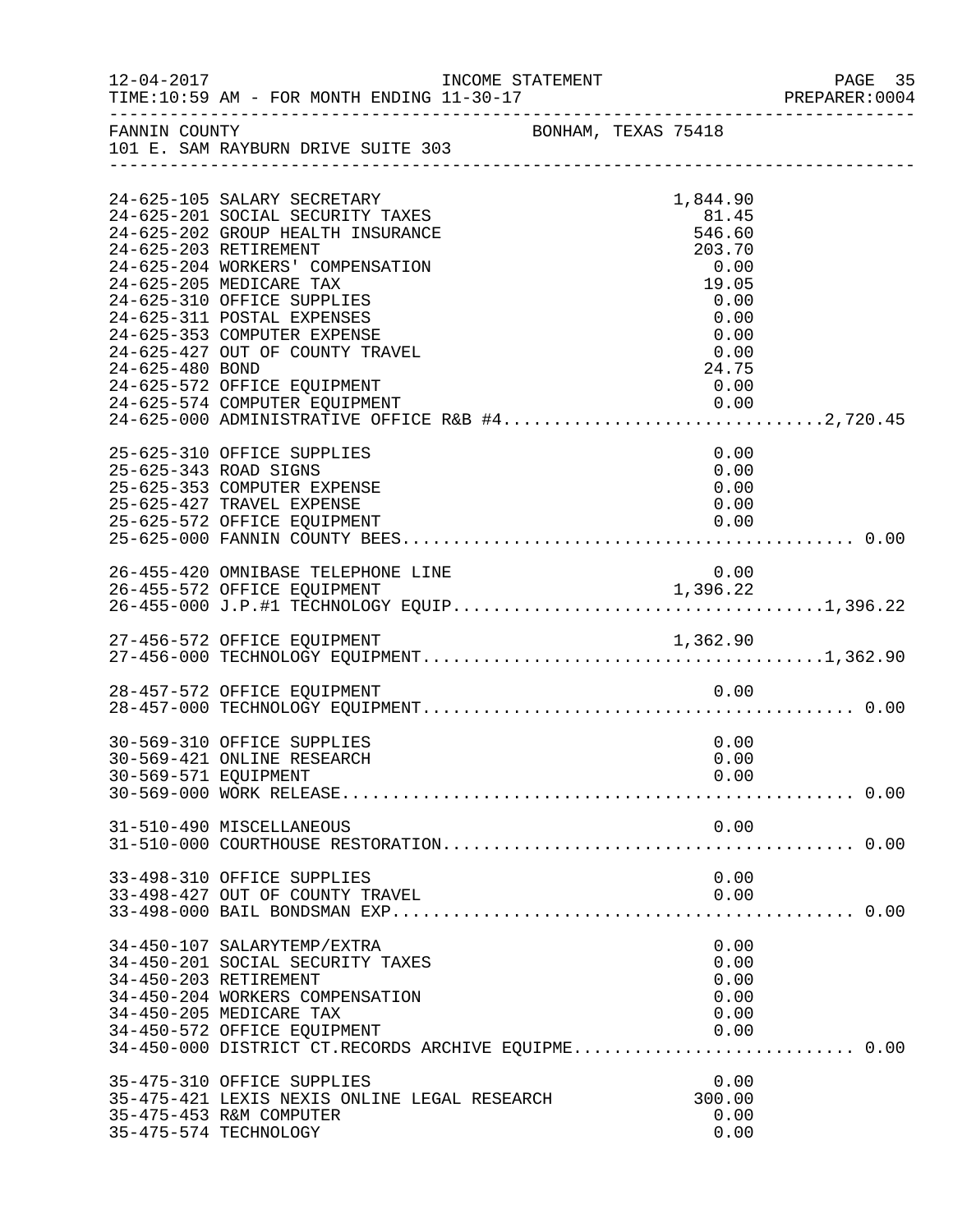| $12 - 04 - 2017$                                                  | INCOME STATEMENT                                                                                                                                                                                                                                                                                                                                                                                                              |                     |                                                                                                      | PAGE 36<br>PREPARER:0004 |
|-------------------------------------------------------------------|-------------------------------------------------------------------------------------------------------------------------------------------------------------------------------------------------------------------------------------------------------------------------------------------------------------------------------------------------------------------------------------------------------------------------------|---------------------|------------------------------------------------------------------------------------------------------|--------------------------|
| FANNIN COUNTY                                                     | 101 E. SAM RAYBURN DRIVE SUITE 303                                                                                                                                                                                                                                                                                                                                                                                            | BONHAM, TEXAS 75418 |                                                                                                      |                          |
|                                                                   |                                                                                                                                                                                                                                                                                                                                                                                                                               |                     |                                                                                                      |                          |
|                                                                   | 36-475-107 SALARY SUPPLEMENT<br>36-475-201 SOCIAL SECURITY TAXES<br>36-475-203 RETIREMENT<br>36-475-204 WORKERS COMPENSATION<br>36-475-205 MEDICARE TAX<br>36-475-310 OFFICE SUPPLIES<br>36-475-321 CONTINUING EDUCATION<br>36-475-353 COMPUTER EXPENSE<br>36-475-421 INVESTIGATOR/HOT CK. ONLINE<br>36-475-490 MISCELLANEOUS<br>36-475-499 BANK SERVICE FEES<br>36-475-572 OFFICE EQUIPMENT<br>36-475-574 COMPUTER EQUIPMENT |                     | 0.00<br>0.00<br>0.00<br>0.00<br>0.00<br>0.00<br>0.00<br>0.00<br>0.00<br>0.00<br>0.00<br>0.00<br>0.00 |                          |
| 36-477-203 RETIREMENT<br>36-477-321 TRAINING<br>36-477-480 TOWING | 36-477-107 SALARY SUPPLEMENT<br>36-477-201 SOCIAL SECURITY TAXES<br>36-477-204 WORKERS COMPENSATION<br>36-477-205 MEDICARE TAX<br>36-477-310 OFFICE SUPPLIES<br>36-477-470 CIVIL PROCESS<br>36-477-490 MISCELLANEOUS<br>36-477-499 BANK SERVICE FEES<br>36-477-572 OFFICE EQUIPMENT                                                                                                                                           |                     | 0.00<br>0.00<br>0.00<br>0.00<br>0.00<br>0.00<br>0.00<br>0.00<br>0.00<br>200.00<br>0.00<br>0.00       |                          |
|                                                                   | 38-645-412 PRESCRIPTIONS                                                                                                                                                                                                                                                                                                                                                                                                      |                     | 0.00                                                                                                 |                          |
|                                                                   | 39-645-404 COBRA/INSURANCE<br>39-645-410 CERT. REG. NURSE ANES.<br>39-645-411 PHYSICIAN, NON-EMERGENCY<br>39-645-412 PRESCRIPTIONS, DRUGS<br>39-645-413 HOSPITAL-INPATIENT<br>39-645-414 HOSPITAL, OUTPATIENT<br>39-645-415 LABORATORY/X-RAY<br>39-645-418 FED. QUALIFIED HEALTH CENTER<br>39-645-422 AMBULATORY SURGICAL CENTER                                                                                              |                     | 0.00<br>0.00<br>0.00<br>0.00<br>0.00<br>0.00<br>0.00<br>0.00<br>0.00                                 |                          |
|                                                                   | 40-411-310 OFFICE SUPPLIES<br>40-411-427 OUT OF COUNTY TRAVEL<br>40-411-574 COMPUTER EQUIPMENT                                                                                                                                                                                                                                                                                                                                |                     | 75.98<br>0.00<br>0.00                                                                                |                          |
| $41 - 406 - 310$ SUPPLIES<br>41-406-330 GAS & OIL                 | 41-406-427 TRAINING EXPENSE                                                                                                                                                                                                                                                                                                                                                                                                   |                     | 0.00<br>0.00<br>0.00                                                                                 |                          |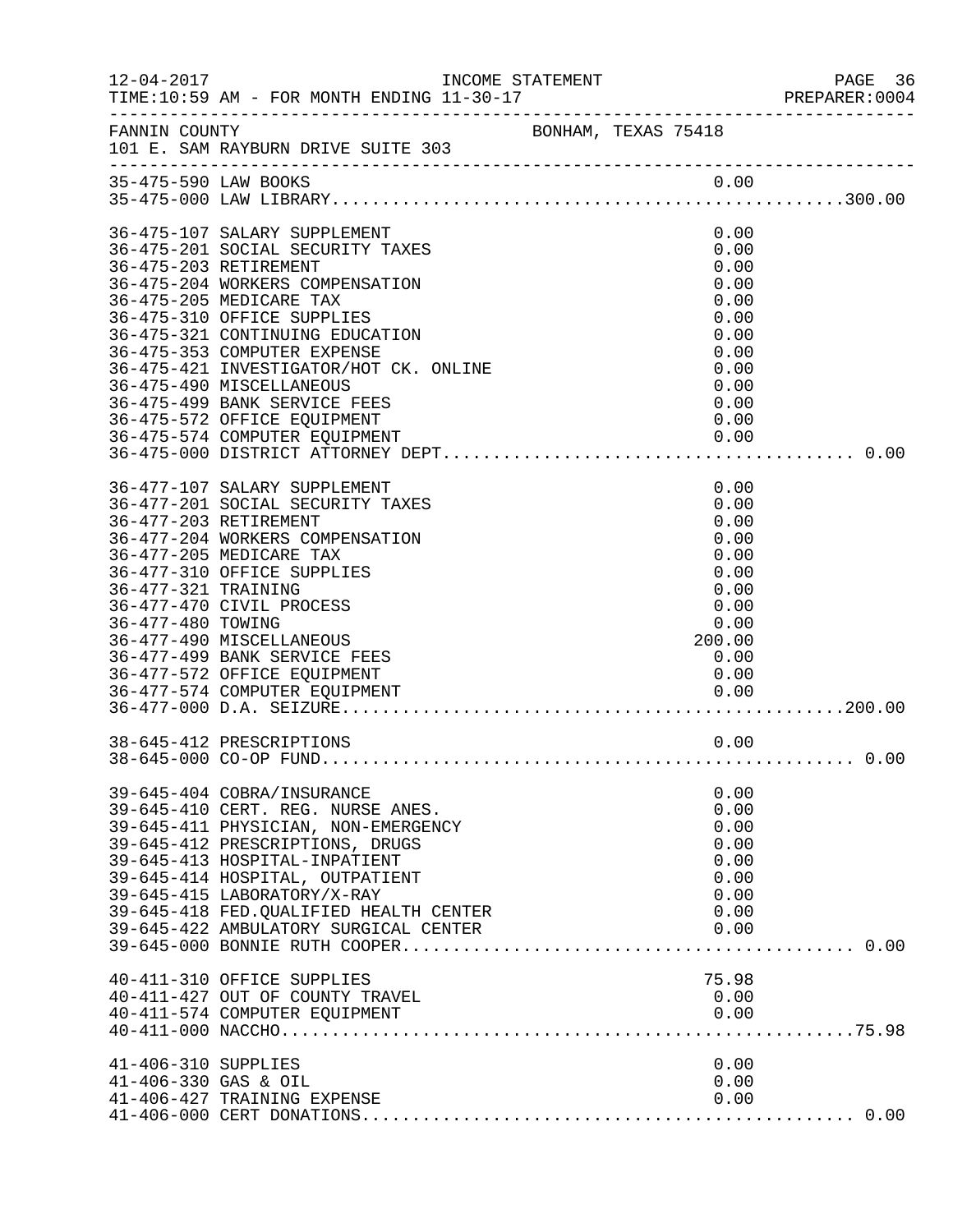|                                           | INCOME STATEMENT                                                                                                                                                                                                                                                                                   |                     |  |                                                                              | PAGE 37<br>PREPARER:0004 |
|-------------------------------------------|----------------------------------------------------------------------------------------------------------------------------------------------------------------------------------------------------------------------------------------------------------------------------------------------------|---------------------|--|------------------------------------------------------------------------------|--------------------------|
| FANNIN COUNTY                             | 101 E. SAM RAYBURN DRIVE SUITE 303                                                                                                                                                                                                                                                                 | BONHAM, TEXAS 75418 |  |                                                                              |                          |
|                                           | 42-477-310 OFFICE SUPPLIES<br>42-477-415 CONSULTANT<br>42-477-427 TRAVEL AND TRAINING<br>42-477-574 COMPUTER EQUIPMENT                                                                                                                                                                             |                     |  | 0.00<br>0.00<br>0.00<br>0.00                                                 |                          |
|                                           | 44-412-578 2011 EQUIPMENT<br>44-412-579 2012 EQUIPMENT<br>44-412-580 2013 EQUIPMENT<br>44-412-581 2014 EQUIPMENT<br>44-412-582 2015 EQUIPMENT<br>44-412-583 2016 EQUIPMENT                                                                                                                         |                     |  | 0.00<br>0.00<br>0.00<br>0.00<br>0.00<br>0.00                                 |                          |
| 45-403-103 SALARY                         | 45-403-201 SOCIAL SECURITY<br>45-403-204 WORKERS COMPENSATION<br>45-403-205 MEDICARE TAX<br>45-403-310 OFFICE SUPPLIES<br>45-403-427 OUT OF COUNTY TRAVEL<br>45-403-572 OFFICE EQUIPMENT<br>45-403-573 ELECTION EQUIPMENT<br>45-403-574 COMPUTER EQUIPMENT                                         |                     |  | 0.00<br>0.00<br>0.00<br>0.00<br>0.00<br>0.00<br>0.00<br>0.00<br>0.00         |                          |
| 46-475-330 GAS/OIL<br>46-475-454 R&M AUTO | 46-475-310 OFFICE SUPPLIES<br>46-475-314 SAFE ROOM REIMBURSEMENT<br>46-475-427 OUT OF COUNTY TRAVEL<br>46-475-573 RADIO EQUIPMENT<br>46-475-574 COMPUTER EQUIPMENT<br>46-475-000 SAFE ROOM REIMBURSEMENT PROGRAM722.04                                                                             |                     |  | 100.29<br>0.00<br>0.00<br>26.75<br>595.00<br>0.00                            |                          |
|                                           | 48-403-485 LICENSE/SUPPORT<br>48-403-573 ELECTION EQUIPMENT                                                                                                                                                                                                                                        |                     |  | 0.00<br>0.00                                                                 |                          |
| 49-475-103 SALARY                         | 49-475-201 SOCIAL SECURITY<br>49-475-202 GROUP HEALTH INSURANCE<br>49-475-203 RETIREMENT<br>49-475-204 WORKER'S COMPENSATION<br>49-475-205 MEDICARE TAX<br>49-475-310 OFFICE SUPPLIES<br>49-475-427 TRAINING/TUITION/OUT OF COUNTY<br>49-475-572 OFFICE EQUIPMENT<br>49-475-574 COMPUTER EQUIPMENT |                     |  | 0.00<br>0.00<br>0.00<br>0.00<br>0.00<br>0.00<br>0.00<br>0.00<br>0.00<br>0.00 |                          |
|                                           | 51-440-572 OFFICE EQUIPMENT                                                                                                                                                                                                                                                                        |                     |  | 0.00                                                                         |                          |
|                                           | 52-449-572 OFFICE EQUIPMENT<br>52-449-000 CO.CLK.COURT RECORDS PRES.EQUIPMENT 0.00                                                                                                                                                                                                                 |                     |  | 0.00                                                                         |                          |
|                                           | 53-403-437 DIGITAL IMAGING                                                                                                                                                                                                                                                                         |                     |  | 0.00                                                                         |                          |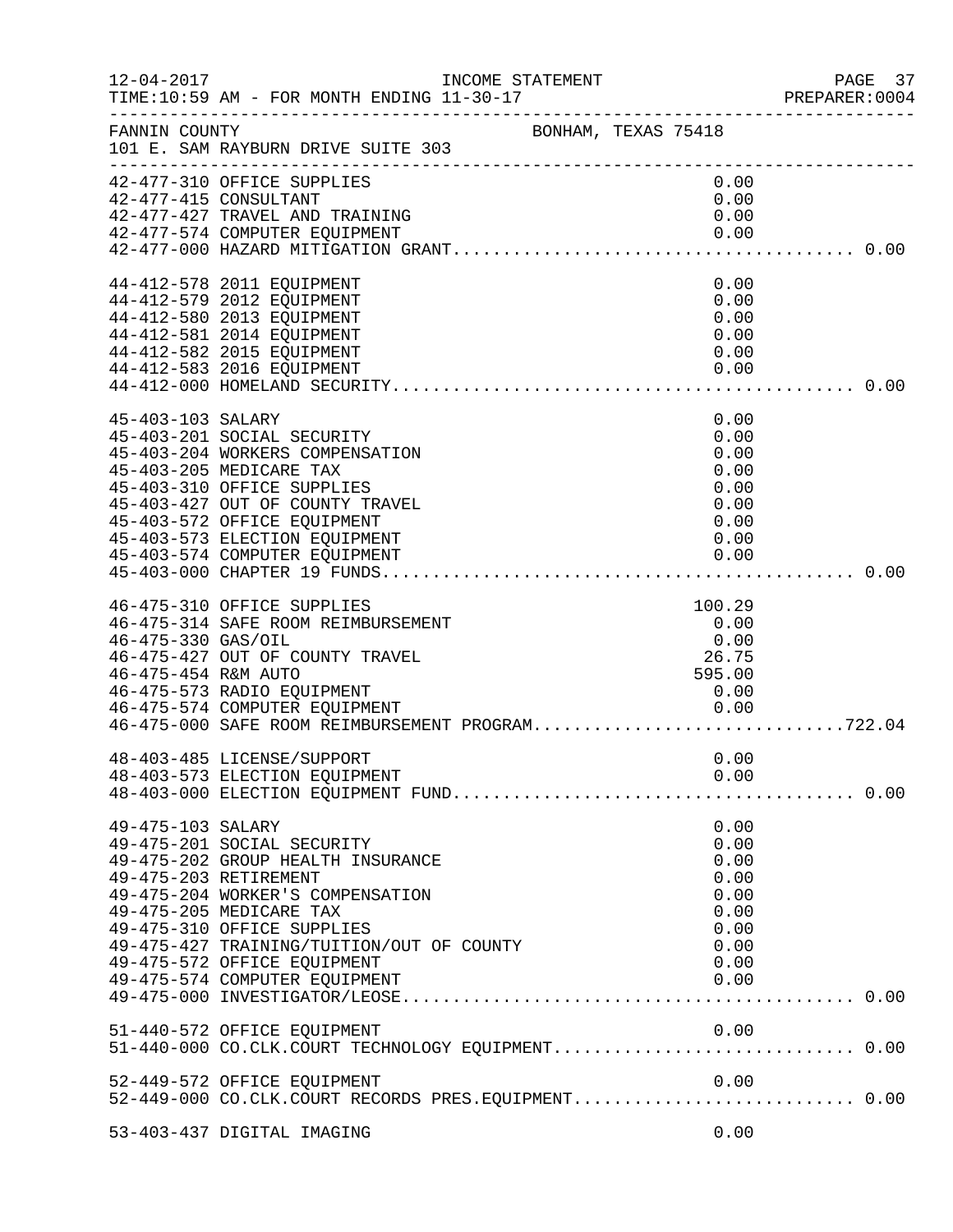|                      |                                                                             |  |                                                                       | PREPARER: 0004 |
|----------------------|-----------------------------------------------------------------------------|--|-----------------------------------------------------------------------|----------------|
|                      | FANNIN COUNTY BONHAM, TEXAS 75418<br>101 E. SAM RAYBURN DRIVE SUITE 303     |  |                                                                       |                |
|                      | 53-403-490 CO. CLERK MISCELLANEOUS                                          |  |                                                                       |                |
|                      | 55-560-427 OUT OF COUNTY TRAVEL                                             |  | 0.00                                                                  |                |
|                      | 55-560-428 TRAINING & TUITION                                               |  | 0.00                                                                  |                |
| 55-560-435 PRINTING  |                                                                             |  | 0.00                                                                  |                |
|                      | 55-560-490 MISCELLANEOUS                                                    |  | 0.00                                                                  |                |
|                      |                                                                             |  |                                                                       |                |
| 56-560-108 SALARY    |                                                                             |  | 0.00                                                                  |                |
|                      | 56-560-201 SOCIAL SECURITY TAXES<br>56-560-202 GROUP HEALTH INSURANCE       |  | 0.00<br>0.00                                                          |                |
|                      | 56-560-203 RETIREMENT                                                       |  | 0.00                                                                  |                |
|                      | 56-560-204 WORKERS COMPENSATION                                             |  | 0.00                                                                  |                |
|                      | 56-560-205 MEDICARE TAX                                                     |  | 0.00                                                                  |                |
| 56-560-310 SUPPLIES  |                                                                             |  | 0.00                                                                  |                |
|                      | 56-560-316 EMPLOYEE AWARDS BANQUET                                          |  | 0.00                                                                  |                |
|                      | 56-560-395 UNIFORMS/PROT.VESTS                                              |  | 0.00                                                                  |                |
|                      | 56-560-423 INTERNET SERVICE                                                 |  | 455.88                                                                |                |
|                      | 56-560-427 OUT OF COUNTY TRAVEL                                             |  |                                                                       |                |
|                      | 56-560-428 TRAINING & TUITION<br>56-560-452 R & M EQUIPMENT                 |  |                                                                       |                |
| 56-560-454 R&M AUTO  |                                                                             |  | $\begin{array}{r} 0.00 \\ 250.00 \\ 0.00 \\ 0.00 \\ 0.00 \end{array}$ |                |
|                      | 56-560-495 NARCOTICS AND/OR OTHER INVESTIGATIO 2,500.00                     |  |                                                                       |                |
|                      | 56-560-499 BANK SERVICE FEES                                                |  | 0.00                                                                  |                |
|                      | 56-560-571 AUTOMOBILES                                                      |  | 0.00                                                                  |                |
|                      | 56-560-572 OFFICE EQUIPMENT                                                 |  | 0.00                                                                  |                |
|                      | 56-560-573 TELEPHONE EQUIPMENT                                              |  | 0.00                                                                  |                |
|                      |                                                                             |  |                                                                       |                |
|                      |                                                                             |  |                                                                       |                |
| 56-565-108 SALARY    |                                                                             |  | 724.47                                                                |                |
|                      | 56-565-201 SOCIAL SECURITY TAXES                                            |  | 44.91                                                                 |                |
|                      | 56-565-202 GROUP HEALTH INSURANCE                                           |  | 243.87                                                                |                |
|                      | 56-565-203 RETIREMENT                                                       |  | 79.95                                                                 |                |
|                      | 56-565-204 WORKERS COMPENSATION<br>56-565-205 MEDICARE TAX                  |  | 0.00<br>10.50                                                         |                |
|                      | 56-565-000 INVESTIGATOR CRIMES AGAINST CHILDRE1,103.70                      |  |                                                                       |                |
|                      |                                                                             |  |                                                                       |                |
| 57-560-310 SUPPLIES  |                                                                             |  | 0.00                                                                  |                |
| 57-560-395 UNIFORMS  |                                                                             |  | 0.00                                                                  |                |
|                      | 57-560-427 OUT OF COUNTY TRAVEL<br>57-560-428 TRAINING/TUITION              |  | 0.00<br>0.00                                                          |                |
| 57-560-571 EQUIPMENT |                                                                             |  | 0.00                                                                  |                |
|                      | 57-560-580 PURCHASE OF ANIMAL                                               |  | 0.00                                                                  |                |
|                      |                                                                             |  |                                                                       |                |
|                      |                                                                             |  |                                                                       |                |
|                      | 59-425-433 DRUG COURT PROGRAMS<br>59-425-437 ATTORNEY FEES DRUG COURT       |  | 0.00<br>225.00                                                        |                |
|                      | 59-425-439 INVESTIGATOR EXPENSE                                             |  | 0.00                                                                  |                |
|                      |                                                                             |  |                                                                       |                |
|                      |                                                                             |  |                                                                       |                |
|                      | 60-620-309 ANNUAL PAYING AGENT REGISTRAR FEES<br>60-620-400 BOND LEGAL FEES |  | 0.00<br>0.00                                                          |                |
|                      | 60-620-401 CONTINUING DISCLOSURE FEES                                       |  | 0.00                                                                  |                |
|                      | 60-620-490 MISCELLANEOUS                                                    |  | 0.00                                                                  |                |
|                      | 60-620-627 PRINCIPAL, 2017 GO BONDS                                         |  | 0.00                                                                  |                |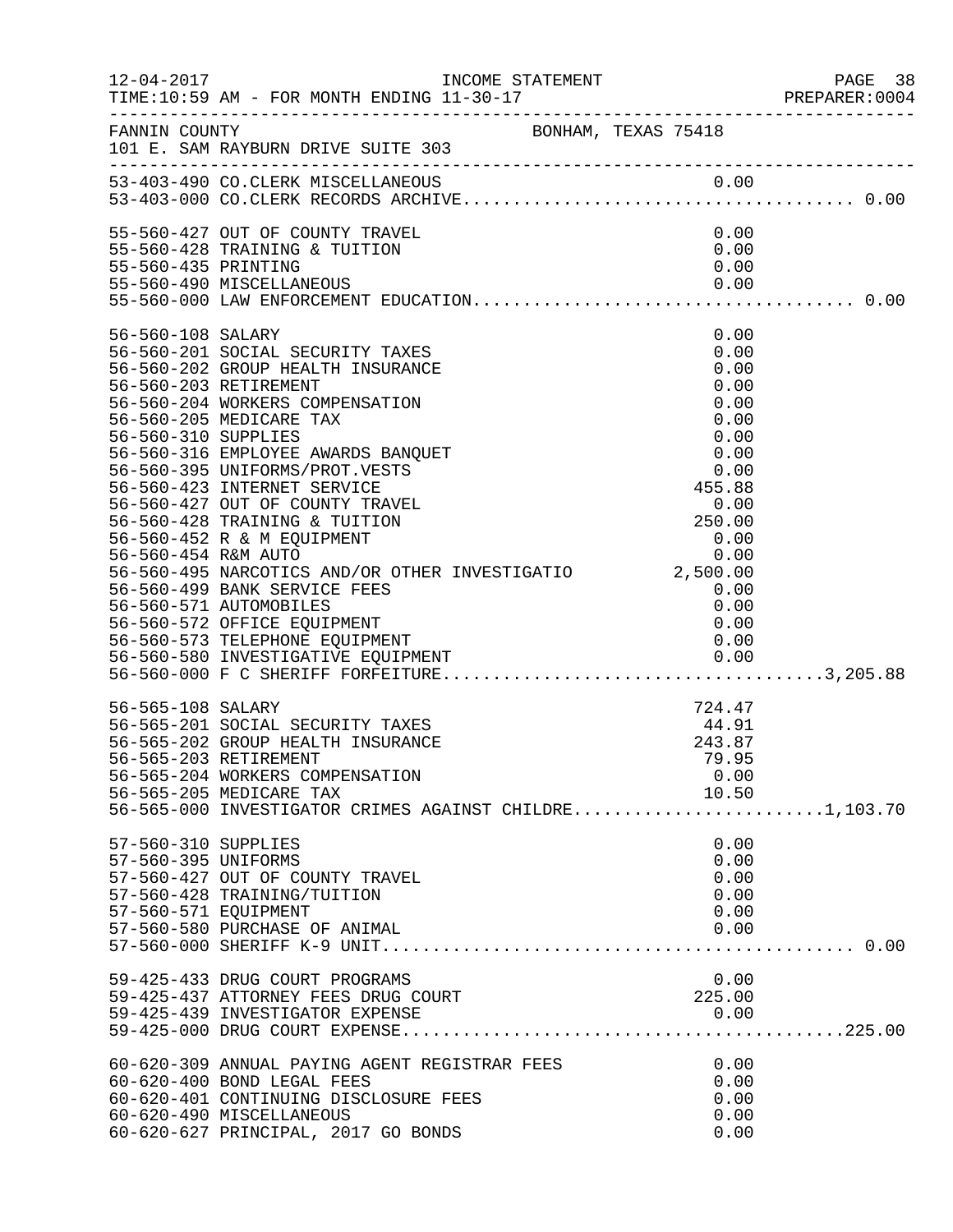| $12 - 04 - 2017$                            | INCOME STATEMENT                                                                                                                                                                                                  |                                                                               | PAGE 39<br>PREPARER: 0004 |
|---------------------------------------------|-------------------------------------------------------------------------------------------------------------------------------------------------------------------------------------------------------------------|-------------------------------------------------------------------------------|---------------------------|
| FANNIN COUNTY                               | BONHAM, TEXAS 75418                                                                                                                                                                                               |                                                                               |                           |
|                                             | 101 E. SAM RAYBURN DRIVE SUITE 303<br>-----------------------------------                                                                                                                                         |                                                                               |                           |
|                                             |                                                                                                                                                                                                                   |                                                                               |                           |
|                                             | 60-660-667 INTEREST, 2017 GO BONDS<br>60-660-669 INTEREST, SERIAL BONDS<br>60-660-669 INTEREST, SERIAL BONDS<br>60-660-000 DEBT SERIAL TILE                                                                       | 0.00<br>0.00<br>0.00                                                          |                           |
|                                             | 61-440-572 OFFICE EQUIPMENT                                                                                                                                                                                       | 0.00                                                                          |                           |
|                                             | 62-449-572 OFFICE EQUIPMENT<br>62-449-000 DIST.CLK.REOCRDS PRES.EQUIPMENT0.00                                                                                                                                     |                                                                               |                           |
|                                             | 63-551-427 OUT OF COUNTY TRAVEL<br>63-551-428 TRAINING & TUITION                                                                                                                                                  | 0.00<br>0.00                                                                  |                           |
|                                             | 64-552-427 OUT OF COUNTY TRAVEL<br>64-552-428 TRAINING & TUITION                                                                                                                                                  | 0.00<br>0.00                                                                  |                           |
|                                             | 65-553-427 OUT OF COUNTY TRAVEL<br>65-553-428 TRAINING & TUITION                                                                                                                                                  | 0.00<br>0.00                                                                  |                           |
| 66-666-535 BUILDING<br>66-666-695 SURVEYING | 66-666-165 CONSTRUCTION<br>66-666-402 ENGINEERING<br>66-666-403 ARCHITECTURAL FEES<br>66-666-430 BIDS & NOTICES<br>66-666-450 R & M BUILDINGS<br>66-666-482 DEMOLITION<br>66-666-490 MISCELLANEOUS                | 0.00<br>0.00<br>16,250.00<br>0.00<br>0.00<br>0.00<br>0.00<br>0.00<br>8,500.00 |                           |
|                                             | 67-560-428 TRAINING & TUITION<br>67-560-580 INVESTIGATIVE EQUIPMENT<br>67-560-000 F.C. SHERIFF ANNUAL PAYMENT1,215.50                                                                                             | 1,215.50                                                                      |                           |
|                                             | 70-622-399 CLAIM SETTLEMENTS<br>70-622-426 APPRAISAL FEES<br>70-622-429 RELOCATING UTILITIES<br>70-622-449 CONTRACT EXPENSES FOR FM87 R.O.W.                                                                      | 0.00<br>0.00<br>0.00<br>0.00                                                  |                           |
|                                             | 70-629-500 RIGHT OF WAY PUR HWY #82<br>70-629-501 RIGHT OF WAY PURCHASE FM #87<br>70-629-501 RIGHT OF WAY PURCHASE FM #87<br>70-629-502 RIGHT OF WAY PURCHASE HWY #121<br>70-629-503 RIGHT OF WAY PURCHASE HWY.78 | 0.00<br>0.00<br>0.00<br>0.00                                                  |                           |
| 71-475-108 SALARY                           | 71-475-201 SOCIAL SECURITY TAXES<br>71-475-202 GROUP HEALTH INSURANCE                                                                                                                                             | 0.00<br>0.00<br>0.00                                                          |                           |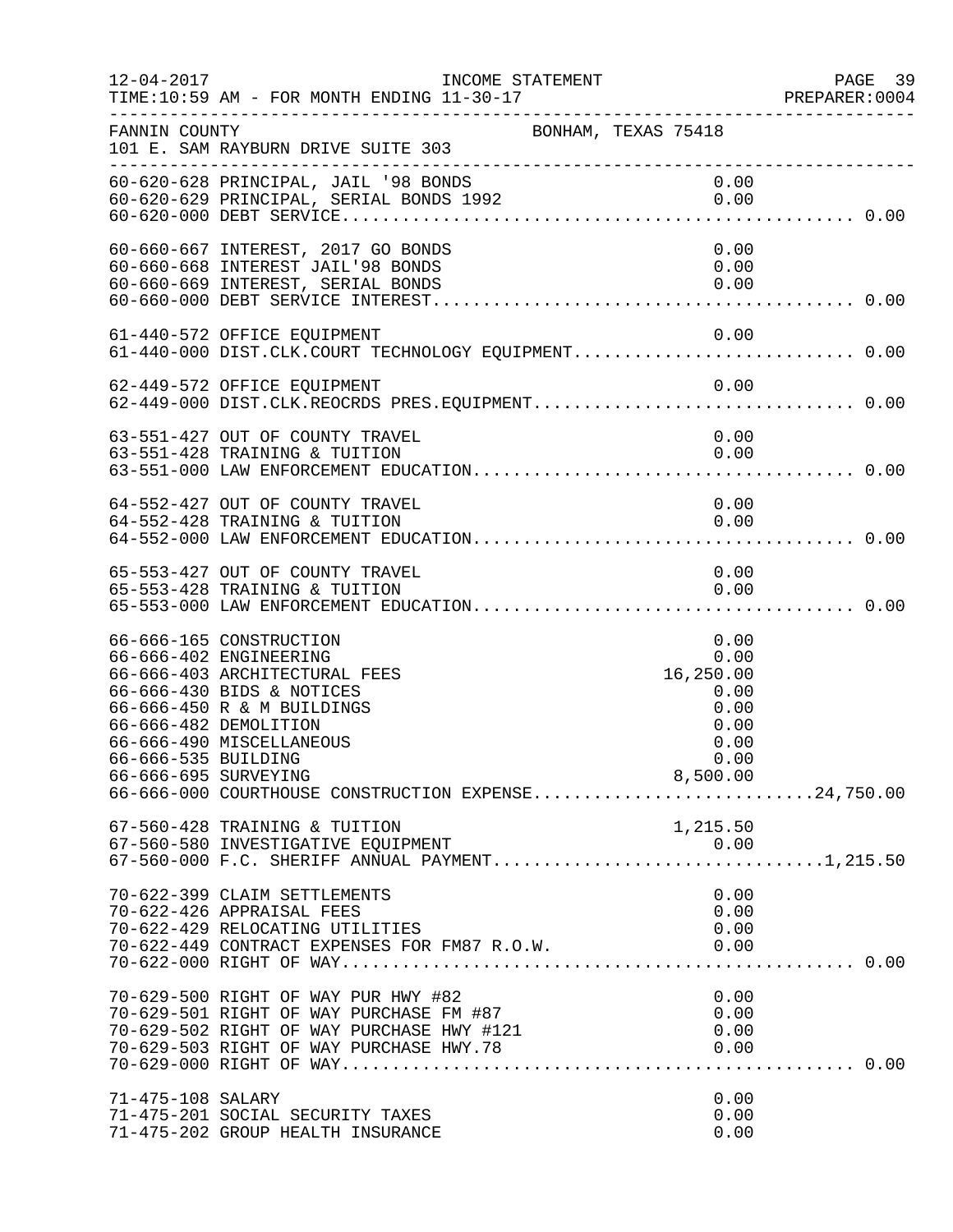| $12 - 04 - 2017$  | INCOME STATEMENT<br>TIME:10:59 AM - FOR MONTH ENDING 11-30-17<br>______________________________________                                                                                                                                                                                                                                                               |                                                                              | PAGE 40<br>PREPARER:0004 |
|-------------------|-----------------------------------------------------------------------------------------------------------------------------------------------------------------------------------------------------------------------------------------------------------------------------------------------------------------------------------------------------------------------|------------------------------------------------------------------------------|--------------------------|
| FANNIN COUNTY     | BONHAM, TEXAS 75418<br>101 E. SAM RAYBURN DRIVE SUITE 303                                                                                                                                                                                                                                                                                                             |                                                                              |                          |
|                   | 71-475-203 RETIREMENT<br>71-475-204 WORKERS COMPENSATION<br>71-475-205 MEDICARE TAX<br>71-475-000 INVESTIGATOR CRIMES AGAINST WOMEN 0.00                                                                                                                                                                                                                              | 0.00<br>0.00<br>0.00                                                         |                          |
| 72-560-108 SALARY | 72-560-201 SOCIAL SECURITY TAXES<br>72-560-202 GROUP HEALTH INSURANCE<br>72-560-203 RETIREMENT<br>72-560-204 WORKERS COMPENSATION<br>72-560-205 MEDICARE TAX 45.99<br>72-560-000 INVESTIGATOR CRIMES AGAINST CHILDRE4,832.52<br>72-560-205 MEDICARE TAX                                                                                                               | 3,171.75<br>196.65<br>1,067.94<br>350.19<br>0.00                             |                          |
|                   | 87-575-310 OFFICE SUPP./MISC.<br>87-575-319 RESTITUTION<br>87-575-320 COURT COSTS<br>87-575-321 REIMBURSEMENT OF FEES FOR OTHER COU<br>87-575-353 COMPUTER EXPENSE<br>87-575-416 STRUCTURAL FAMILY THERAPY<br>87-575-427 TRAVEL AND TRAINING                                                                                                                          | 425.40<br>0.00<br>20.00<br>0.00<br>0.00<br>0.00<br>0.00                      |                          |
|                   | 88-645-409 DIABETIC SUPPLIES<br>88-645-410 CERT. REG. NURSE ANES.<br>88-645-411 PHYSICIAN, NON-EMERGENCY<br>88-645-412 PRESCRIPTIONS, DRUGS<br>88-645-413 HOSPITAL, INPATIENT<br>88-645-414 HOSPITAL, OUTPATIENT<br>88-645-415 LABORATORY/X-RAY<br>88-645-418 FED. QUALIFIED HEALTH CENTER<br>88-645-420 RURAL HEALTH CLINIC<br>88-645-422 AMBULATORY SURGICAL CENTER | 0.00<br>0.00<br>0.00<br>0.00<br>0.00<br>0.00<br>0.00<br>0.00<br>0.00<br>0.00 | 0.00                     |
|                   | 89-581-416 STRUCTURAL FAMILY THERAPY 12,500.00<br>89-581-000 STRUCTURAL FAMILY THERAPY OOG12,500.00                                                                                                                                                                                                                                                                   |                                                                              |                          |
|                   | 89-588-103 SALARY COMM.CORR.OFFICERS<br>89-588-201 SOCIAL SECURITY TAX<br>89-588-202 GROUP HEALTH INSURANCE<br>89-588-203 RETIREMENT<br>89-588-204 WORKERS COMPENSATION<br>89-588-205 MEDICARE TAX<br>89-588-310 OFFICE SUPPLIES<br>89-588-574 COMPUTER EQUIPMENT                                                                                                     | 0.00<br>0.00<br>0.00<br>0.00<br>0.00<br>0.00<br>0.00<br>0.00                 |                          |
|                   | 89-589-416 STRUCTURAL FAMILY THERAPY<br>89-589-416 STRUCTURAL FAMILY THERAPY             0.00<br>89-589-000 REGIONAL DIVERSIONS ALTERNATIVES 0.00                                                                                                                                                                                                                     | 0.00                                                                         |                          |
|                   | 89-590-102 SALARY APPOINTED OFFICIAL<br>89-590-103 SALARY COMM.CORR.OFFICERS<br>89-590-201 SOCIAL SECURITY TAX<br>89-590-202 GROUP HEALTH INSURANCE<br>89-590-203 RETIREMENT<br>89-590-204 WORKERS COMPENSATION                                                                                                                                                       | 5,995.90<br>7,029.55<br>786.80<br>3,006.15<br>1,437.95<br>0.00               |                          |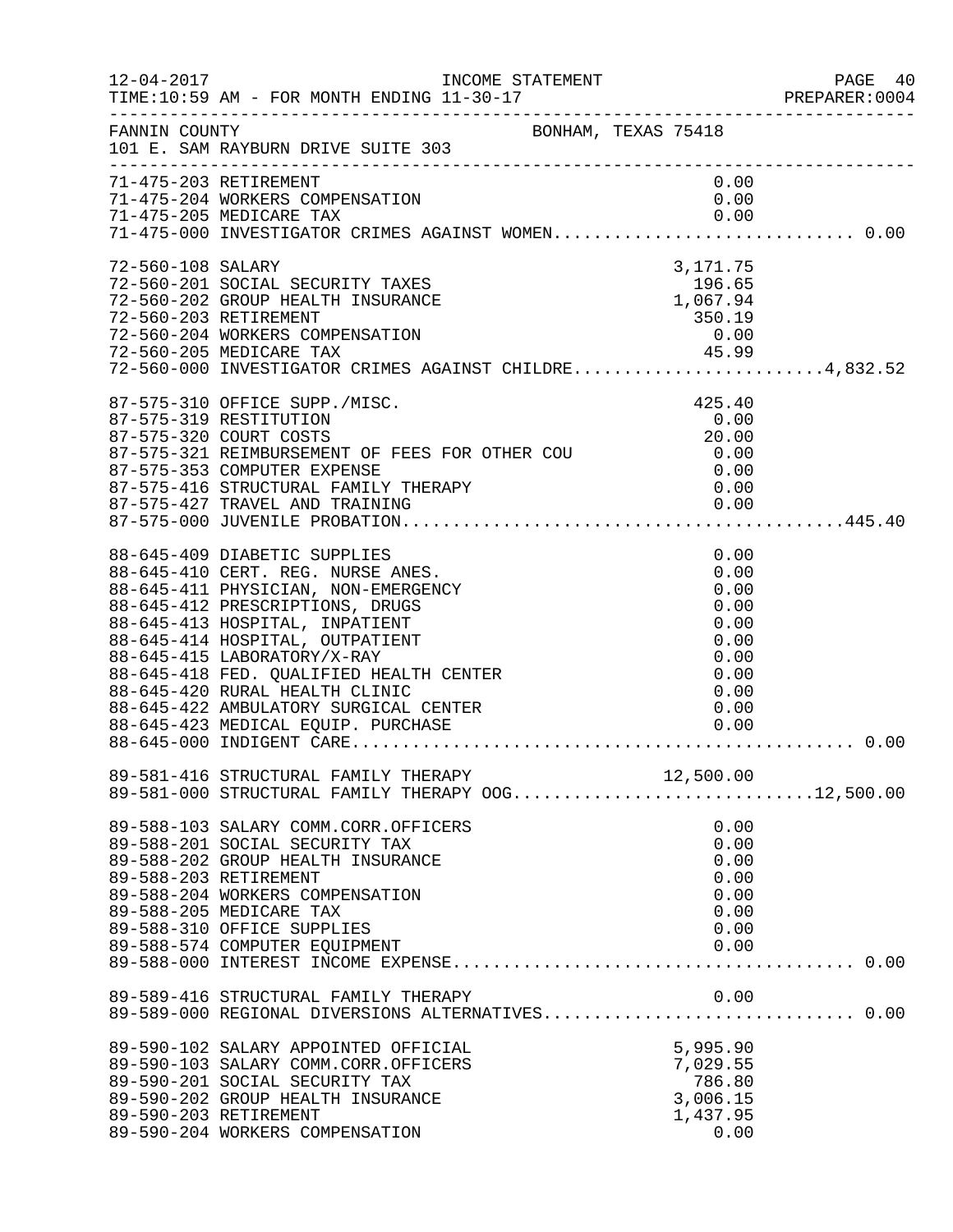|                       |                                                                                                                                                                                                                                                                                                                                                                                                                                     |  |                                                                                 | PAGE 41<br>PREPARER: 0004 |
|-----------------------|-------------------------------------------------------------------------------------------------------------------------------------------------------------------------------------------------------------------------------------------------------------------------------------------------------------------------------------------------------------------------------------------------------------------------------------|--|---------------------------------------------------------------------------------|---------------------------|
|                       | FANNIN COUNTY COUNTY BONHAM, TEXAS 75418<br>101 E. SAM RAYBURN DRIVE SUITE 303                                                                                                                                                                                                                                                                                                                                                      |  |                                                                                 |                           |
|                       | 89-590-205 MEDICARE TAX                                                                                                                                                                                                                                                                                                                                                                                                             |  | 183.85                                                                          |                           |
|                       | 89-591-102 SALARY APPOINTED OFFICIAL<br>89-591-103 SALARY COMM.CORR.OFFICERS<br>89-591-201 SOCIAL SECURITY TAX<br>89-591-202 GROUP HEALTH INSURANCE<br>89-591-203 RETIREMENT<br>89-591-203 RETIREMENT<br>89-591-205 MEDICARE TAX<br>89-591-4                                                                                                                                                                                        |  |                                                                                 |                           |
| 89-592-203 RETIREMENT | 89-592-102 SALARY APPOINTED OFFICIAL<br>$752.60$<br>$882.35$<br>$98.65$<br>$377.10$<br>$180.45$<br>$0.00$<br>$23.10$<br>$0.00$<br>89-592-103 SALARY COMM.CORR.OFFICERS<br>89-592-201 SOCIAL SECURITY TAX<br>89-592-202 GROUP HEALTH INSURANCE<br>89-592-204 WORKERS COMPENSATION<br>89-592-205 MEDICARE TAX<br>89-592-408 DETENTION 0.00<br>89-592-469 UNEXPENDED FUNDS 0.00<br>89-592-000 PRE/POST ADJUDICATION FACILITIES2,314.25 |  |                                                                                 |                           |
| 89-593-203 RETIREMENT | 89-593-102 SALARY APPOINTED OFFICIAL<br>89-593-103 SALARY COMM.CORR.OFFICERS<br>89-593-201 SOCIAL SECURITY TAX<br>89-593-202 GROUP HEALTH INSURANCE<br>89-593-204 WORKERS COMPENSATION<br>89-593-205 MEDICARE TAX                                                                                                                                                                                                                   |  | $752.60$<br>$882.35$<br>$98.65$<br>$377.10$<br>$180.45$<br>0.00<br>23.10        |                           |
| 89-594-203 RETIREMENT | 89-594-102 SALARY APPOINTED OFFICIAL<br>89-594-103 SALARY COMM.CORR.OFFICERS<br>89-594-201 SOCIAL SECURITY TAX<br>89-594-202 GROUP HEALTH INSURANCE<br>89-594-204 WORKERS COMPENSATION<br>89-594-205 MEDICARE TAX<br>89-594-414 COUNSELING/PSYCHOLOGICAL<br>89-594-415 RESIDENTIAL PLACEMENT                                                                                                                                        |  | 376.30<br>441.15<br>49.45<br>188.85<br>90.40<br>0.00<br>11.60<br>325.00<br>0.00 |                           |
|                       |                                                                                                                                                                                                                                                                                                                                                                                                                                     |  | 723.00                                                                          |                           |
| 89-995-203 RETIREMENT | 89-995-102 SALARY APPOINTED OFFICIAL<br>89-995-103 SALARY COMM.CORR.OFFICERS<br>89-995-105 OFFICE MANAGER<br>89-995-201 SOCIAL SECURITY TAX<br>89-995-202 GROUP HEALTH INSURANCE<br>89-995-204 WORKERS COMPENSATION                                                                                                                                                                                                                 |  | 188.15<br>220.60<br>0.00<br>24.70<br>94.50<br>45.15<br>0.00                     |                           |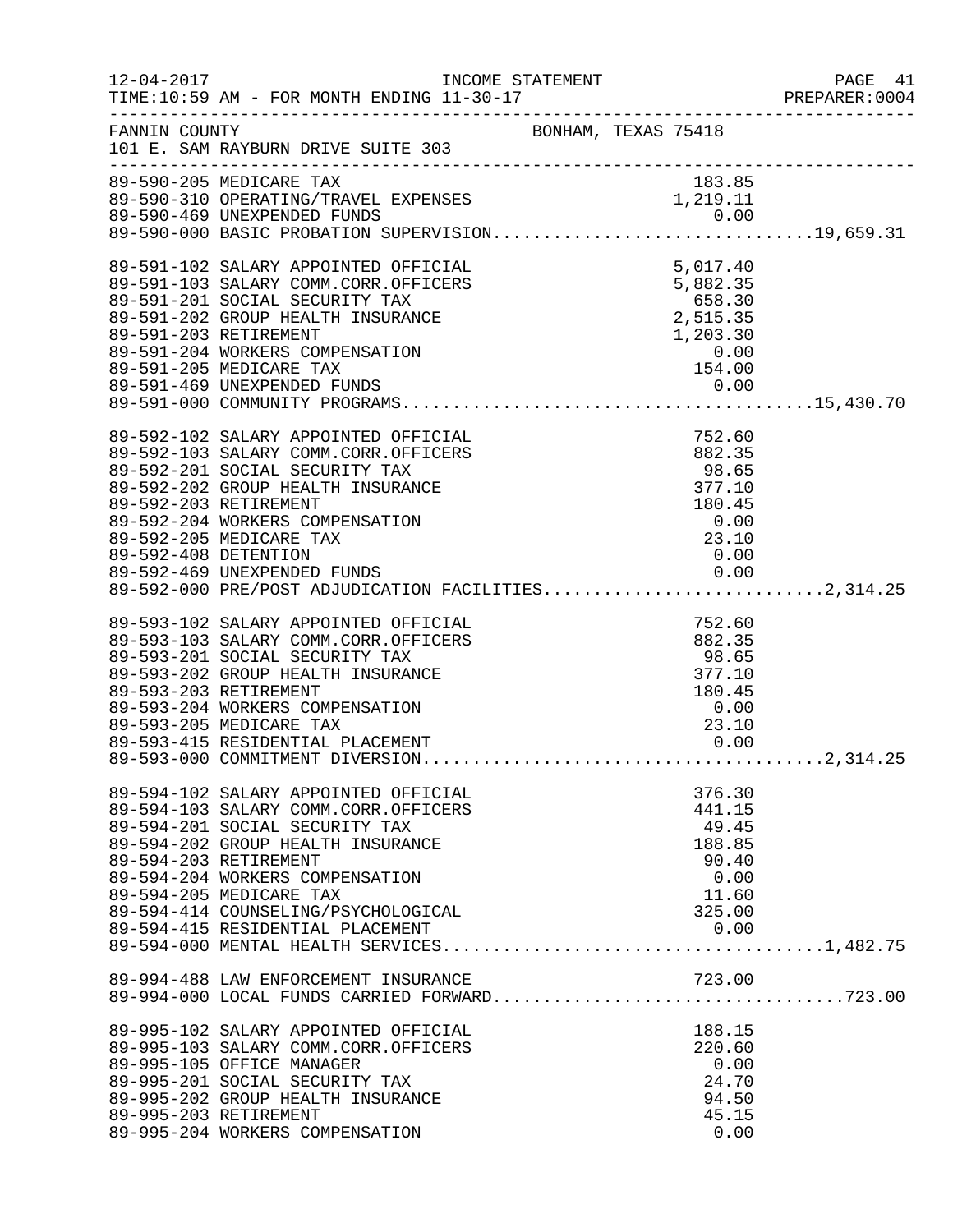| FANNIN COUNTY<br>101 E. SAM RAYBURN DRIVE SUITE 303                                                                                                                                                                                                                                                                           | BONHAM, TEXAS 75418                  |  |
|-------------------------------------------------------------------------------------------------------------------------------------------------------------------------------------------------------------------------------------------------------------------------------------------------------------------------------|--------------------------------------|--|
| 89-995-205 MEDICARE TAX<br>89-995-401 AUDIT EXPENSE<br>89-995-406 DETENTION OPERATING COST FY18<br>89-995-407 DETENTION OPERATING COST FY17<br>89-995-415 PERIDENTIAL DIACUMENT<br>89-995-415 RESIDENTIAL PLACEMENT<br>89-995-416 STRUCTURAL FAMILY THERAPY<br>89-995-427 TRAVEL AND TRAINING<br>89-995-453 COMPUTER SOFTWARE | 5.80<br>$0\,.\,00\,$<br>0.00<br>0.00 |  |
| 92-700-310 OFFICE SUPPLIES<br>92-700-430 BIDS AND NOTICES<br>92-700-484 APPRAISALS<br>92-700-490 LITERACY COUNCIL DONATION                                                                                                                                                                                                    | 0.00<br>0.00<br>0.00<br>0.00         |  |
| 93-909-414 GRANT ADMINISTRATION<br>93-909-415 CONSTRUCTION EXPENSE<br>93-909-416 ENGINEERING                                                                                                                                                                                                                                  | 0.00<br>0.00<br>0.00                 |  |
|                                                                                                                                                                                                                                                                                                                               |                                      |  |
|                                                                                                                                                                                                                                                                                                                               |                                      |  |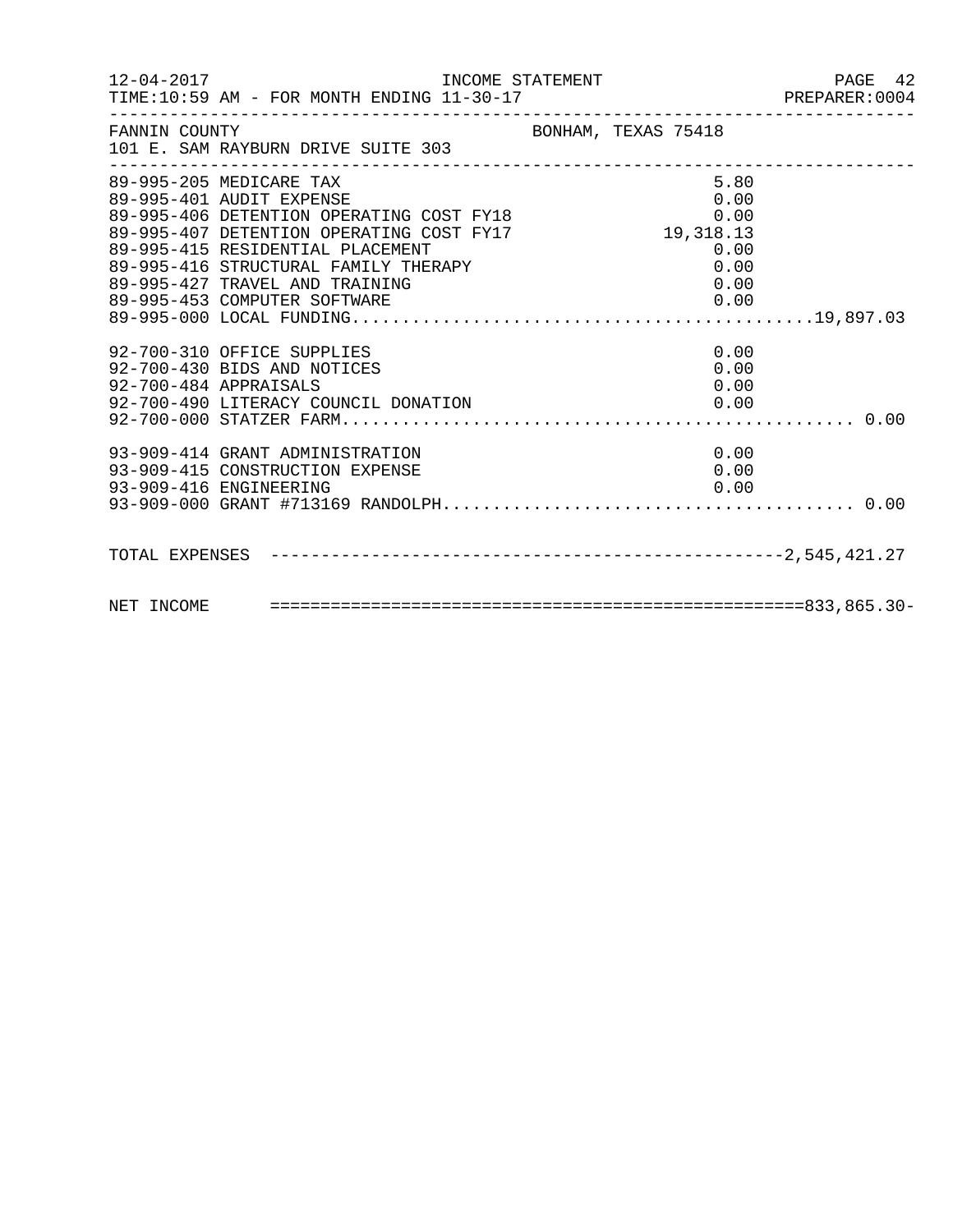| $12 - 04 - 2017$    | BALANCE SHEET<br>TIME:10:59 AM - FOR MONTH ENDING 11-30-17<br>___________________________                                                                                                                                                                                                                |                                                                                                         | PAGE<br>1<br>PREPARER: 0004<br>___________________ |
|---------------------|----------------------------------------------------------------------------------------------------------------------------------------------------------------------------------------------------------------------------------------------------------------------------------------------------------|---------------------------------------------------------------------------------------------------------|----------------------------------------------------|
| FANNIN COUNTY       | 101 E. SAM RAYBURN DRIVE SUITE 303                                                                                                                                                                                                                                                                       | BONHAM, TEXAS 75418                                                                                     |                                                    |
|                     |                                                                                                                                                                                                                                                                                                          |                                                                                                         |                                                    |
|                     | ***** ASSETS *****                                                                                                                                                                                                                                                                                       |                                                                                                         |                                                    |
| 10-100-100 PAYROLL  |                                                                                                                                                                                                                                                                                                          | 3.35                                                                                                    |                                                    |
|                     |                                                                                                                                                                                                                                                                                                          |                                                                                                         |                                                    |
|                     | 10-104-560 SHERIFF PETTY CASH                                                                                                                                                                                                                                                                            | 130.00                                                                                                  |                                                    |
|                     | 10-105-003 COUNTY CLERK CHANGE FUND<br>10-105-075 CO.ATTORNEY CHANGE FUND<br>10-105-115 JURY CASH ON HAND<br>10-105-450 DISTRICT CLK.CHANGE FUND<br>10-105-455 JP#1 CASH ON HAND<br>10-105-457 JP#3 CASH ON HAND<br>10-105-499 TAX ASSESSOR CHANGE FUND                                                  | 100.00<br>0.00<br>1,000.00<br>50.00<br>100.00<br>100.00<br>1,300.00                                     |                                                    |
|                     | 10-120-305 FINES RECEIVABLE<br>10-120-306 ALLOWANCE FOR UNCOLLECTIBLES<br>10-120-307 ALOWANCE FOR UNCOLLECTIBLES HOSPITA<br>10-120-311 TAXES RECEIVABLE<br>10-120-312 DUE FROM OTHER GOVERNMENTS<br>10-120-313 DUE FROM OTHER FUNDS<br>10-120-313 DUE FROM OTHER FUNDS<br>10-120-314 ACCOUNTS RECEIVABLE | 6,024,016.44<br>1,710,769.53-<br>$100,000.00 -$<br>567,943.62<br>115,461.01<br>185,152.01<br>180,459.03 |                                                    |
|                     | 10-133-089 DUE FROM T.J.P.C.                                                                                                                                                                                                                                                                             | 0.00                                                                                                    |                                                    |
| 10-513-162 BUILDING |                                                                                                                                                                                                                                                                                                          | 0.00                                                                                                    |                                                    |
|                     | 10-999-100 A/P CLEARING ACCOUNT                                                                                                                                                                                                                                                                          | 0.00                                                                                                    |                                                    |
| 11-100-100 PAYROLL  |                                                                                                                                                                                                                                                                                                          | 0.00                                                                                                    |                                                    |
|                     | 11-102-100 A/P CLEARING                                                                                                                                                                                                                                                                                  | 0.00                                                                                                    |                                                    |
|                     | 11-103-100 C.H. SECURITY-COMBINED FUNDS CKING 117, 178.45                                                                                                                                                                                                                                                |                                                                                                         |                                                    |
|                     |                                                                                                                                                                                                                                                                                                          |                                                                                                         |                                                    |
|                     | 12-102-100 A/P CLEARING                                                                                                                                                                                                                                                                                  | 0.00                                                                                                    |                                                    |
|                     | 12-103-100 CO.CLK.VITAL STAT.-COMB.FUNDS CKING 7,301.18                                                                                                                                                                                                                                                  |                                                                                                         |                                                    |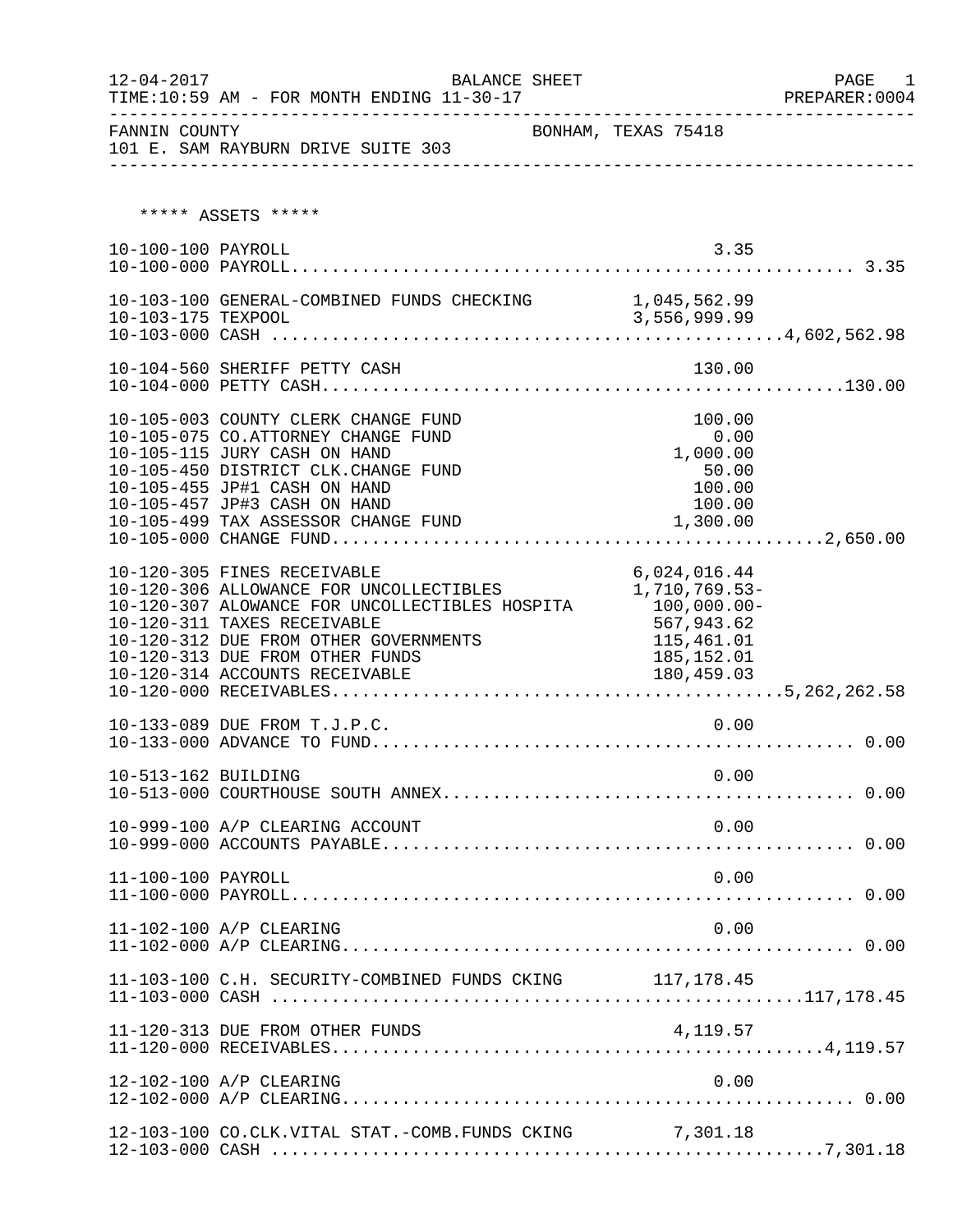| $12 - 04 - 2017$   | <b>BALANCE SHEET</b><br>TIME:10:59 AM - FOR MONTH ENDING 11-30-17 |                     | PAGE 2<br>PREPARER: 0004 |
|--------------------|-------------------------------------------------------------------|---------------------|--------------------------|
| FANNIN COUNTY      | 101 E. SAM RAYBURN DRIVE SUITE 303                                | BONHAM, TEXAS 75418 |                          |
|                    | 12-120-313 DUE FROM OTHER FUNDS                                   | 319.00              |                          |
|                    | 13-102-100 A/P CLEARING                                           | 0.00                |                          |
|                    | 13-103-113 SURETY BAIL BOND FEE                                   | 3,750.00            |                          |
|                    | 14-102-100 A/P CLEARING                                           | 0.00                |                          |
|                    | 14-103-100 JUST.CT.BLDG.SEC.-COMB.FUNDS CKING 16,116.42           |                     |                          |
|                    | 14-120-313 DUE FROM OTHER FUNDS                                   | 180.10              |                          |
|                    | 16-102-100 A/P CLEARING                                           | 0.00                |                          |
|                    | 16-103-100 CO.JUDGE EXCESS SUPP.-COMB.FUND CK 17,624.67           |                     |                          |
|                    | 17-102-100 A/P CLEARING                                           | 0.00                |                          |
|                    | 17-103-100 PROB.JUDGES ED.-COMB. FUNDS CKING 4,742.14             |                     |                          |
|                    | 17-120-313 DUE FROM OTHER FUNDS                                   | 310.26              |                          |
| 18-100-100 PAYROLL |                                                                   | 0.00                |                          |
|                    | 18-102-100 A/P CLEARING                                           | 0.00                |                          |
|                    |                                                                   |                     |                          |
|                    | 18-120-313 DUE FROM OTHER FUNDS                                   | 23,815.17           |                          |
| 19-100-100 PAYROLL |                                                                   | 0.00                |                          |
|                    | 19-102-100 A/P CLEARING                                           | 0.00                |                          |
|                    | 19-103-100 DIST.CLK.REC.MNGMT-COMB.FUNDS CKING 8,898.14           |                     |                          |
|                    | 19-120-313 DUE FROM OTHER FUNDS                                   | 436.56              |                          |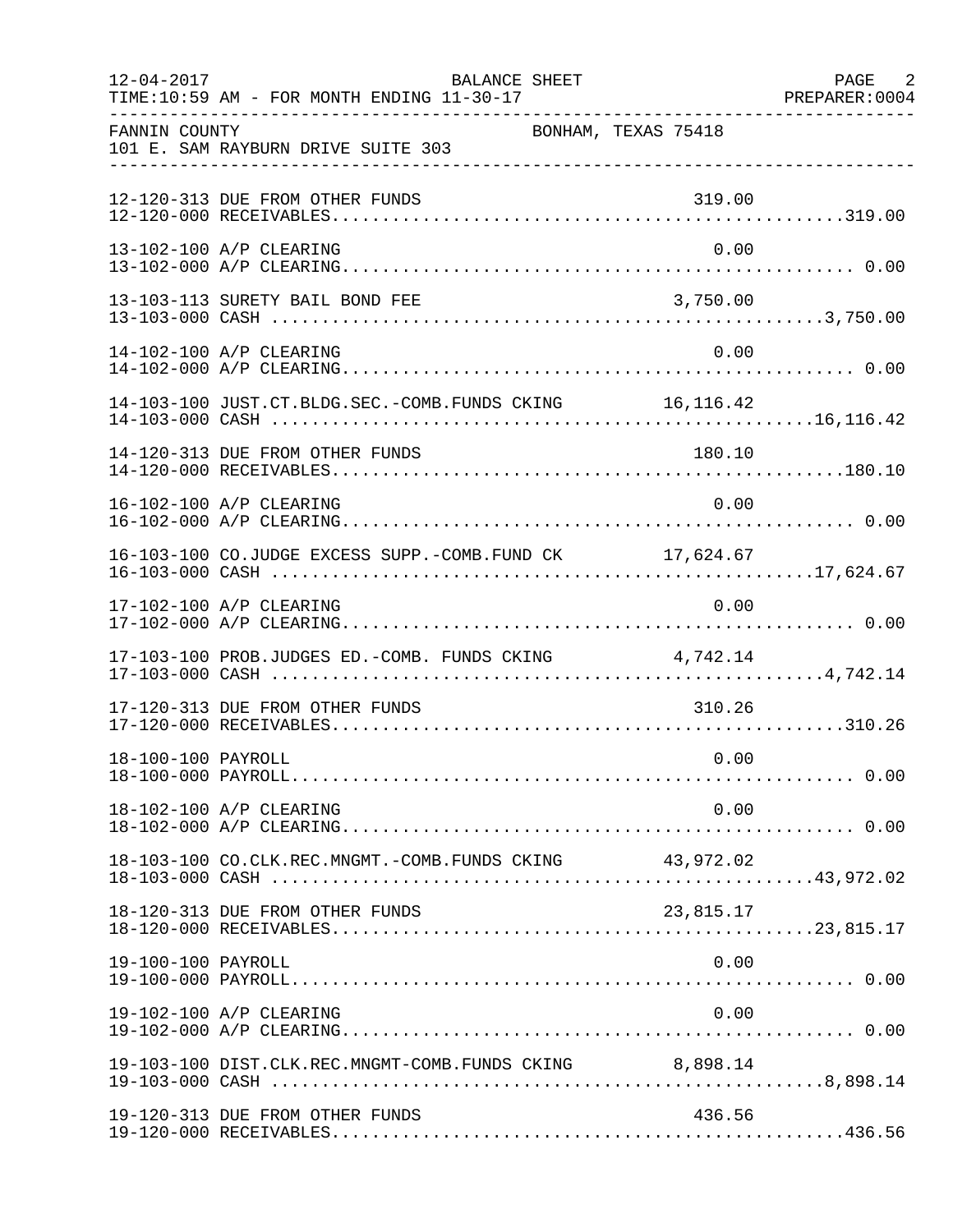| $12 - 04 - 2017$                       | BALANCE SHEET<br>TIME:10:59 AM - FOR MONTH ENDING 11-30-17                                                                            |                                                 | PAGE 3<br>PREPARER:0004 |
|----------------------------------------|---------------------------------------------------------------------------------------------------------------------------------------|-------------------------------------------------|-------------------------|
| FANNIN COUNTY                          | 101 E. SAM RAYBURN DRIVE SUITE 303                                                                                                    | BONHAM, TEXAS 75418                             |                         |
| 20-100-100 PAYROLL                     |                                                                                                                                       | 0.00                                            |                         |
|                                        | 20-102-100 A/P CLEARING                                                                                                               | 0.00                                            |                         |
|                                        | 20-103-100 CO.OFF.REC.MNGMT-COMB. FUNDS CKING 39,905.46                                                                               |                                                 |                         |
|                                        | 20-120-313 DUE FROM OTHER FUNDS                                                                                                       | 3,668.45                                        |                         |
| 21-100-100 PAYROLL                     |                                                                                                                                       | 0.00                                            |                         |
|                                        | 21-102-100 A/P CLEARING                                                                                                               | 0.00                                            |                         |
| 21-103-175 TEXPOOL                     | 21-103-100 R&B#1-COMBINED FUNDS CHECKING                                                                                              | 104,568.23<br>17,495.84                         |                         |
|                                        | 21-120-311 TAXES RECEIVABLE<br>21-120-312 DUE FROM OTHER GOVERNMENTS<br>21-120-313 DUE FROM OTHER FUNDS<br>21-120-315 INVENTORY ASSET | 29,558.47<br>6,633.14<br>8,927.99<br>3,473.88   |                         |
| 21-621-500 LAND<br>21-621-535 BUILDING | 21-621-599 CAPITAL OUTLAY                                                                                                             | 0.00<br>0.00                                    | 0.00                    |
| 22-100-100 PAYROLL                     |                                                                                                                                       | 0.00                                            |                         |
|                                        | 22-102-100 A/P CLEARING                                                                                                               | 0.00                                            |                         |
| 22-103-175 TEXPOOL                     | 22-103-100 R&B#2- COMBINED FUNDS CHECKING                                                                                             | 189,738.48<br>381,071.41                        |                         |
|                                        | 22-120-311 TAXES RECEIVABLE<br>22-120-312 DUE FROM OTHER GOVERNMENT<br>22-120-313 DUE FROM OTHER FUNDS<br>22-120-315 INVENTORY ASSET  | 32,900.60<br>7,258.43<br>10,399.94<br>41,975.72 |                         |
| 22-622-500 LAND<br>22-622-535 BUILDING | 22-622-575 LAND/BUILDING<br>22-622-599 CAPITAL OUTLAY                                                                                 | 0.00<br>0.00<br>0.00                            | 0.00<br>0.00            |
| 23-100-100 PAYROLL                     |                                                                                                                                       | 0.00                                            |                         |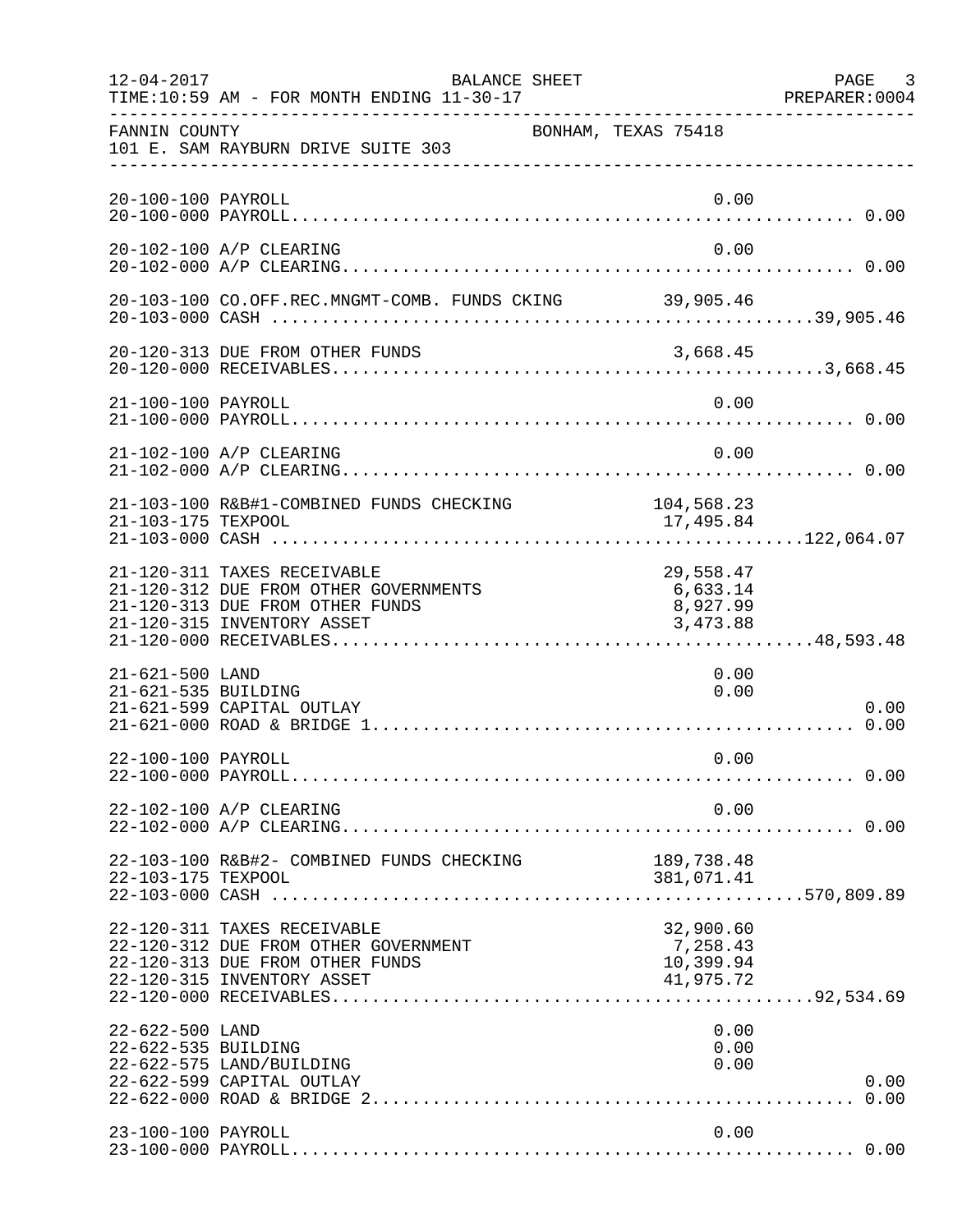| $12 - 04 - 2017$                       | BALANCE SHEET<br>TIME:10:59 AM - FOR MONTH ENDING 11-30-17                                              |                                                    | PAGE 4<br>PREPARER: 0004 |
|----------------------------------------|---------------------------------------------------------------------------------------------------------|----------------------------------------------------|--------------------------|
| FANNIN COUNTY                          | 101 E. SAM RAYBURN DRIVE SUITE 303                                                                      | BONHAM, TEXAS 75418                                |                          |
|                                        | 23-102-100 A/P CLEARING                                                                                 | 0.00                                               |                          |
| 23-103-175 TEXPOOL                     | 23-103-100 R&B#3-COMBINED FUNDS CHECKING                                                                | 489,231.93<br>229,362.37                           |                          |
| 23-120-315 INVENTORY                   | 23-120-311 TAXES RECEIVABLE<br>23-120-312 DUE FROM OTHER GOVERNMENTS<br>23-120-313 DUE FROM OTHER FUNDS | 49, 363. 23<br>11,590.67<br>15,599.90<br>33,404.57 |                          |
| 23-623-500 LAND<br>23-623-535 BUILDING | 23-623-599 CAPITAL OUTLAY                                                                               | 0.00<br>0.00                                       | 0.00                     |
| 24-100-100 PAYROLL                     |                                                                                                         | 0.00                                               |                          |
|                                        | 24-102-100 A/P CLEARING                                                                                 | 0.00                                               |                          |
| 24-103-175 TEXPOOL                     | 24-103-100 R&B#4- COMBINED FUNDS CHECKING                                                               | 59,692.83<br>101,654.37                            |                          |
| 24-120-315 INVENTORY                   | 24-120-311 TAXES RECEIVABLE<br>24-120-312 DUE FROM OTHER GOVERNMENTS<br>24-120-313 DUE FROM OTHER FUNDS | 27,083.12<br>6,597.33<br>8,879.84<br>6, 291.25     |                          |
| 24-624-500 LAND<br>24-624-535 BUILDING | 24-624-599 CAPITAL OUTLAY                                                                               | 0.00<br>0.00                                       | 0.00                     |
|                                        | 25-103-100 BEES-COMBINED FUNDS CHECKING                                                                 | 2,177.67                                           |                          |
|                                        | 26-102-100 A/P CLEARING                                                                                 | 0.00                                               |                          |
|                                        | 26-103-100 J.P.#1 JUST.CT.TECH-COMB.FUND CKING 45,058.65                                                |                                                    |                          |
|                                        | 26-120-313 DUE FROM OTHER FUNDS                                                                         | 487.74                                             |                          |
|                                        | 27-102-100 A/P CLEARING                                                                                 | 0.00                                               |                          |
|                                        | 27-103-100 J.P.#2 JUST.CT.TECH-COMB.FUND CKING                                                          | 9,662.73                                           |                          |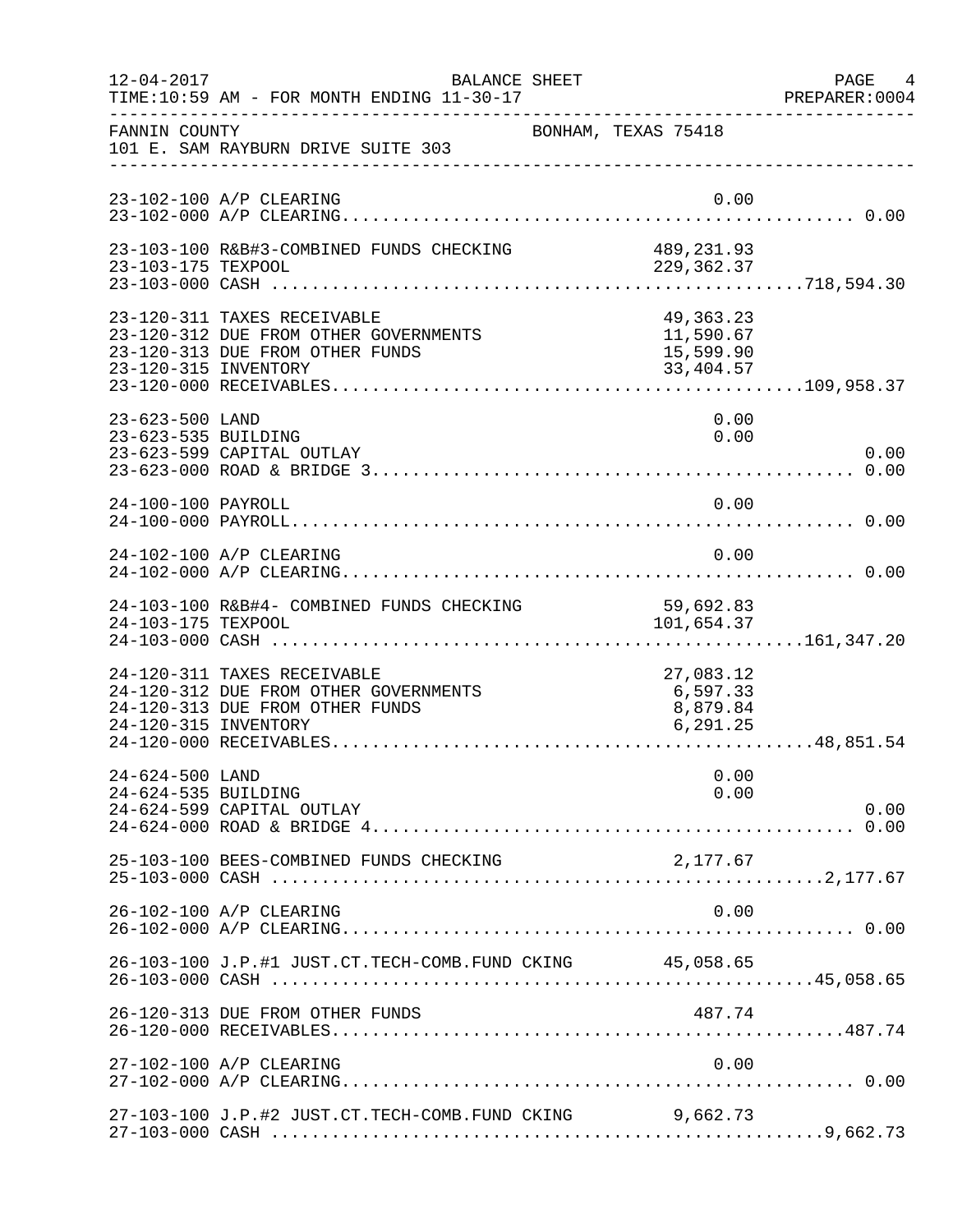| $12 - 04 - 2017$   | BALANCE SHEET<br>TIME:10:59 AM - FOR MONTH ENDING 11-30-17                                             |                       | PAGE 5 |
|--------------------|--------------------------------------------------------------------------------------------------------|-----------------------|--------|
| FANNIN COUNTY      | 101 E. SAM RAYBURN DRIVE SUITE 303                                                                     | BONHAM, TEXAS 75418   |        |
|                    | 27-120-313 DUE FROM OTHER FUNDS                                                                        | 84.20                 |        |
|                    | 28-102-100 A/P CLEARING                                                                                | 0.00                  |        |
|                    | 28-103-100 J.P.#3 JUST.CT.TECH-COMB.FUND CKING 4,563.18                                                |                       |        |
|                    | 28-120-313 DUE FROM OTHER FUNDS                                                                        | 156.60                |        |
|                    |                                                                                                        |                       |        |
| 31-103-175 TEXPOOL | 31-103-100 COURTHOUSE RESTORATION-COMB.FUND                                                            | 115.00<br>0.00        |        |
|                    | 33-102-100 A/P CLEARING                                                                                | 0.00                  |        |
|                    | 33-103-100 BAIL BONDSMAN APP.-COMB FUND CKING 8,596.74<br>33-103-000 BAIL BONDSMAN AP.FEE CASH8,596.74 |                       |        |
| 34-100-100 PAYROLL |                                                                                                        | 0.00                  |        |
|                    | 34-103-100 DISTRICT CT.REC.ARCHIVE COMB.FUND C 23,595.09                                               |                       |        |
|                    | 34-120-313 DUE FROM OTHER FUNDS                                                                        | 817.02                |        |
|                    | 35-103-100 LAW LIBRARY-COMBINED FUND CHECKING 145,202.75                                               |                       |        |
|                    | 35-120-313 DUE FROM OTHER FUNDS                                                                        | 4,553.07              |        |
| 36-100-100 PAYROLL |                                                                                                        | 0.00                  |        |
|                    | 36-102-100 A/P CLEARING                                                                                | 0.00                  |        |
|                    | 36-103-136 D. A. FEE CASH ACCT.<br>36-103-236 D.A. FEE SEIZURE FUND                                    | 8,173.85<br>15,040.19 |        |
|                    | 36-999-100 A/P CLEARING ACCOUNT                                                                        | 0.00                  |        |
|                    | 37-103-137 CASH-CONTRABAND SEIZURE                                                                     | 5,610.55              |        |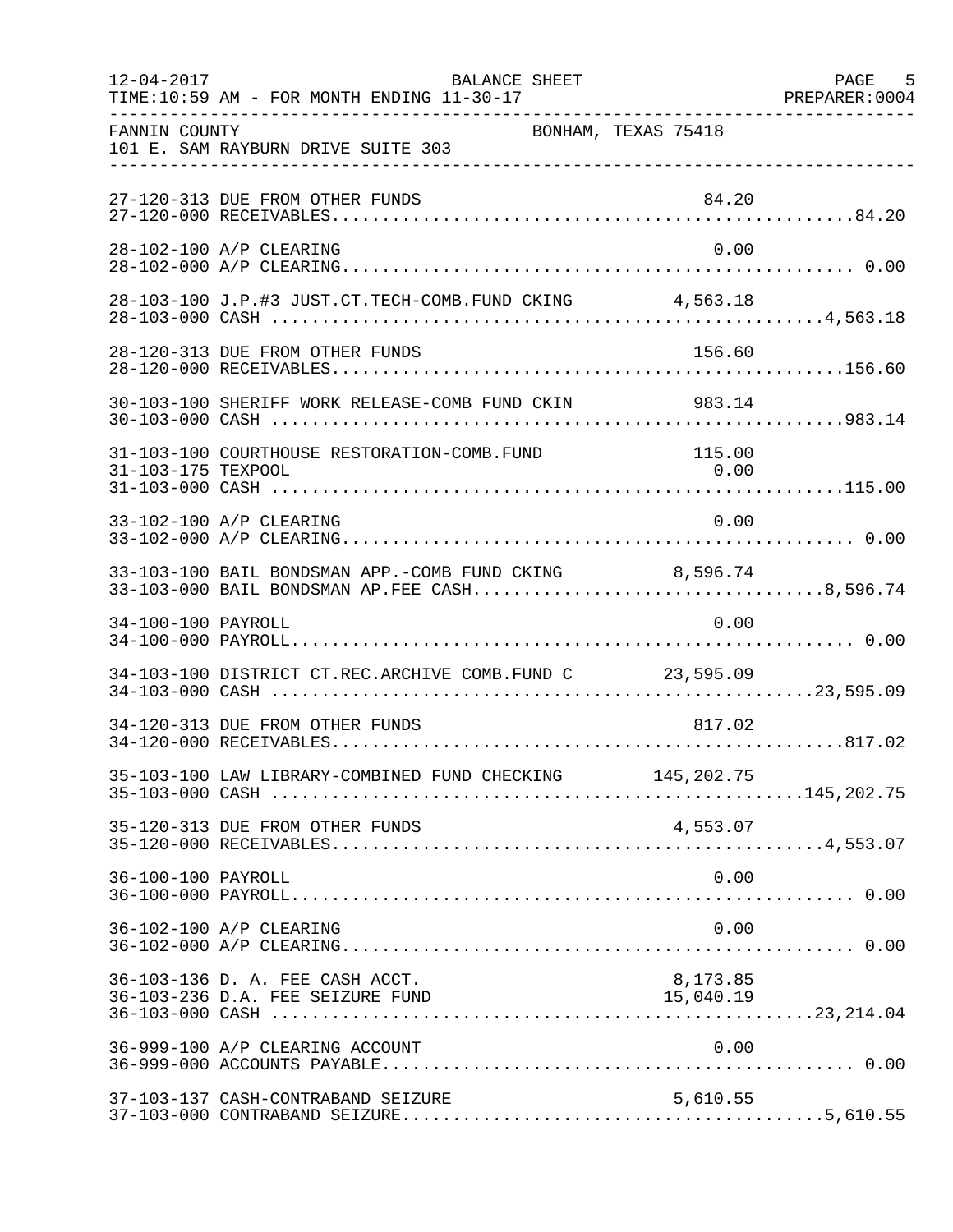| $12 - 04 - 2017$   | BALANCE SHEET<br>TIME:10:59 AM - FOR MONTH ENDING 11-30-17                          |          | PAGE 6 |
|--------------------|-------------------------------------------------------------------------------------|----------|--------|
| FANNIN COUNTY      | BONHAM, TEXAS 75418<br>101 E. SAM RAYBURN DRIVE SUITE 303                           |          |        |
|                    | 38-102-100 A/P CLEARING                                                             | 0.00     |        |
|                    |                                                                                     |          |        |
|                    | 39-102-100 A/P CLEARING                                                             | 0.00     |        |
|                    | 39-103-100 IHC B.R. COOPER-COMB. FUND CHECKING 11,965.26                            |          |        |
|                    | 40-103-100 NAACHO-COMBINED FUND CKING                                               | 4,596.75 |        |
|                    | 41-102-100 A/P CLEARING                                                             | 0.00     |        |
|                    | 41-103-100 CITIZEN CORPS(CERT)-COMB. FUND CKING 300.00<br>41-103-406 CERT DONATIONS | 0.00     |        |
|                    | 41-120-312 DUE FROM OTHER GOVERNMENTS                                               | 0.00     |        |
|                    | 42-103-100 HAZARD MITIGATION-COMB. FUND CKING. 428.64-                              |          |        |
|                    | 44-102-100 A/P CLEARING                                                             | 0.00     |        |
|                    | 44-103-100 HOMELAND SECURITY-COMB.FUND CHKING                                       | 0.00     |        |
|                    | 44-120-312 DUE FROM OTHER GOVERNMENT                                                | 0.00     |        |
| 45-100-100 PAYROLL |                                                                                     | 0.00     |        |
|                    | 45-103-100 CHAPTER 19-COMBINED FUNDS CHECKING                                       | 0.00     |        |
|                    | 45-120-312 DUE FROM OTHER GOVERNMENT                                                | 0.00     |        |
|                    | 46-103-100 SAFE ROOM REIMB. PROG. - COMB. FUNDS 4, 217.21                           |          |        |
|                    | 46-120-312 DUE FROM OTHER GOVERNMENTS                                               | 0.00     |        |
|                    | 48-103-100 ELECTION EQUIP.FUND-COMBINED FUNDS 34,735.98                             |          |        |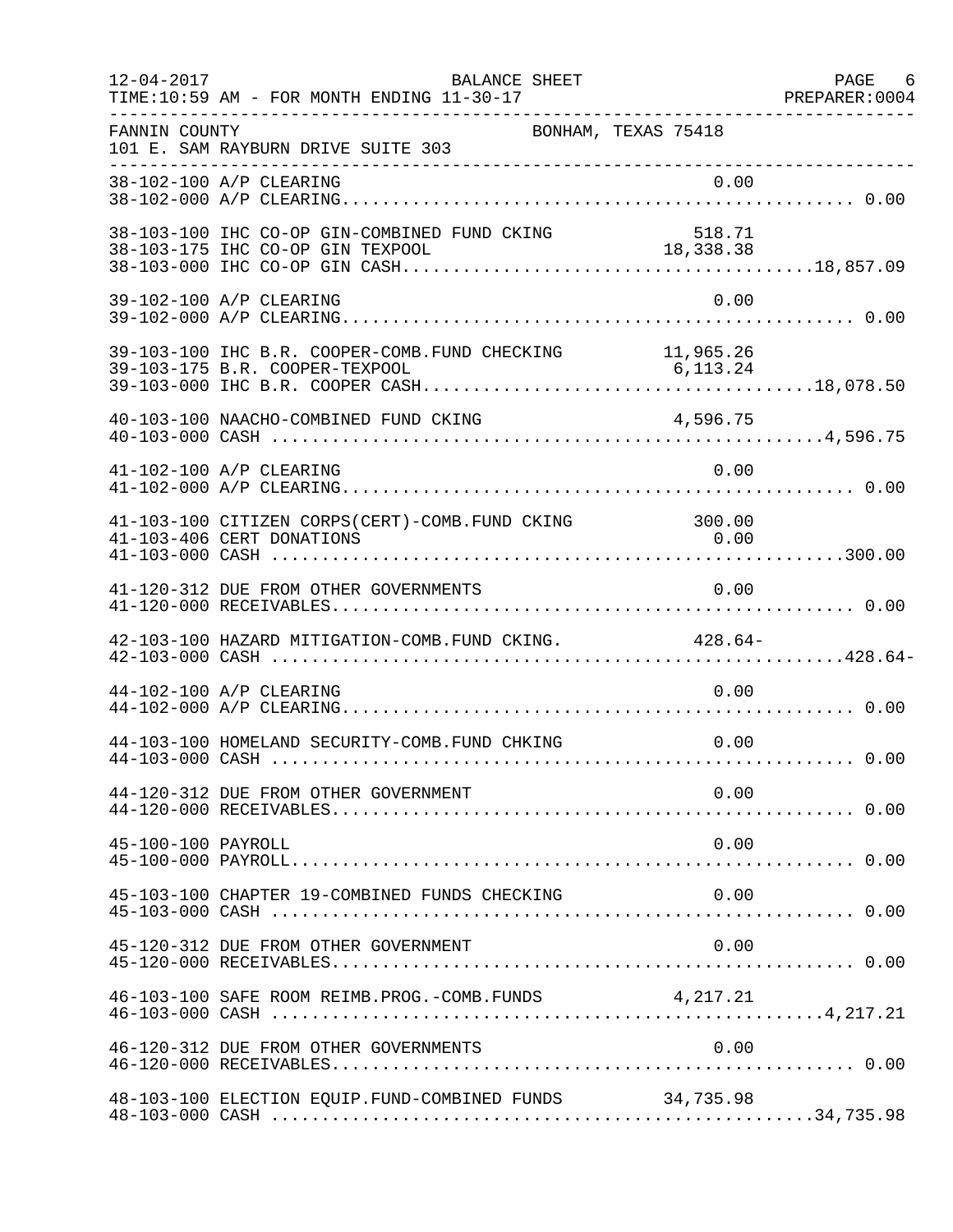| $12 - 04 - 2017$   | BALANCE SHEET<br>TIME:10:59 AM - FOR MONTH ENDING 11-30-17 |                     | PAGE 7 |
|--------------------|------------------------------------------------------------|---------------------|--------|
| FANNIN COUNTY      | 101 E. SAM RAYBURN DRIVE SUITE 303                         | BONHAM, TEXAS 75418 |        |
| 49-100-100 PAYROLL |                                                            | 0.00                |        |
|                    | 49-103-100 INVESTIGATOR/LEOSE-COMB.FUNDS                   | 682.59              |        |
|                    | 51-103-100 CO.CLK.CO.& DIST.CT.TECHNOLOGY-COMB 6,975.92    |                     |        |
|                    | 51-120-313 DUE FROM OTHER FUNDS                            | 356.83              |        |
|                    | 52-103-100 CO.CLK.COURT RECORDS PRESERVATION-C 12,102.58   |                     |        |
|                    | 52-120-313 DUE FROM OTHER FUNDS                            | 900.00              |        |
|                    | 53-103-100 CO.CLK.REC.ARCHIVE -COMB.FUNDS CKIN 258,013.30  |                     |        |
|                    | 53-120-313 DUE FROM OTHER FUNDS                            | 24,590.00           |        |
|                    | 55-102-100 A/P CLEARING                                    | 0.00                |        |
|                    | 55-103-155 F.C. LAW ENFORCEMENT EDUCATION                  | 246.53              |        |
|                    | 55-999-100 A/P CLEARING ACCOUNT                            | 0.00                |        |
| 56-100-100 PAYROLL |                                                            | 0.00                |        |
|                    | 56-102-100 A/P CLEARING                                    | 0.00                |        |
|                    | 56-103-156 CASH-F C SHERIFF FORFEITURE                     | 38,093.49           |        |
|                    | 56-999-100 A/P CLEARING ACCOUNT                            | 0.00                |        |
|                    | 57-103-100 SHERIFF K-9 UNIT-COMB.FUND CHECKING             | 595.29              |        |
|                    | 59-103-100 DRUG COURT-COMBINED FUNDS                       | 33, 211.28          |        |
|                    | 59-120-313 DUE FROM OTHER FUNDS                            | 1,650.01            |        |
| 60-103-175 TEXPOOL | 60-103-100 SINKING-COMBINED FUND CHECKING                  | 68,293.83<br>0.00   |        |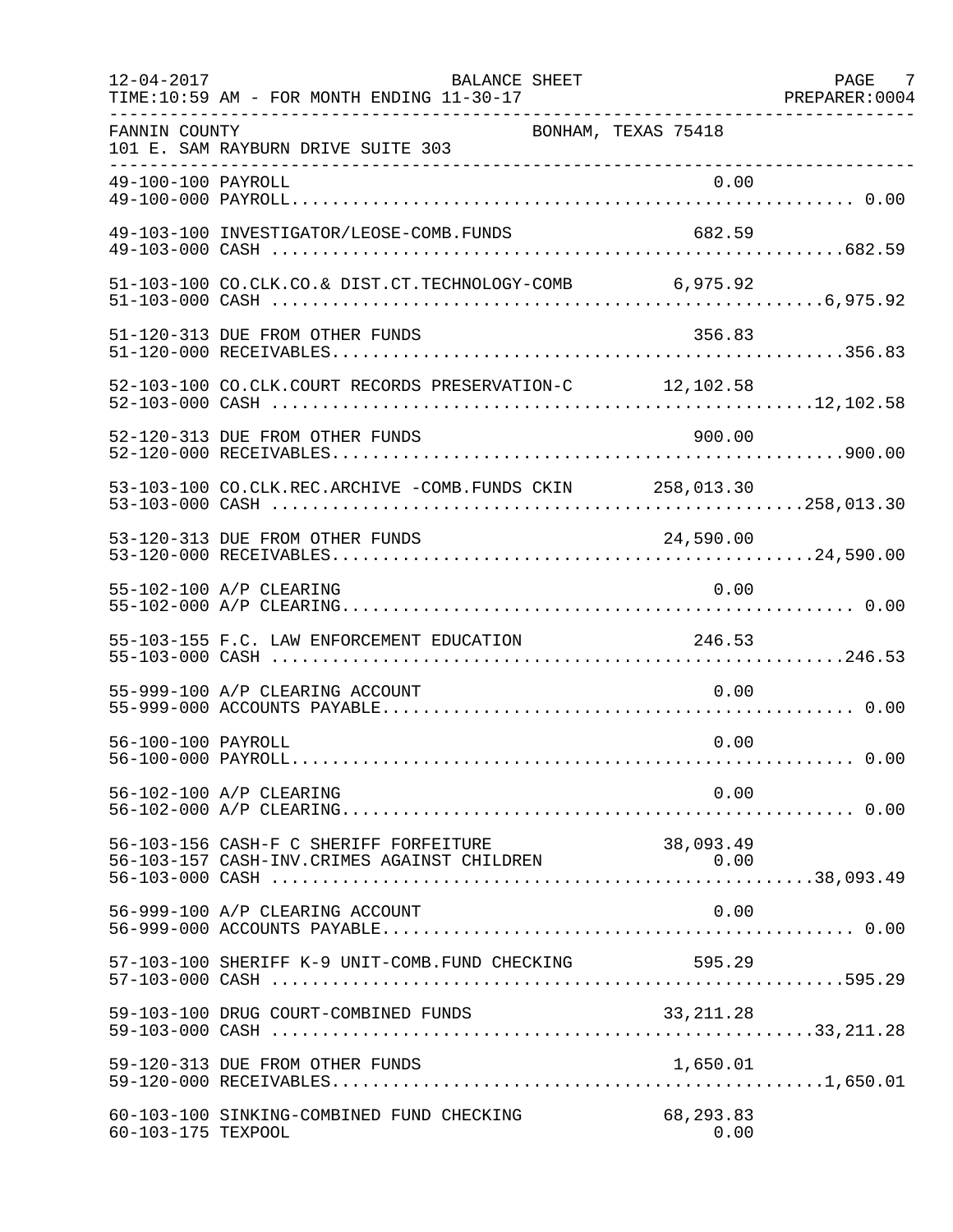| $12 - 04 - 2017$   | <b>BALANCE SHEET</b><br>TIME:10:59 AM - FOR MONTH ENDING 11-30-17                                      | -------------------------------------- | PAGE 8<br>PREPARER: 0004 |
|--------------------|--------------------------------------------------------------------------------------------------------|----------------------------------------|--------------------------|
| FANNIN COUNTY      | 101 E. SAM RAYBURN DRIVE SUITE 303                                                                     | BONHAM, TEXAS 75418                    |                          |
|                    | 60-103-260 SINKING-CASH 1998<br>60-103-275 TEXPOOL-1998 JAIL                                           | 0.00<br>0.00                           |                          |
|                    | 60-120-311 TAXES RECEIVABLE<br>60-120-312 DUE FROM OTHER GOVERNMENT<br>60-120-313 DUE FROM OTHER FUNDS | 0.00<br>0.00<br>0.00                   |                          |
|                    | 61-103-100 DIST.CLK.CO.& DIST.CT.TECH.-COMBINE 3,209.17                                                |                                        |                          |
|                    | 61-120-313 DUE FROM OTHER FUNDS                                                                        | 68.65                                  |                          |
|                    | 62-103-100 DIST.CLK.COURT RECORDS PRESERVATION 27,493.91                                               |                                        |                          |
|                    | 62-120-313 DUE FROM OTHER FUNDS                                                                        | 609.11                                 |                          |
|                    | 63-103-100 LEOSE CONST.#1-COMBINED FUNDS CHECK 1,331.81                                                |                                        |                          |
|                    | 64-103-100 LEOSE CONST.#2-COMBINED FUNDS CHECK 0.00                                                    |                                        |                          |
|                    | 65-103-100 LEOSE CONST.#3-COMBINED FUNDS CHECK 1,331.81                                                |                                        |                          |
| 66-103-175 TEXPOOL | 66-103-100 CASH-COMBINED FUNDS CHECKING<br>66-103-166 ICS DEPOSIT                                      | $24,750.00 -$<br>6,250,000.00<br>0.00  |                          |
|                    | 67-103-100 ANNUAL PAYMENT-COMBINED FUND CKING 1,215.50-                                                |                                        |                          |
|                    | 70-102-100 A/P CLEARING                                                                                | 0.00                                   |                          |
| 70-103-175 TEXPOOL | 70-103-100 RIGHT OF WAY-COMBINED FUND CHECKING 16,036.51<br>70-103-170 RIGHT OF WAY CASH ACCT.         | 0.00<br>81,012.47                      |                          |
|                    | 70-133-010 ADVANCE TO GENERAL<br>70-133-021 ADVANCE TO R&B #1<br>70-133-022 ADVANCE TO R&B #2          | 0.00<br>0.00<br>0.00                   |                          |
|                    | 70-999-100 A/P CLEARING ACCOUNT                                                                        | 0.00                                   |                          |
| 71-100-100 PAYROLL |                                                                                                        | 0.00                                   |                          |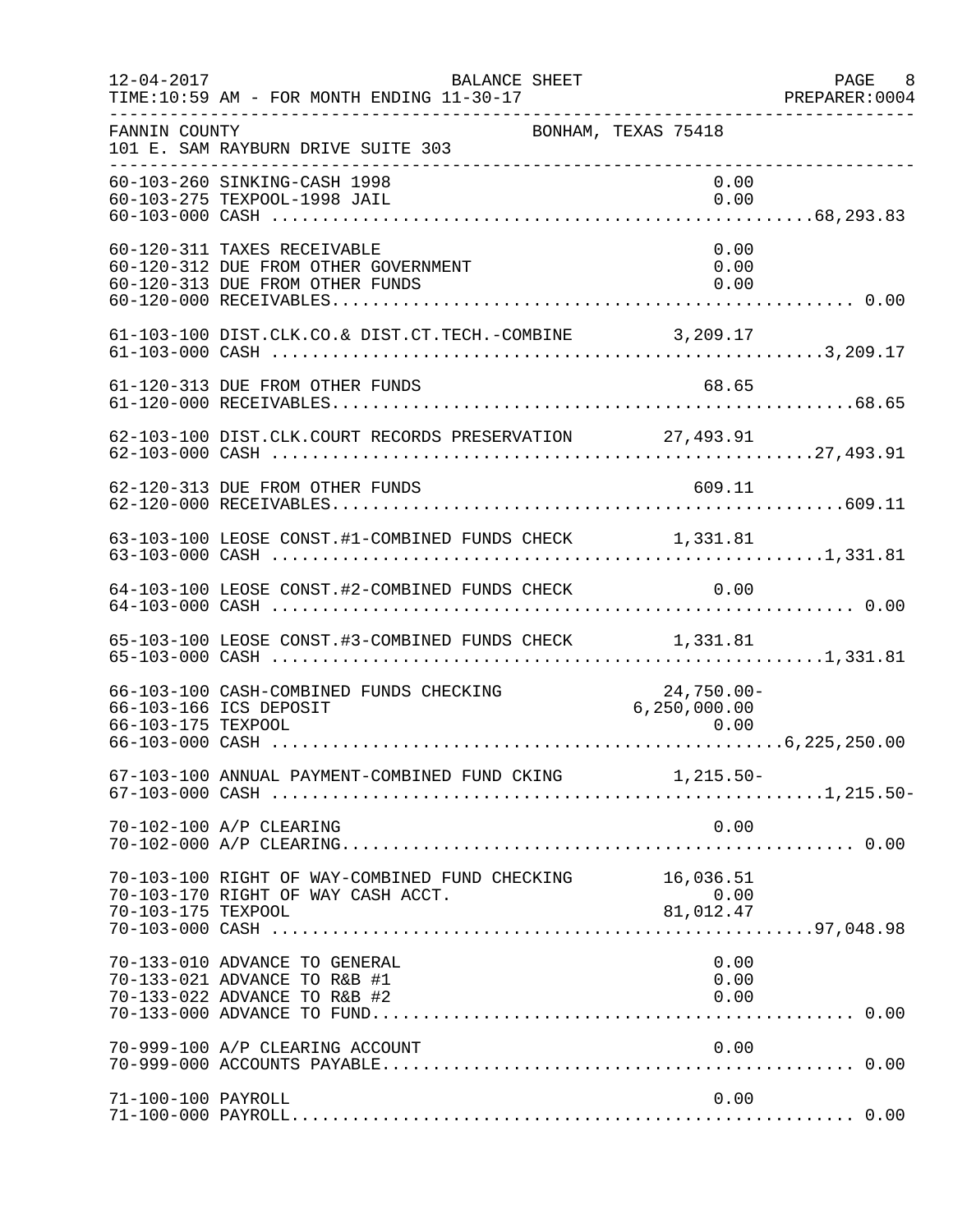| $12 - 04 - 2017$                        | BALANCE SHEET<br>TIME:10:59 AM - FOR MONTH ENDING 11-30-17                                                                                                                                                                                                                                                                                                                                                                                                     |                                                                                               | PAGE 9 |
|-----------------------------------------|----------------------------------------------------------------------------------------------------------------------------------------------------------------------------------------------------------------------------------------------------------------------------------------------------------------------------------------------------------------------------------------------------------------------------------------------------------------|-----------------------------------------------------------------------------------------------|--------|
| FANNIN COUNTY                           | BONHAM, TEXAS 75418<br>101 E. SAM RAYBURN DRIVE SUITE 303                                                                                                                                                                                                                                                                                                                                                                                                      |                                                                                               |        |
|                                         |                                                                                                                                                                                                                                                                                                                                                                                                                                                                |                                                                                               |        |
|                                         | 71-120-312 DUE FROM OTHER GOVERNMENTS                                                                                                                                                                                                                                                                                                                                                                                                                          | 0.00                                                                                          |        |
| 72-100-100 PAYROLL                      |                                                                                                                                                                                                                                                                                                                                                                                                                                                                | 0.00                                                                                          |        |
|                                         |                                                                                                                                                                                                                                                                                                                                                                                                                                                                |                                                                                               |        |
|                                         |                                                                                                                                                                                                                                                                                                                                                                                                                                                                |                                                                                               |        |
|                                         |                                                                                                                                                                                                                                                                                                                                                                                                                                                                |                                                                                               |        |
|                                         | 88-103-100 IHC - COMBINED FUNDS CHECKING                                                                                                                                                                                                                                                                                                                                                                                                                       |                                                                                               |        |
| 89-100-100 PAYROLL                      |                                                                                                                                                                                                                                                                                                                                                                                                                                                                | 0.00                                                                                          |        |
|                                         | 89-103-689 CASH-STRUCTURAL FAM.THER.GRANT OOG 12,500.00-<br>89-103-988 CASH-LOCAL FUNDS CARRIED FORWARD<br>89-103-992 CASH-INTEREST INCOME<br>89-103-993 CASH-BASIC PROBATION SUPERVISION<br>89-103-994 CASH-COMMUNITY PROGRAMS<br>89-103-995 CASH-LOCAL FUNDING FY 2018<br>89-103-996 CASH-PRE/POST ADJUDICATION<br>89-103-997 CASH-COMMITMENT DIVERSION<br>89-103-998 CASH-MENTAL HEALTH SERVICES<br>89-103-999 CASH-REGIONALS DIVERSIONS ALTERNATI 6,191.00 | 28,991.83<br>13,041.34<br>11,494.22<br>5,064.02<br>$578.90 -$<br>760.05<br>760.05<br>3,065.15 |        |
| 92-103-175 TEXPOOL                      | 92-103-100 STATZER-COMBINED FUNDS CHECKING                                                                                                                                                                                                                                                                                                                                                                                                                     | 3,981.29<br>39,515.64                                                                         |        |
|                                         | 92-999-100 A/P CLEARING ACCOUNT                                                                                                                                                                                                                                                                                                                                                                                                                                | 0.00                                                                                          |        |
|                                         | 93-103-909 CASH- #713169 RANDOLPH                                                                                                                                                                                                                                                                                                                                                                                                                              | 100.00                                                                                        |        |
|                                         | 93-120-312 DUE FROM OTHER GOVERNMENT                                                                                                                                                                                                                                                                                                                                                                                                                           | 0.00                                                                                          |        |
|                                         | 95-100-100 PAYROLL CASH                                                                                                                                                                                                                                                                                                                                                                                                                                        | 24.36                                                                                         |        |
| 98-160-100 LAND<br>98-160-200 BUILDINGS | 98-160-201 ACCUM.DEPRECIATION-BUILDINGS<br>98-160-210 AUTOMOBILES AND TRUCKS<br>98-160-211 ACCUM.DEPR.AUTOS AND TRUCKS                                                                                                                                                                                                                                                                                                                                         | 341,561.30<br>4,737,000.00<br>$3,258,911.08-$<br>1,836,648.71<br>$1,280,042.46-$              |        |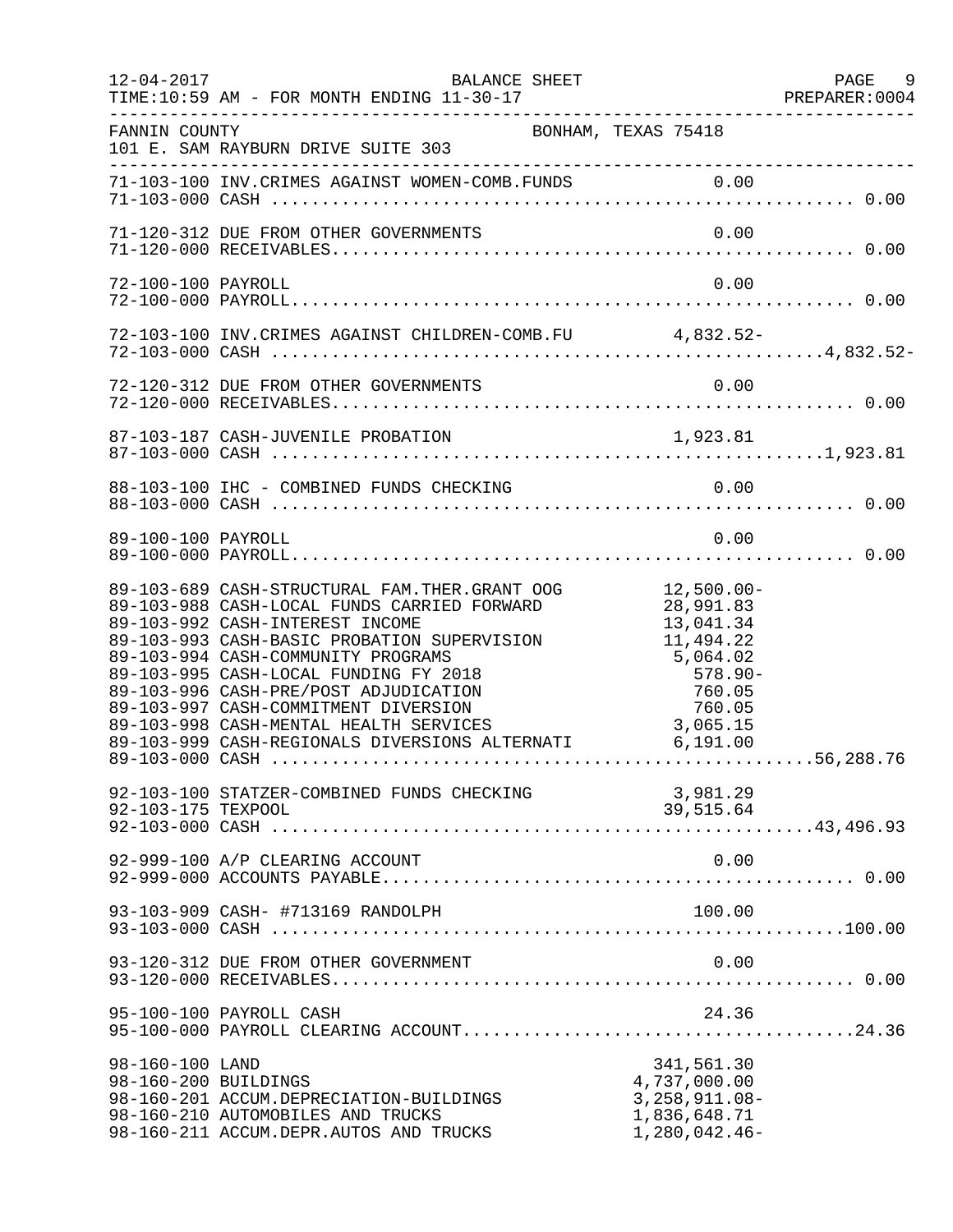|                                        | $12 - 04 - 2017$<br><b>BALANCE SHEET</b><br>TIME:10:59 AM - FOR MONTH ENDING 11-30-17                                                                                                                                                                                                                                                                                                                                  |                                                                                                                                             | PAGE 10<br>PREPARER:0004 |
|----------------------------------------|------------------------------------------------------------------------------------------------------------------------------------------------------------------------------------------------------------------------------------------------------------------------------------------------------------------------------------------------------------------------------------------------------------------------|---------------------------------------------------------------------------------------------------------------------------------------------|--------------------------|
| FANNIN COUNTY                          | 101 E. SAM RAYBURN DRIVE SUITE 303<br>----------------------                                                                                                                                                                                                                                                                                                                                                           | BONHAM, TEXAS 75418                                                                                                                         | -----------------        |
| 98-160-230 ROADS<br>98-160-235 BRIDGES | 98-160-215 COMPUTER EQUIPMENT<br>98-160-216 ACCUM.DEPR.-COMPUTER EQUIPMENT 647,940.20-<br>98-160-220 OFFICE EQUIPMENT<br>98-160-221 ACCUM. DEPR.-OFFICE EQUIPMENT<br>98-160-225 RADIO EQUIPMENT<br>98-160-226 ACCUM.DEPR.-RADIO EQUIPMENT<br>98-160-231 ACCUM. DEPRECIATION-ROADS<br>98-160-236 ACCUM. DEPRECIATION-BRIDGES<br>98-160-300 ROAD EQUIPMENT<br>98-160-301 ACCUM.DEPRECIATION-ROAD EQUIPMENT 2,658,945.21- | 99,653.24<br>94,307.28-<br>207,010.70<br>186,973.11-<br>17,817,815.13<br>14, 263, 594. 24-<br>9,726,252.91<br>3,125,306.71-<br>3,282,441.12 |                          |
|                                        |                                                                                                                                                                                                                                                                                                                                                                                                                        |                                                                                                                                             |                          |
|                                        | 99-170-200 DEFERRED PENSION OUTFLOW 2,147,956.00<br>99-170-000 DEFERRED PENSION OUTFLOW2,147,956.00                                                                                                                                                                                                                                                                                                                    |                                                                                                                                             |                          |
|                                        |                                                                                                                                                                                                                                                                                                                                                                                                                        |                                                                                                                                             |                          |
|                                        | ***** LIABILITIES *****                                                                                                                                                                                                                                                                                                                                                                                                |                                                                                                                                             |                          |
|                                        | 10-200-097 DUE TO OTHER GOVERNMENTS-FINES<br>10-200-099 DUE TO OTHERS-FINES<br>10-200-150 ACCRUED SALARY PAYABLE<br>10-200-155 ACCRUED FRINGE BENEFITS<br>10-200-200 DEFERRED TAX REVENUE<br>10-200-205 DEFERRED FINE REVENUE                                                                                                                                                                                          | 687,325.47<br>2,362,259.68<br>143,544.58<br>60,521.29<br>523,638.82<br>1,263,661.78                                                         |                          |
|                                        | 10-207-070 DUE TO R.O.W.<br>10-207-089 DUE TO T.J.P.C.<br>10-207-090 DUE TO CJD<br>10-207-970 DUE TO OTHER GOVERNMENTS<br>10-207-990 DUE TO OTHERS                                                                                                                                                                                                                                                                     | 0.00<br>0.00<br>1,794.00<br>0.00<br>344.79                                                                                                  |                          |
|                                        | 10-225-510 TIME PYMT. WARRANTS ON COMPUTERS                                                                                                                                                                                                                                                                                                                                                                            | 0.00                                                                                                                                        |                          |
|                                        | 10-271-200 EQUITY ACCOUNT                                                                                                                                                                                                                                                                                                                                                                                              | 5,918,298.02                                                                                                                                |                          |
|                                        | 11-200-910 SYSTEM ADDED LIABILITY LINE-ITEM 0.00<br>11-200-000 SYSTEM ADDED LIABILITY DEPARTMENT 0.00                                                                                                                                                                                                                                                                                                                  |                                                                                                                                             |                          |
|                                        | 11-271-200 EQUITY ACCOUNT                                                                                                                                                                                                                                                                                                                                                                                              | 121,322.30                                                                                                                                  |                          |
|                                        | 12-200-910 SYSTEM ADDED LIABILITY LINE-ITEM<br>12-200-000 SYSTEM ADDED LIABILITY DEPARTMENT 0.00                                                                                                                                                                                                                                                                                                                       | 0.00                                                                                                                                        |                          |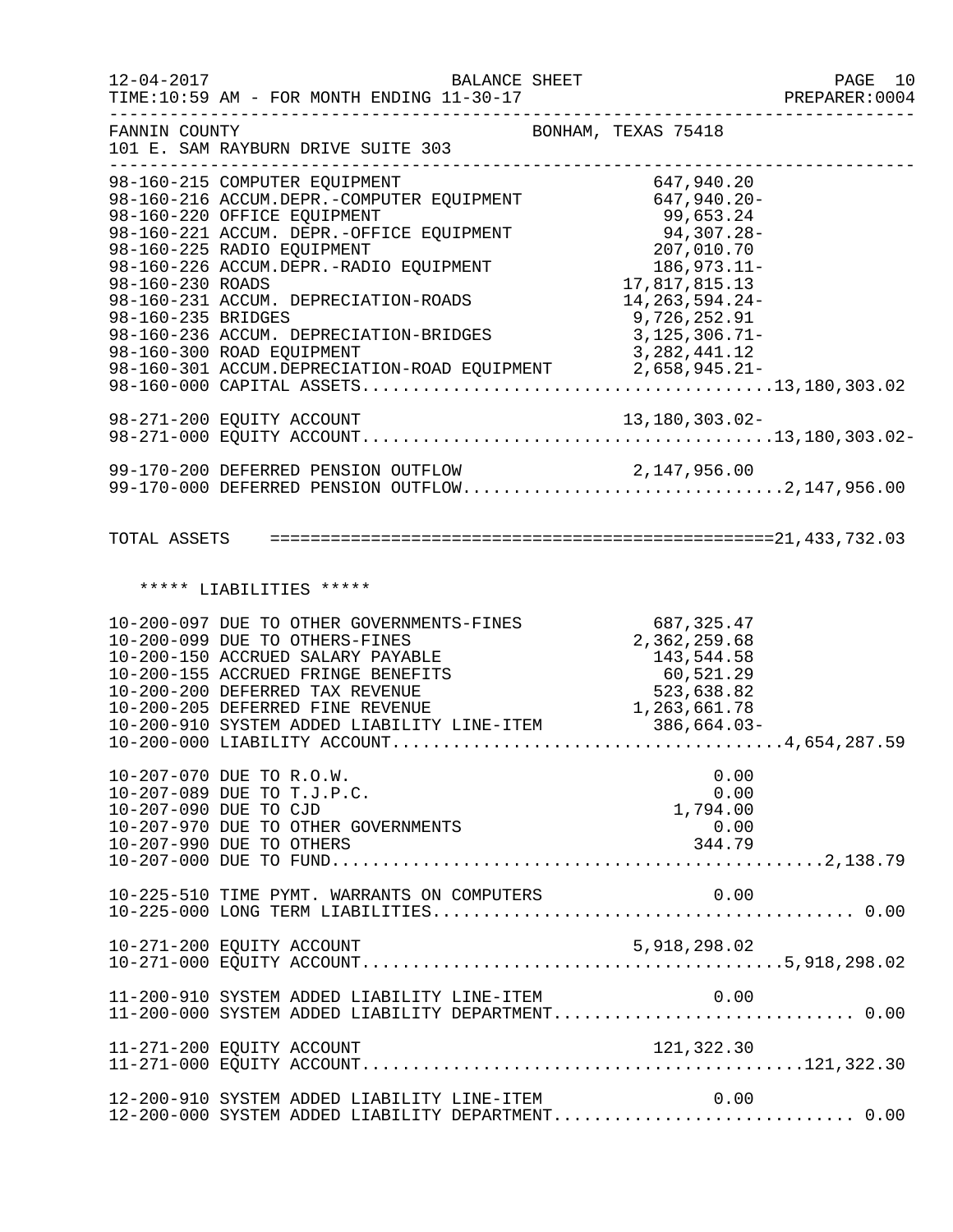| $12 - 04 - 2017$ | BALANCE SHEET<br>TIME:10:59 AM - FOR MONTH ENDING 11-30-17                                                                                                                                                                                                | PAGE 11<br>PREPARER: 0004 |
|------------------|-----------------------------------------------------------------------------------------------------------------------------------------------------------------------------------------------------------------------------------------------------------|---------------------------|
| FANNIN COUNTY    | BONHAM, TEXAS 75418<br>101 E. SAM RAYBURN DRIVE SUITE 303                                                                                                                                                                                                 |                           |
|                  |                                                                                                                                                                                                                                                           |                           |
|                  |                                                                                                                                                                                                                                                           |                           |
|                  | 13-271-200 EQUITY ACCOUNT<br>210.00                                                                                                                                                                                                                       |                           |
|                  | 14-200-910 SYSTEM ADDED LIABILITY LINE-ITEM<br>0.00                                                                                                                                                                                                       |                           |
|                  | 16,296.52<br>14-271-200 EQUITY ACCOUNT                                                                                                                                                                                                                    |                           |
|                  | 16-200-910 SYSTEM ADDED LIABILITY LINE-ITEM<br>0.00<br>16-200-910 SYSTEM ADDED LIABILITY LINE-ITEM          0.00<br>16-200-000 SYSTEM ADDED LIABILITY DEPARTMENT 0.00                                                                                     |                           |
|                  | 16-271-200 EQUITY ACCOUNT<br>17,491.38                                                                                                                                                                                                                    |                           |
|                  | 17-271-200 EQUITY ACCOUNT<br>5,052.40                                                                                                                                                                                                                     |                           |
|                  | 18-200-150 ACCRUED SALARY PAYABLE<br>1,090.97<br>18-200-155 ACCRUED FRINGE BENEFITS<br>18-200-910 SYSTEM ADDED LIABILITY LINE-ITEM 1,725.00-<br>18-200-000 SYSTEM ADDED LIABILITY DEPARTMENT49.64-                                                        |                           |
|                  | 18-271-200 EQUITY ACCOUNT<br>77,616.96                                                                                                                                                                                                                    |                           |
|                  | 19-200-150 ACCRUED SALARY PAYABLE<br>0.01<br>19-200-155 ACCRUED FRINGE BENEFITS<br>0.00<br>0.00<br>19-200-910 SYSTEM ADDED LIABILITY LINE-ITEM                                                                                                            |                           |
|                  | 8,892.95<br>19-271-200 EQUITY ACCOUNT                                                                                                                                                                                                                     |                           |
|                  | 20-200-150 ACCRUED SALARY PAYABLE<br>283.09<br>20-200-155 ACCRUED FRINGE BENEFITS<br>52.13<br>20-200-910 SYSTEM ADDED LIABILITY LINE-ITEM<br>$20-200-910$ SYSTEM ADDED LIABILITY LINE-ITEM $0.00$<br>$20-200-000$ SYSTEM ADDED LIABILITY DEPARTMENT335.22 |                           |
|                  | 20-271-200 EQUITY ACCOUNT<br>46,095.85                                                                                                                                                                                                                    |                           |
|                  | 11,068.97<br>21-200-150 ACCRUED SALARY PAYABLE<br>21-200-155 ACCRUED FRINGE BENEFITS<br>4,896.71<br>27, 352.33<br>21-200-200 DEFERRED TAX REVENUE<br>21-200-910 SYSTEM ADDED LIABILITY LINE-ITEM 12,796.59-                                               |                           |
|                  | 21-207-070 DUE TO RIGHT OF WAY<br>0.00<br>0.00<br>21-207-131 DUE TO RD. DIST. 17A                                                                                                                                                                         |                           |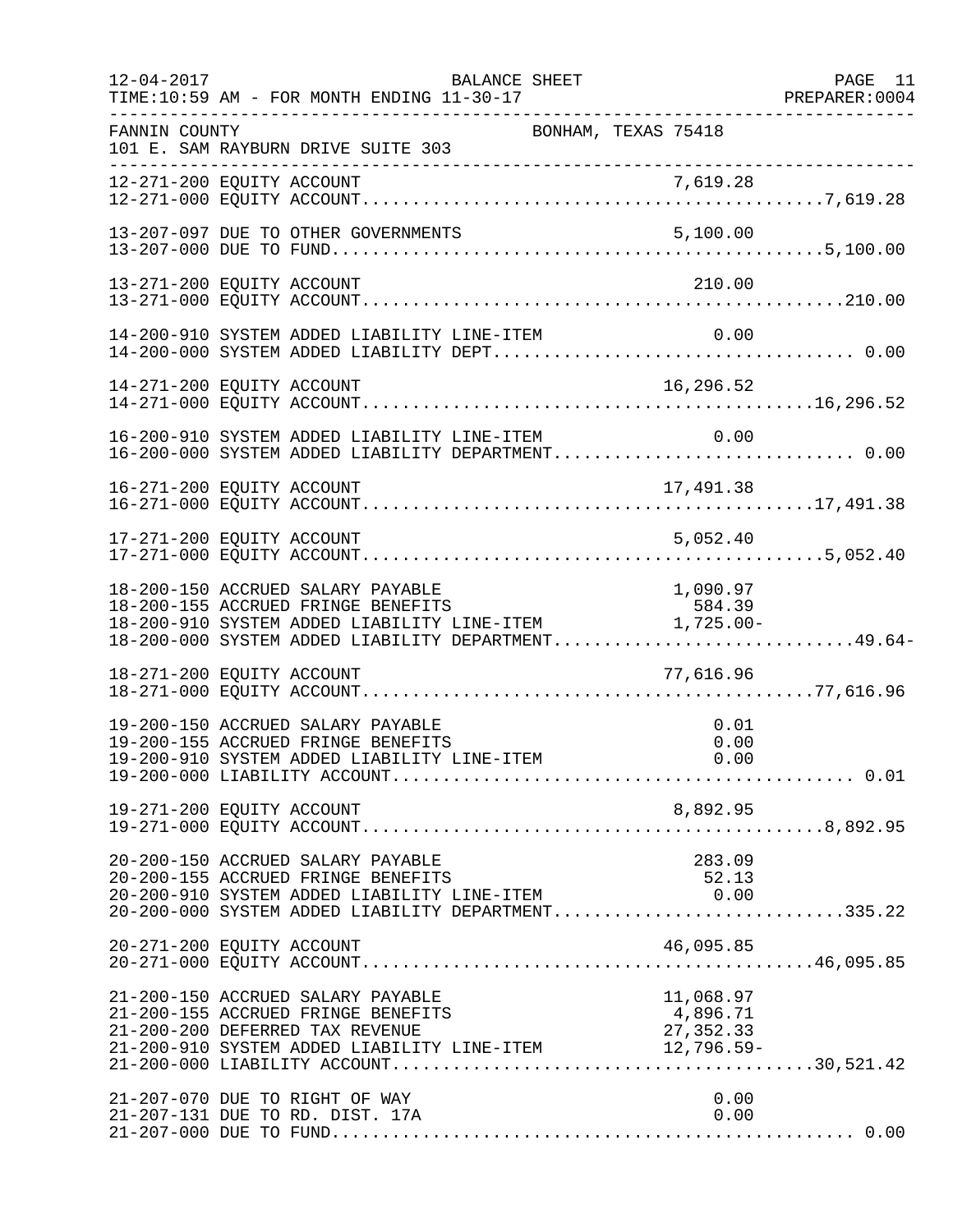| $12 - 04 - 2017$ | BALANCE SHEET<br>TIME:10:59 AM - FOR MONTH ENDING 11-30-17<br>-------------------------------------                                                                                           |                                                    | PAGE 12<br>PREPARER: 0004 |
|------------------|-----------------------------------------------------------------------------------------------------------------------------------------------------------------------------------------------|----------------------------------------------------|---------------------------|
| FANNIN COUNTY    | BONHAM, TEXAS 75418<br>101 E. SAM RAYBURN DRIVE SUITE 303                                                                                                                                     |                                                    |                           |
|                  | 21-231-100 LOAN BSB EQUIPMENT                                                                                                                                                                 | 0.00                                               |                           |
|                  |                                                                                                                                                                                               |                                                    |                           |
|                  | 22-200-150 ACCRUED SALARY PAYABLE<br>22-200-155 ACCRUED FRINGE BENEFITS<br>5,217.20<br>29,990.98<br>22-200-200 DEFERRED TAX REVENUE<br>22-200-910 SYSTEM ADDED LIABILITY LINE-ITEM 9,878.53-  | 10,638.97                                          |                           |
|                  | 22-207-070 DUE TO RIGHT OF WAY                                                                                                                                                                | 0.00                                               |                           |
|                  | 22-271-200 EQUITY ACCOUNT                                                                                                                                                                     |                                                    |                           |
|                  | 23-200-150 ACCRUED SALARY PAYABLE<br>12,205.75<br>23-200-155 ACCRUED FRINGE BENEFITS<br>5,919.66<br>23-200-200 DEFERRED TAX REVENUE<br>23-200-910 SYSTEM ADDED LIABILITY LINE-ITEM 21,436.11- | 44,999.39                                          |                           |
|                  |                                                                                                                                                                                               |                                                    |                           |
|                  |                                                                                                                                                                                               |                                                    |                           |
|                  | 24-200-150 ACCRUED SALARY PAYABLE<br>24-200-155 ACCRUED FRINGE BENEFITS<br>24-200-200 DEFERRED TAX REVENUE<br>24-200-200 DEFERRED TAX REVENUE<br>24-200-910 SYSTEM ADDED LIABILITY LINE-ITEM  | 10,235.35<br>5,173.21<br>24,598.77<br>$10,098.97-$ |                           |
|                  | 24-271-200 EQUITY ACCOUNT                                                                                                                                                                     | 332,767.56                                         |                           |
|                  | 25-271-200 EQUITY ACCOUNT                                                                                                                                                                     | 2,177.67                                           |                           |
|                  | 26-200-910 SYSTEM ADDED LIABILITY LINE-ITEM<br>26-200-000 SYSTEM ADDED LIABILITY DEPARTMENT 0.00                                                                                              | 0.00                                               |                           |
|                  | 26-271-200 EQUITY ACCOUNT                                                                                                                                                                     | 46,936.97                                          |                           |
|                  | 27-271-200 EQUITY ACCOUNT                                                                                                                                                                     | 11,108.44                                          |                           |
|                  | 28-200-910 SYSTEM ADDED LIABILITY LINE-ITEM<br>28-200-000 SYSTEM ADDED LIABILITY DEPARTMENT 0.00                                                                                              | 0.00                                               |                           |
|                  | 28-271-200 EQUITY ACCOUNT                                                                                                                                                                     | 4,719.24                                           |                           |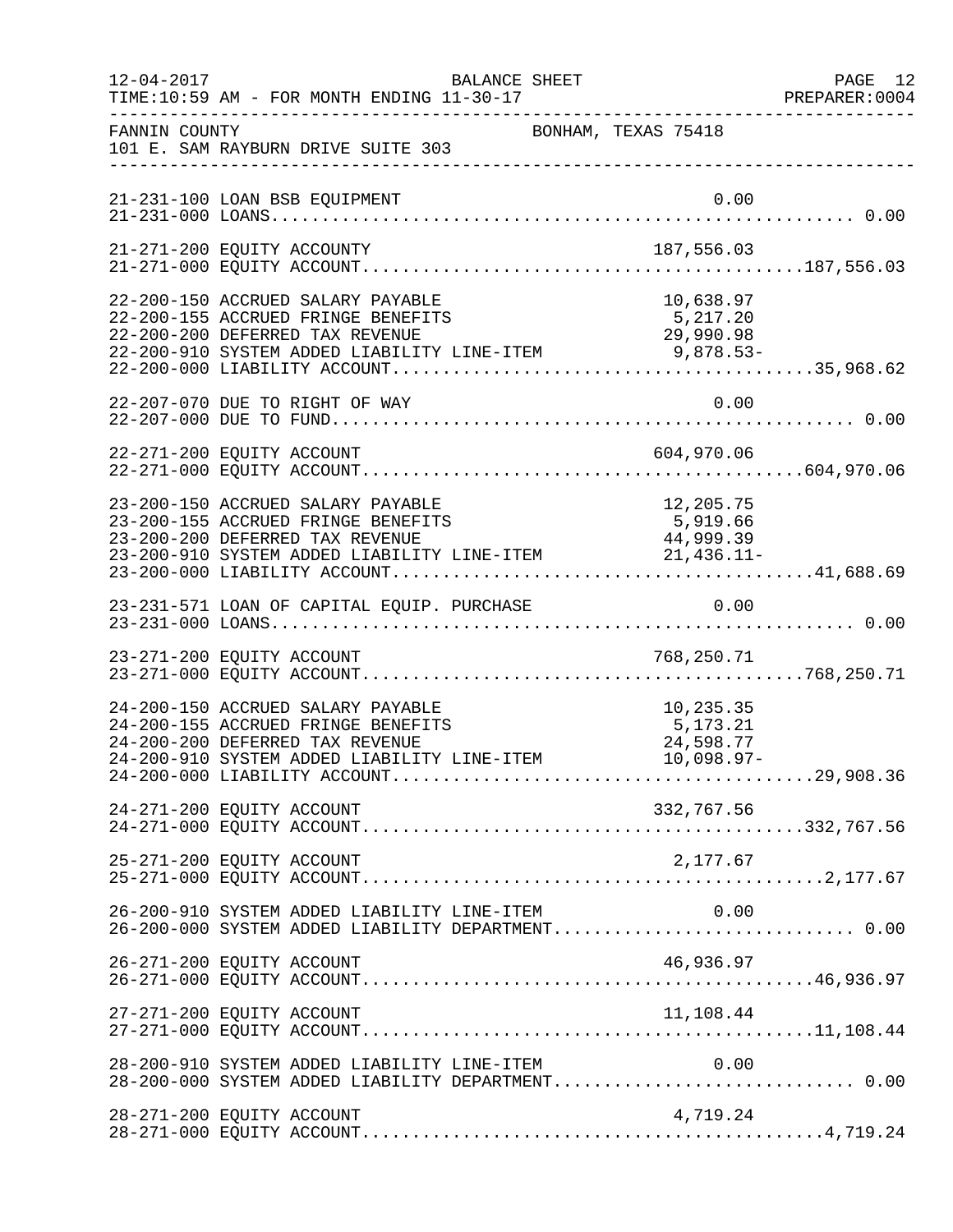| $12 - 04 - 2017$ | BALANCE SHEET<br>TIME:10:59 AM - FOR MONTH ENDING 11-30-17                                                             |                      | PAGE 13<br>PREPARER: 0004 |
|------------------|------------------------------------------------------------------------------------------------------------------------|----------------------|---------------------------|
| FANNIN COUNTY    | BONHAM, TEXAS 75418<br>101 E. SAM RAYBURN DRIVE SUITE 303                                                              |                      |                           |
|                  | 30-271-200 EQUITY ACCOUNT                                                                                              | 983.14               |                           |
|                  | 31-271-200 EQUITY ACCOUNT                                                                                              | 115.00               |                           |
|                  | 33-271-200 EQUITY ACCOUNT                                                                                              | 8,596.74             |                           |
|                  | 34-271-200 EQUITY ACCOUNT                                                                                              | 23,623.29            |                           |
|                  | 35-200-910 SYSTEM ADDED LIABILITY LI                                                                                   | 0.00                 |                           |
|                  | 35-271-200 EQUITY ACCOUNT                                                                                              | 148,183.56           |                           |
|                  | 36-200-150 ACCRUED SALARY PAYABLE<br>36-200-155 ACCRUED FRINGE BENEFITS<br>36-200-910 SYSTEM ADDED LIABILITY LINE-ITEM | 0.00<br>0.01<br>0.00 |                           |
|                  | 36-271-200 EQUITY ACCOUNT                                                                                              | 22,840.34            |                           |
|                  | 37-200-910 SYSTEM ADDED LIABILITY LINE-ITEM                                                                            | 0.00                 |                           |
|                  | 37-207-099 HELD IN TRUST                                                                                               | 3,209.46             |                           |
|                  | 37-271-200 EQUITY ACCOUNT                                                                                              | 2,401.00             |                           |
|                  | 38-271-200 EQUITY ACCOUNT                                                                                              | 18,825.59            |                           |
|                  | 39-271-200 EQUITY ACCOUNT                                                                                              | 18,067.34            |                           |
|                  | 40-200-910 SYSTEM ADDED LIABILITY LINE-ITEM                                                                            | 0.00                 |                           |
|                  | 40-271-200 EQUITY ACCOUNT                                                                                              | 4,672.73             |                           |
|                  | 41-200-910 SYSTEM ADDED LIABILITY LINE-ITEM<br>41-200-000 SYSTEM ADDED LIABILITY DEPARTMENT 0.00                       | 0.00                 |                           |
|                  | 41-207-095 DUE TO OTHER FUNDS                                                                                          | 0.00                 |                           |
|                  | 41-271-200 EQUITY ACCOUNT                                                                                              | 0.00                 |                           |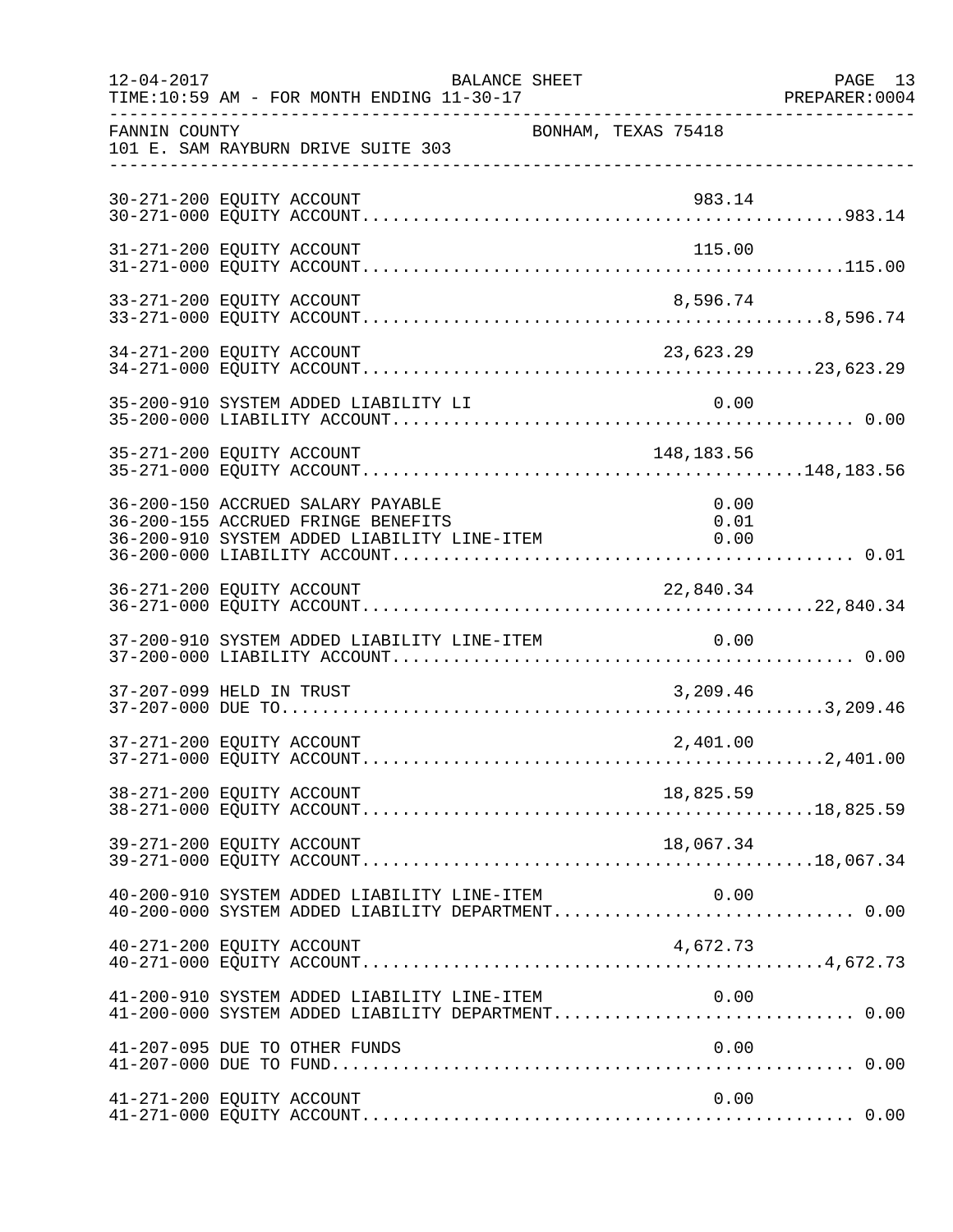| $12 - 04 - 2017$ | BALANCE SHEET<br>TIME:10:59 AM - FOR MONTH ENDING 11-30-17                                                                                                                                     | PAGE 14<br>PREPARER: 0004<br>--------------------- |
|------------------|------------------------------------------------------------------------------------------------------------------------------------------------------------------------------------------------|----------------------------------------------------|
| FANNIN COUNTY    | BONHAM, TEXAS 75418<br>101 E. SAM RAYBURN DRIVE SUITE 303                                                                                                                                      |                                                    |
|                  | 42-200-910 SYSTEM ADDED LIABILITY LINE-ITEM 0.00<br>42-200-000 SYSTEM ADDED LIABILITY DEPARTMENT 0.00                                                                                          |                                                    |
|                  | 42-271-200 EQUITY ACCOUNT                                                                                                                                                                      | $428.64-$                                          |
|                  | 44-200-910 SYSTEM ADDED LIABILITY LINE-ITEM<br>44-200-000 SYSTEM ADDED LIABILITY DEPARTMENT 0.00                                                                                               | 0.00                                               |
|                  | 44-207-095 DUE TO OTHER FUNDS                                                                                                                                                                  | 0.00                                               |
|                  | 44-271-200 EQUITY ACCOUNT                                                                                                                                                                      | 0.00                                               |
|                  | 45-200-150 ACCRUED SALARY PAYABLE<br>45-200-155 ACCRUED FRINGE BENEFITS 0.00<br>45-200-910 SYSTEM ADDED LIABILITY LINE-ITEM 3,975.00-<br>45-200-000 SYSTEM ADDED LIABILITY DEPARTMENT3,673.00- |                                                    |
|                  | 45-207-095 DUE TO OTHER FUNDS                                                                                                                                                                  | 0.00                                               |
|                  | 45-271-200 EQUITY ACCOUNT                                                                                                                                                                      | $302.00 -$                                         |
|                  | 46-200-910 SYSTEM ADDED LIABILITY LINE-ITEM 634.95-<br>46-200-000 SYSTEM ADDED LIABILITY DEPARTMENT634.95-                                                                                     |                                                    |
|                  | 46-271-200 EQUITY ACCOUNT<br>5,574.20                                                                                                                                                          |                                                    |
|                  | 48-200-910 SYSTEM ADDED LIABILITY LINE-ITEM<br>$392.75-$<br>48-200-000 SYSTEM ADDED LIABILITY DEPARTMENT392.75-                                                                                |                                                    |
|                  | 48-271-200 EQUITY ACCOUNT<br>35,128.73                                                                                                                                                         |                                                    |
|                  | 49-271-200 EQUITY ACCOUNT<br>682.59                                                                                                                                                            |                                                    |
|                  | 51-271-200 EQUITY ACCOUNT<br>7,332.75                                                                                                                                                          |                                                    |
|                  | 52-271-200 EQUITY ACCOUNT<br>13,001.07                                                                                                                                                         |                                                    |
|                  | 53-200-910 SYSTEM ADDED LIABILITY LINE-ITEM<br>53-200-000 SYSTEM ADDED LIABILITY DEPARTMENT 0.00                                                                                               | 0.00                                               |
|                  | 53-271-200 EQUITY ACCOUNT<br>282,603.30                                                                                                                                                        |                                                    |
|                  | 55-200-910 SYSTEM ADDED LIABILITY LINE-ITEM                                                                                                                                                    | 0.00                                               |
|                  | 55-271-200 EQUITY ACCOUNT<br>246.50                                                                                                                                                            |                                                    |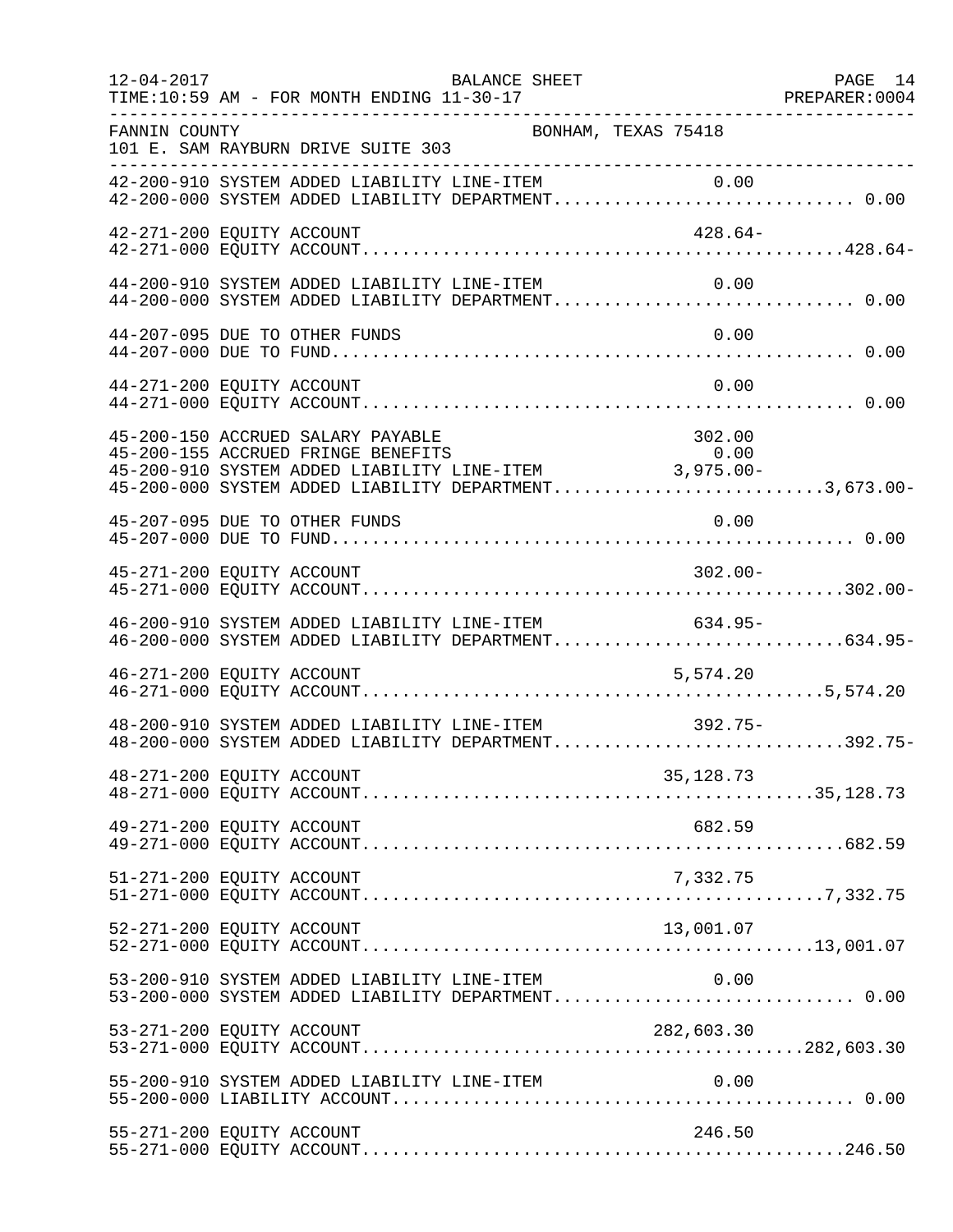| $12 - 04 - 2017$ | BALANCE SHEET<br>TIME:10:59 AM - FOR MONTH ENDING 11-30-17                                                     |                     | PAGE 15 |
|------------------|----------------------------------------------------------------------------------------------------------------|---------------------|---------|
| FANNIN COUNTY    | 101 E. SAM RAYBURN DRIVE SUITE 303                                                                             | BONHAM, TEXAS 75418 |         |
|                  | 56-200-910 SYSTEM ADDED LIABILITY LINE-ITEM                                                                    |                     |         |
|                  | 56-271-200 EQUITY ACCOUNT                                                                                      | 17,860.19           |         |
|                  | 57-200-910 SYSTEM ADDED LIABILITY LINE-ITEM<br>57-200-000 SYSTEM ADDED LIABILITY DEPARTMENT 0.00               | 0.00                |         |
|                  | 57-271-200 EQUITY ACCOUNT                                                                                      | 595.29              |         |
|                  | 59-200-910 SYSTEM ADDED LIABILITY LINE-ITEM 1,350.00-<br>59-200-000 SYSTEM ADDED LIABILITY DEPARTMENT1,350.00- |                     |         |
|                  | 59-271-200 EQUITY ACCOUNT                                                                                      | 36,079.67           |         |
|                  | 60-200-200 DEFERRED REVENUE<br>60-200-910 SYSTEM ADDED LIABILITY LINE-ITEM                                     | 0.00<br>0.00        |         |
|                  |                                                                                                                |                     |         |
|                  | 61-271-200 EQUITY ACCOUNT                                                                                      | 3, 194. 36          |         |
|                  | 62-271-200 EQUITY ACCOUNT                                                                                      | 27, 517.43          |         |
|                  | 63-200-910 SYSTEM ADDED LIABILITY LINE ITEM                                                                    | 0.00                |         |
|                  | 63-271-200 EQUITY ACCOUNT                                                                                      | 1,331.81            |         |
|                  |                                                                                                                |                     |         |
|                  | 64-271-200 EQUITY ACCOUNT                                                                                      | 0.00                |         |
|                  | 65-200-910 SYSTEM ADDED LIABILITY LINE ITEM                                                                    | 0.00                |         |
|                  | 65-271-200 EQUITY ACCOUNT                                                                                      | 1,331.81            |         |
|                  |                                                                                                                |                     |         |
|                  |                                                                                                                |                     |         |
|                  | 66-271-200 EQUITY ACCOUNT                                                                                      | 0.00                |         |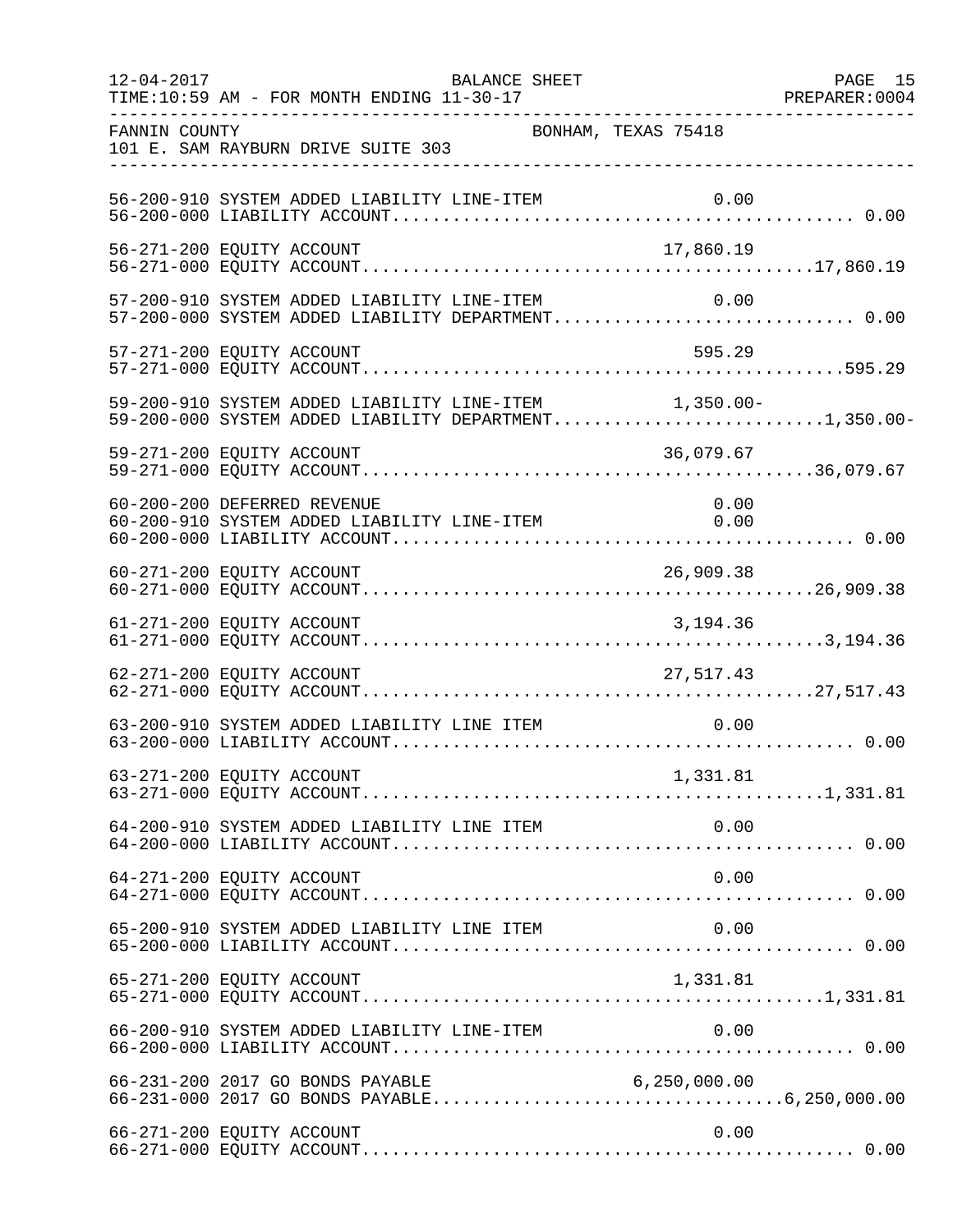| $12 - 04 - 2017$ | BALANCE SHEET<br>TIME:10:59 AM - FOR MONTH ENDING 11-30-17                                        |            | PAGE 16 |
|------------------|---------------------------------------------------------------------------------------------------|------------|---------|
| FANNIN COUNTY    | BONHAM, TEXAS 75418<br>101 E. SAM RAYBURN DRIVE SUITE 303                                         |            |         |
|                  | 67-200-910 SYSTEM ADDED LIABILITY LINE-ITEM                                                       | 0.00       |         |
|                  | 67-271-200 EQUITY ACCOUNT                                                                         | 0.00       |         |
|                  | 70-200-910 SYSTEM ADDED LIABILITY LINE-ITEM                                                       | 0.00       |         |
|                  | 70-271-200 EQUITY ACCOUNT                                                                         | 96,908.56  |         |
|                  | 71-200-910 SYSTEM ADDED LIABILITY LINE-ITEM<br>71-200-000 SYSTEM ADDED LIABILITY DEPARTMENT 0.00  | 0.00       |         |
|                  | 71-271-200 EQUITY ACCOUNT                                                                         | 0.00       |         |
|                  | 72-200-910 SYSTEM ADDEND LIABILITY LINE-ITEM<br>72-200-000 SYSTEM ADDED LIABILITY DEPARTMENT 0.00 | 0.00       |         |
|                  | 72-271-200 EQUITY ACCOUNT                                                                         | 0.00       |         |
|                  | 87-200-910 SYSTEM ADDED LIABILITY LINE-ITEM<br>87-200-000 SYSTEM ADDED LIABILITY DEPARTMENT 0.00  | 0.00       |         |
|                  | 87-202-319 A/P RESTITUTION-JUVENILE PROBATION                                                     | 0.00       |         |
|                  | 87-271-200 EQUITY ACCOUNT                                                                         | 1,849.21   |         |
|                  | 88-271-200 EQUITY ACCOUNT                                                                         | 0.00       |         |
|                  | 89-220-189 DEFERRED REVENUE                                                                       | 0.00       |         |
|                  | 89-271-200 EQUITY ACCOUNT                                                                         | 45,922.93  |         |
|                  | 92-200-910 SYSTEM ADDED LIABILITY LINE-ITEM<br>92-200-000 SYSTEM ADDED LIABILITY DEPARTMENT 0.00  | 0.00       |         |
|                  | 92-271-200 EQUITY ACCOUNT                                                                         | 43, 428.93 |         |
|                  | 93-200-910 SYSTEM ADDED LIABILITY                                                                 | 0.00       |         |
|                  | 93-271-200 EQUITY ACCOUNT                                                                         | 100.00     |         |
|                  | 95-200-910 SYSTEM ADDED LIABILITY LINE-ITEM<br>95-200-000 SYSTEM ADDED LIABILITY DEPARTMENT 0.00  | 0.00       |         |